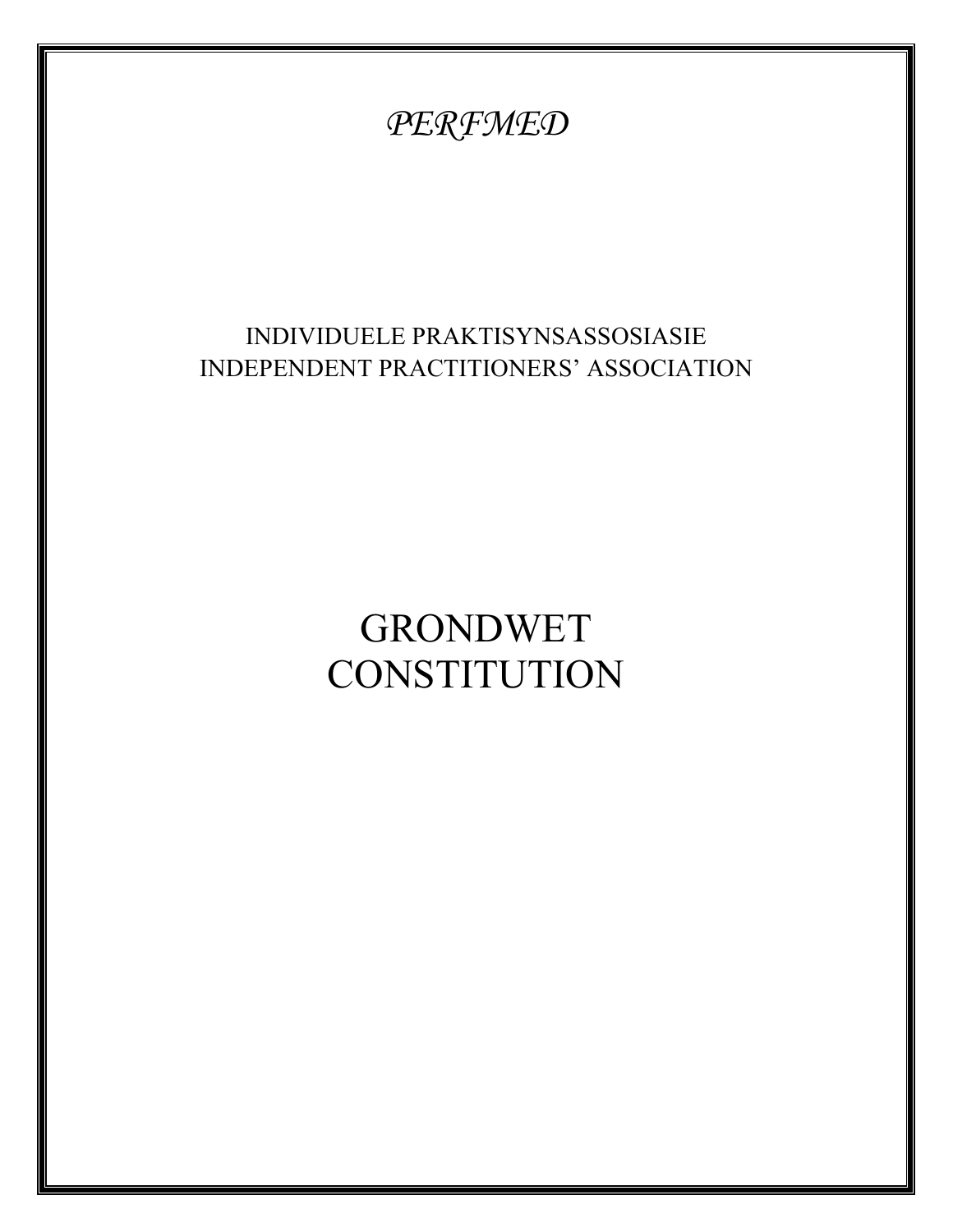# 1. **WOORDOMSKRYWINGS / DEFINITIONS**

1.1 Tensy teenstrydig of anders aangedui in die GRONDWET het die woorde hieronder die betekenisse soos hieronder aangedui.

In the **CONSTITUTION**, the words indicated below will have the meanings as stated hereunder, unless inconsistent with or otherwise indicated by the Constitution.

1.1.1 **"die WET"** beteken die Wet op Mediese Skemas, Wet NR. 72 van 1967 soos van tyd tot tyd gewysig.

**"the ACT"** means the Medical Schemes Act, Act No 72 of 1967 as amended from time to time.

1.1.2 **"die VERENIGING"** beteken die PERFMED Individuele Praktisynassosiasie (Perfmed OPA)

**"the ASSOCIATION"** means the PERFMED Independent Practitioners" Association (Perfmed IPA)

1.1.3 **"die VOORSITTER"** beteken die agerende voorsitter van die Vereniging se Uitvoerende Komitee,

**"the CHAIRMAN"** means the acting chairman of the Executive Committee of the **Association** 

1.1.4 **"die GRONDWET"** beteken die wet wat onder alle omstandighede geldend is vir die lede van die Perfmed IPA soos uiteengesit in hierdie dokument en sluit in die regulasies uitgevaardig in terme daarvan,

**"the CONSTITUTION"** means the act which will in all circumstances prevail on the members of the Perfmed IPA as expanded in this document and includes the regulations promulgated in terms thereof,

1.1.5 **"die RAAD"** beteken die Raad vir Gesondheidsberoepe van SA (RGSA)

**"the COUNCIL"** means the Health Professional Council of SA (HPCSA)

1.1.6 **"die UITVOERENDE KOMITEE"** beteken die Uitvoerende Komitee van die Vereniging soos aangestel ingeslote klousule 11 van die Grondwet,

**"the EXECUTIVE COMMITTEE"** means the Executive Committee of the Association appointed in pursuance of clause 11 of the Constitution,

2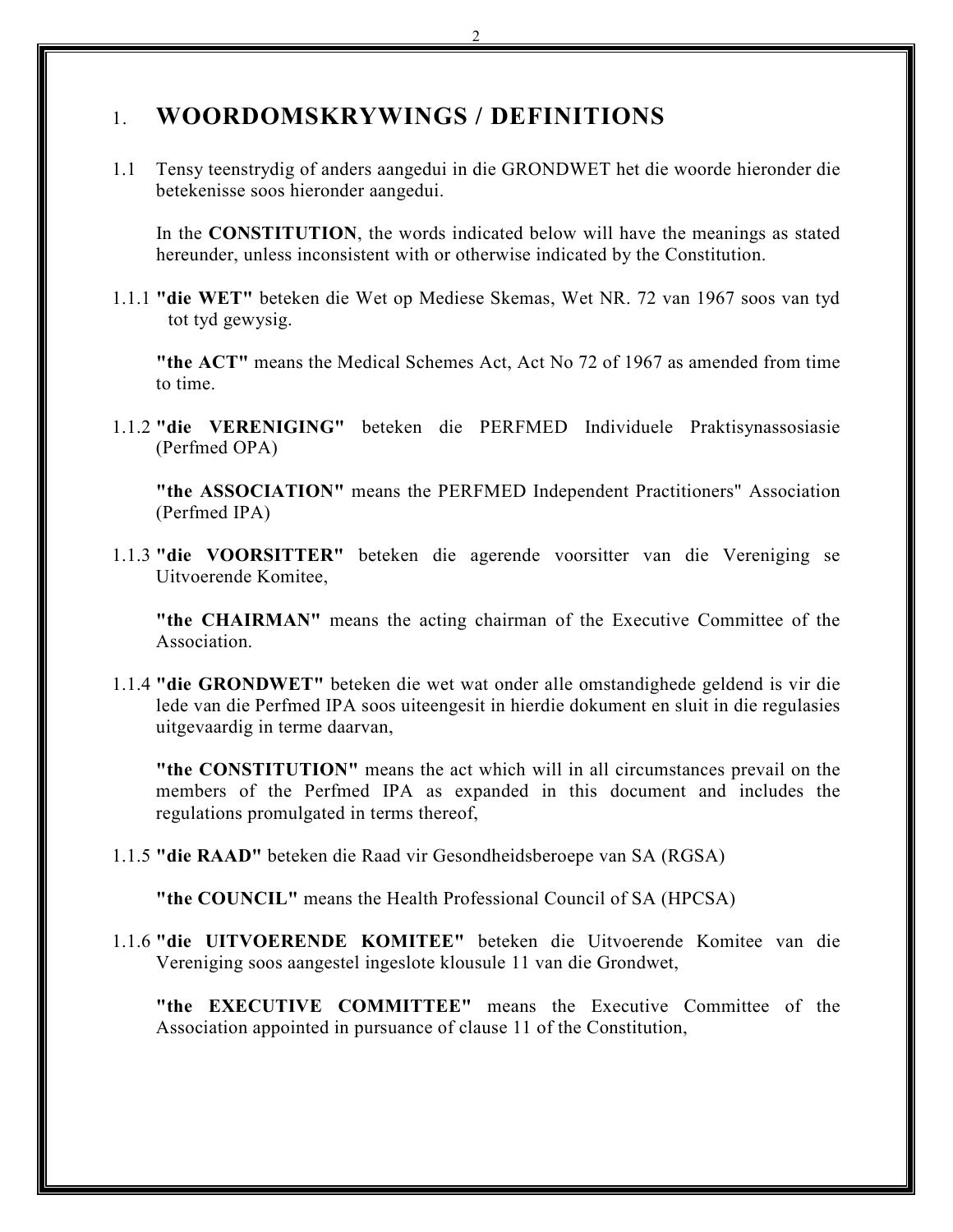1.1.7 **"die BESTUURSKOMITEE"** beteken die Bestuurskomitee van die Verenigings soos aangestel ingevolge 11 infra,

**"the MANAGEMENT COMMITTEE"** means the Management Committee of the Association duly appointed as envisaged in 11 below infra,

1.1.8 **"die FINANSIëLE ONDERSKRYWER"** beteken enige een wat aanspreeklikheid aanvaar vir mediese sorg tot voordeel van pasiënte in die streek,

**"the FINANCIAL UNDERWRITER"** means any one accepting liability for medical care in favour of patients in the area,

1.1.9 **"die SAVKT"** beteken die Kliniese Tegnoloë Vereniging van Suid-Afrika,

**"die SASCT"** means the Clinical Technologist Society of South Africa,

1.1.10 **"die MEDIESE WET"** beteken die Mediese, Tandheelkundige en Aanvullende Gesondheidsdienste Professionele Wet, Wet 56 van 1974, soos van tyd tot tyd gewysig,

**"the MEDICAL ACT"** means the Medical, Dental and Supplementary Health Services Professions Act, Act 56 of 1974 as amended from time to time,

1.1.11 **"die REGULASIES"** beteken regulasies uitgevaardig ingevolge die Grondwet,

**"the REGULATIONS"** means regulations promulgated in terms of this Constitution.

1.2 In die Grondwet sluit die enkelvoud die meervoud in en omgekeerd.

In the Constitution the singular shall, where appropriate include the plural and vice versa.

1.3 Enige verwysing na natuurlike persone sluit regspersone in en omgekeerd.

Any reference to natural persons include legal persons and vice versa.

1.4 Die opskrifte van klousules word ingevoeg slegs vir die doel van gerief en sal nie in ag geneem word by die vertolking van die bepaling van die Grondwet nie.

The clause headings are inserted for the purpose of convenience only and shall not be taken into account in the interpretation of the provisions of the Constitution.

1.5 Enige verwysing na geslag sluit waar van toepassing, die teenoorgestelde geslag in.

Any reference to gender shall imply the opposite gender where applicable.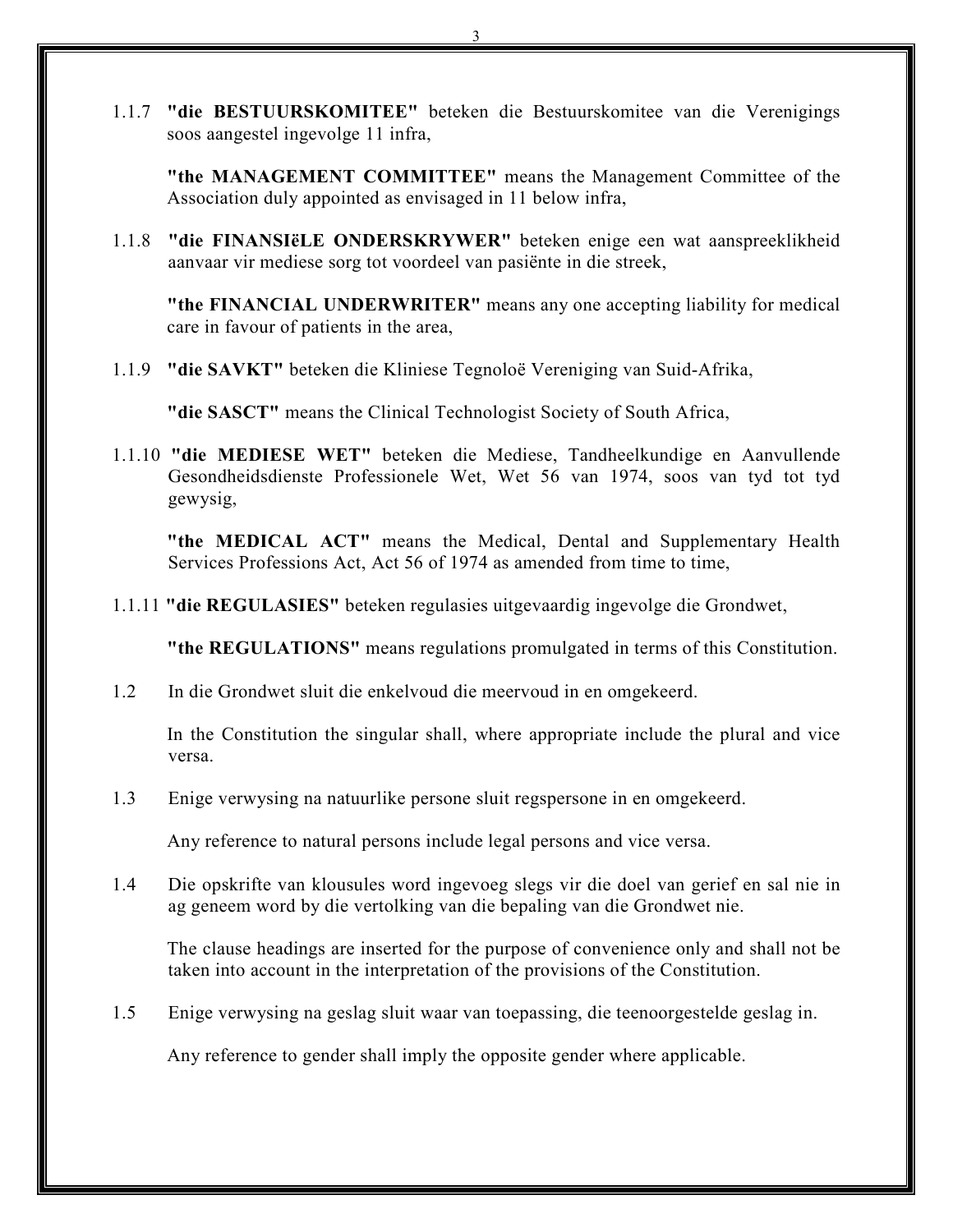#### **2. NAAM / NAME**

Die Vereniging staan bekend as die PERMED Onafhanklike Praktisynsassosiasie (Perfmed OPA)

The name of the Association is PERFMED Independent Practitioners' Association (Perfmed IPA)

#### **3. HOOFDOELSTELLING / MAIN OBJECT**

Die hoofdoelstelling van die Vereniging is om etiese, kwaliteit en koste-effektiewe mediese dienste aan pasiёnte te lewer teen `n markverwante tarief deur verskaffers van die mediese dienste.

The main object of the Association is to render ethical, quality, cost-effective health services to patients at a market related fee by providers of the medical services.

#### **4. REGSPERSOON / LEGAL PERSON**

4.1 Die Vereniging is en sal voorduur om op te tree as `n afsonderlike regspersoon, met die reg om eiendom te verkry, te besit, te beheer, daarmee te handel, en te vervreem, van watter beskrywing of aard ook al, en om regte te verkry, te sedeer of daarvan afstand te doen en verbintenisse te skep onderworpe aan voorwaardes aanvaarbaar en in die deskresie van die Vereniging met ewigdurende opvolging.

The Association is and shall continue to be a separate legal entity with the power to acquire, hold, control, deal with and to alienate property of every description or kind whatsoever and to acquire, cede or waive rights, and create obligations subject to conditions acceptable and in the discretion of the Association and having perpetual succession.

4.2 Enige aksie, geding, regstap of enige arbitrasieverrigting sal deur of teen die Vereniging in die naam van die Vereniging geskied. Die Uitvoerende Komitee mag enige persoon of instansie volmag gee om namens die Vereniging te handel, te verskyn, op te tree, enige dokument te teken en om stappe te neem soos nodig mag wees voor, tydens en na die voormelde verrigtinge.

Any action, suit, legal proceeding or any arbitration will be brought by or against the Association in the name of the Association. The Executive Committee may authorise any person or institution to act, appear and speak on behalf of the Association to sign any document and to take steps as may be necessary prior, at the time of and after the mentioned proceedings.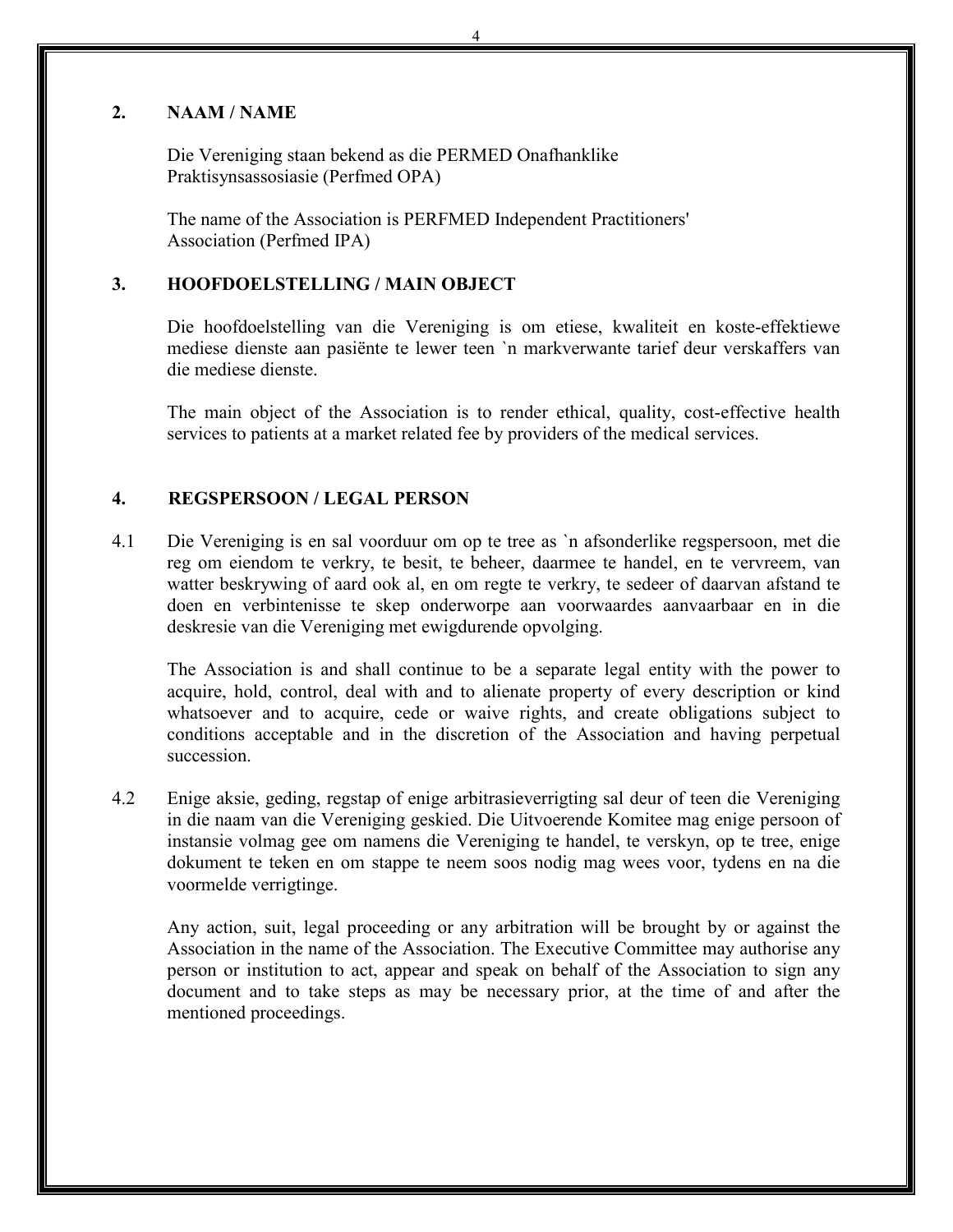#### **5. VERENIGING SONDER WINSBEJAG / ASSOCIATION NOT FOR GAIN**

5.1 Die Vereniging is `n vereniging sonder winsbejag.

The Association is an association not for gain.

5.2 Die winste (indien enige) of ander inkomste van die Vereniging sal aangewend word ter bevordering van die Vereniging se hoofdoelstelling.

The profits (if any) or other income of the Association will be. applied in. promoting its main object.

5.3 Die betaling van `n dividend aan `n lid van die Vereniging is verbied.

The payment of a dividend to a member of the Association is prohibited.

5.4 Die inkomste en eiendom van die Vereniging van watter bron en wanneer ookal verkry sal uitsluitlik aangewend word vir die Vereniging se hoofdoelstelling en geen gedeelte daarvan sal betaal of oorgedra word, direk of indirek, by wyse van `n dividend, bonus of op enige wyse hoegenaamd aan 'n lid van die Vereniging of sy houermaatskappy of beherende vereniging of filiaal nie. Met voorbehoud dat niks wat hierin voorgeskryf word die betaling ter goeder trou verhoed of belet van redelike vergoeding aan enkele beamptes, werknemer of lid van die vereniging vir dienste werklik gelewer aan die vereniging.

The income and property of the Association when so ever derived will be applied solely towards the promotion of its main object, and no portion thereof will be paid or transferred, directly or indirectly, by way of dividend, bonus, or otherwise howsoever, to the members of the Association or to its holding company, holding association or subsidiary. Provided that nothing herein contained shall prevent the payment in good faith of reasonable remuneration to any officer or servant of the Association or to any member.

5.5 By likwidasie, deregistrasie of onteiening, sal die bates van die Vereniging na aflossing van alle laste gegee of oorgedra word aan `n ander vereniging of instelling wat `n soortgelyke hoofdoelstelling as die Vereniging het soos vasgestel deur lede van die Vereniging tydens of voor datum van ontbinding en by gebrek daaraan, deur die hof.

Upon its winding-up; deregistration or dispossession, the assets of the Association remaining after the satisfaction of all its liabilities will be given or transferred to some other association or institution having a main object similar to the Association's main object, to be determined by the members of the association at or before the time of its dissolution of failing such determination, by the court.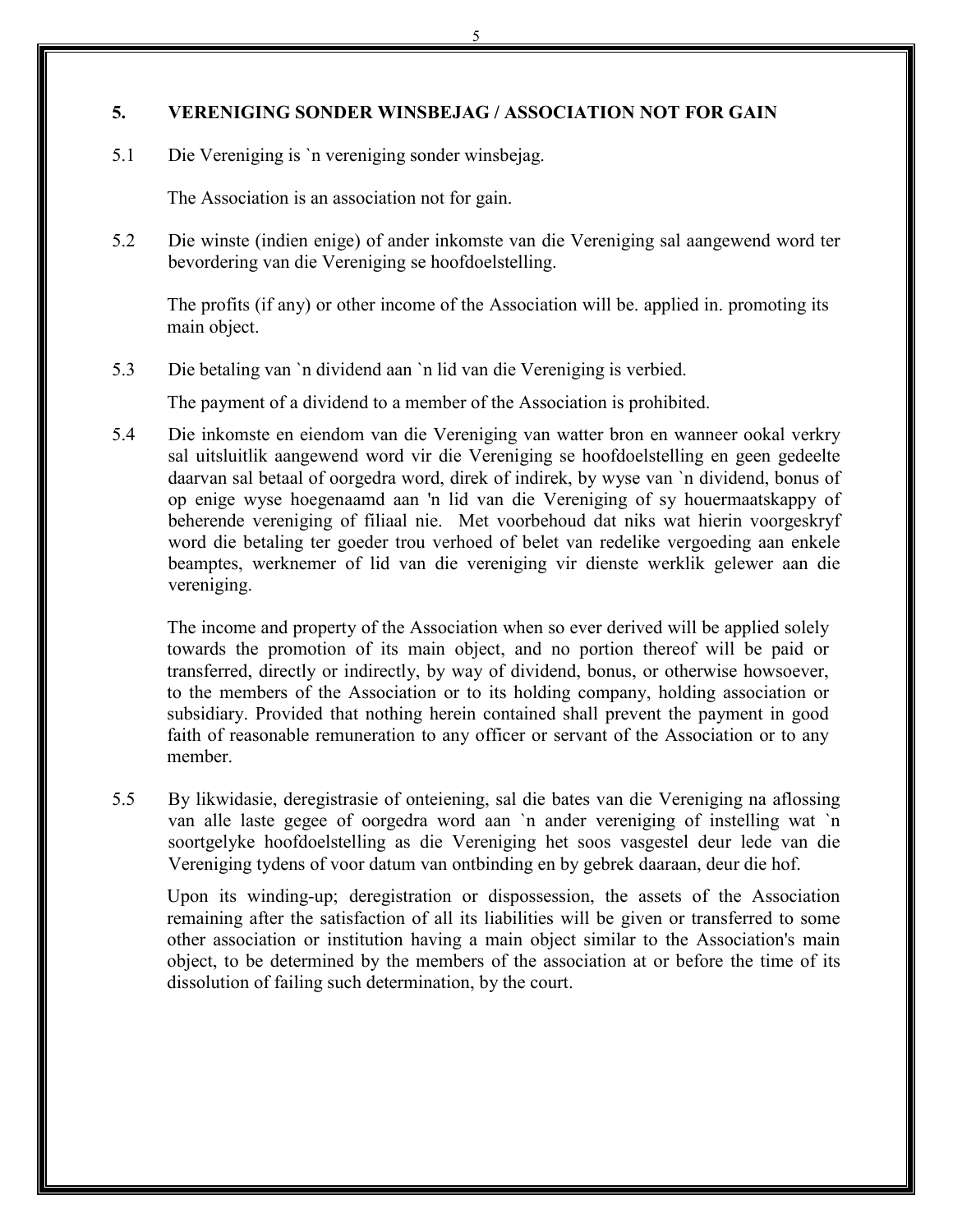#### **6. LIDMAATSKAP / MEMBERSHIP**

6.1 Lidmaatskap is oop vir `n persoon wie geregistreer is in terme van die Mediese Wet by die Raad vir Gesondheidsberoepe van SA as Kliniese Tegnoloog kategorie - Kardiovaskulêre Perfusie.

Membership will be open to a person who is registered in terms of the Medical Act with the Health Professional Council of SA as Clinical Technologist Category Cardiovascular Perfusion.

6.2 Aansoek om lidmaatskap van die Vereniging geskied by wyse van `n voltooide, voorgeskrewe aansoekvorm, ingedien by die Uitvoerende Komitee, gepaardgaande met inligting soos versoek in die aansoekvorm.

Application for membership of the Association will come to pass by means of a completed prescribed application form lodged with the Executive Committee together with information called for in the application form.

6.3 Aansoek om lidmaatskap word deeglik in oorweging geneem deur besluit van die Uitvoerende Komitee, wie `n absolute diskresie het of die persoon wel 'n lid mag word al dan nie. Application for memebership will be considered and decided upon by the Executive

Committee who have absolute discretion as to whether or not to admit a person to membership.

6.4 Vanaf datum van goedkeuring van lidmaatskap, is `n lid:

From date of approval of membership, the member will be immediately:

6.4.1 geregtig op die voordele en voorregte van lidmaatskap van die Vereniging;

entitled to the benefits and privileges of a member of the Association;

6.4.2 aanspreeklik vir betaling van ledegeld binne 30 (dertig) dae vanaf datum van kennisgewing aan hom van sy goedgekeurde lidmaatskap;

liable for payment of subscription fees payable within 30 (thirty) days of notice to him by approval of his membership;

6.4.3 onderworpe aan die bepalings van die Grondwet.

bound by the Constitution.

6.5 Die Uitvoerende Komitee mag die goedkeuring van die lidmaatskap kanselleer indien die prosedure van die goedkeuring nie nagekom is nie, of as `n wesenlike wanvoorstelling gemaak is of `n fout begaan is, in die opinie van die Uitvoerende Komitee.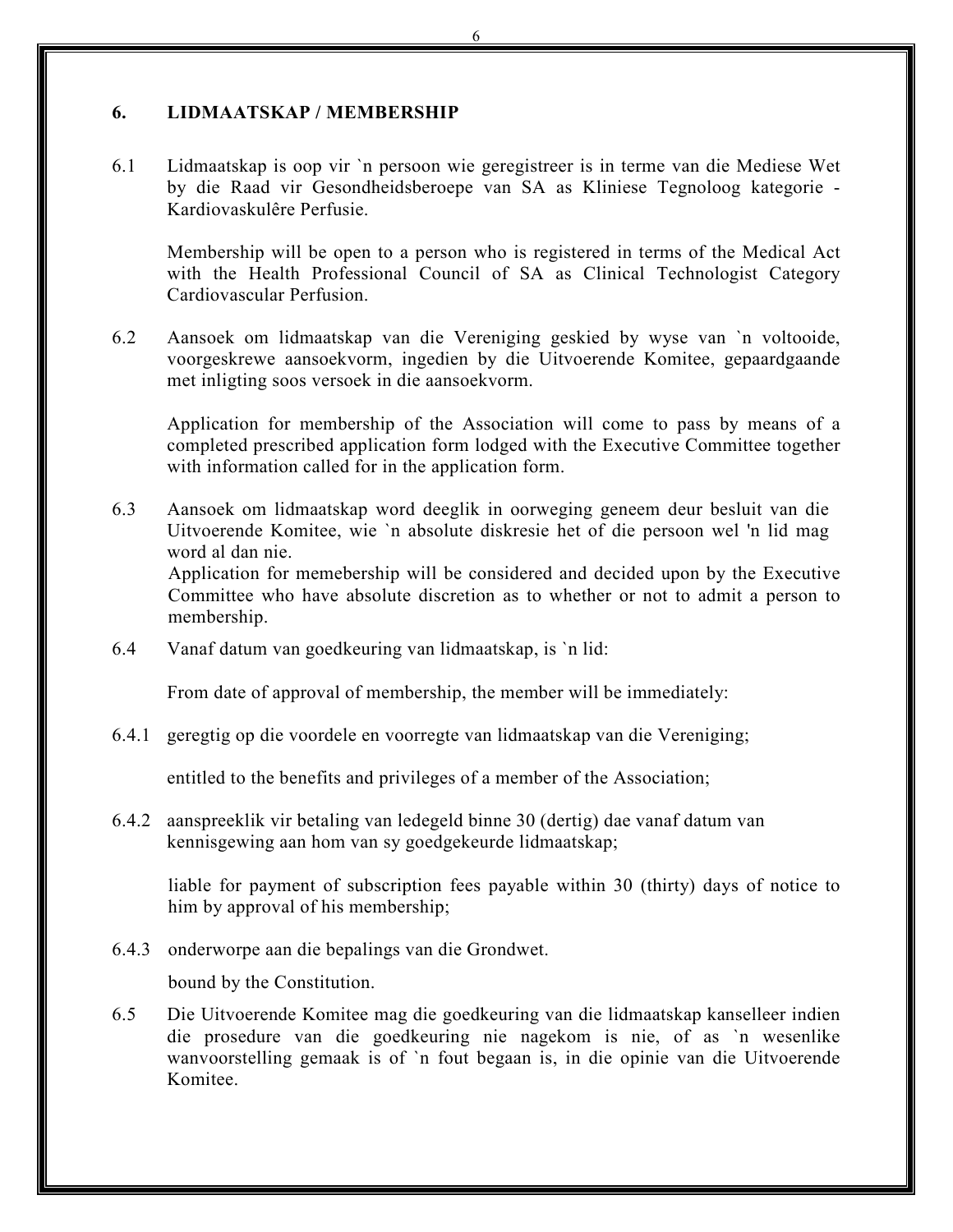An approval of membership may be cancelled by the Executive Committee if the procedure for approval has not been followed or if a material misrepresentation or mistake in regard to the member, in the opinion of the Executive Committee, has been made.

6.6 Die Uitvoerende Komitee sal van tyd tot tyd of soos nodig blyk te wees, van al sy lede en van alle voornemende lede, `n bewys verlang dat hulle geregistreer is by die Raad vir Gesondheidsberoepe van SA en `n goeie verhouding met die voormelde Raad het. Die wyse waarop bewys van registrasie verkry en bevestig word, sal deur die Uitvoerende Komitee van tyd tot tyd vasgestel word.

The Executive Committee will require from all its members, from time to time, as it deems necessary, and from all prospective members, proof that they are registered with the Health Professional Council of SA and in good standing with the mentioned Council. The manner in which such proof is to be obtained will be decided upon by the Executive Committee.

6.7 Die Uitvoerende Komitee mag te enige tyd na goeddunke en in die Uitvoerende Komitee se ongesteurde diskresie, lidmaatskap van die vereniging, vir verdere aansoeke sluit. 'n Aansoek om lidmaatskap na hierdie tyd sal onderhewig wees aan konsultasie deur die Uitvoerende Komitee met lede van daardie streek, om hulle insette, opinie en aanbeveling oor die aansoek in te win. Goedkeuring deur twee derdes van daardie streek se lede sal as goedkeuring van die aansoek beskou word sonder om die Uitvoerende Komitee te bind.

The Executive Committee may at any time and at its sole discretion, close the membership of the Association to further applications for membership. An application for membership will after this date be subject to consultation by the Executive Committee with the members of that area, in order to ascertain their input, views and recommendation regarding the application. Approval by two thirds of that area members will constitute an approval of the application by such members, such approval, however will not be binding upon the Executive Committee.

6.7.1 In geval van `n dispuut waar `n vennoot of voornemende vennoot betrokke is, sal die aangeleentheid as die Bestuurskomitee (nie die Uitvoerende Komitee nie) verwys word vir `n finale besluit as die mees verteenwoordigende liggaam van Perfmed. In the event of a dispute whereby a partner or prospective partner is involved, the matter will be laid before the Management Committee (not the Executive Committee) for a final decision as the most representative body of Perfmed.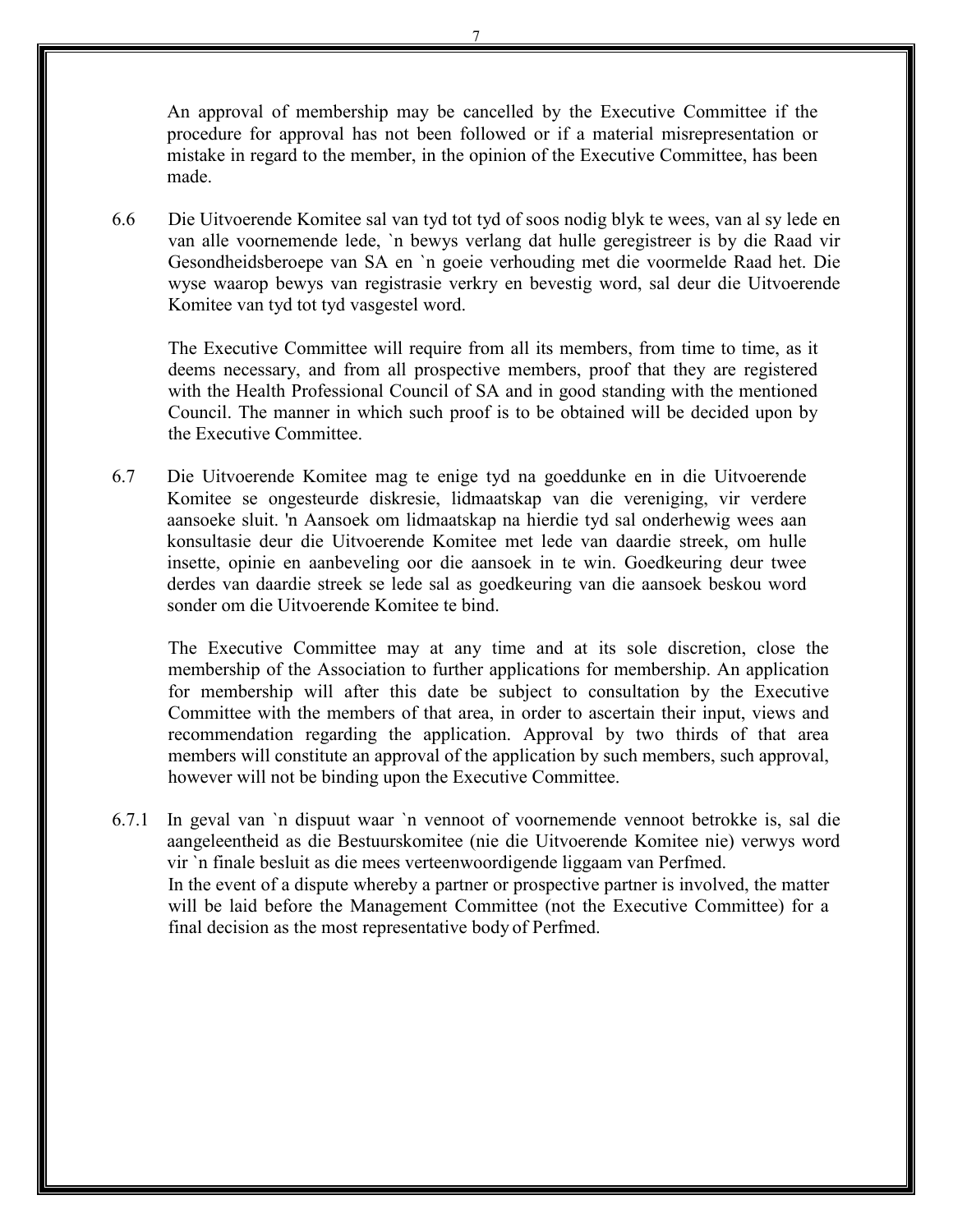#### **6.8 AANSTELLINGS EN LIDMAATSKAP / APPOINTMENTS AND MEMBERSHIP**

Die volgende omskrywings word as spesifieke bepalings gegee ten opsigte van bogenoemde bepalings:

The following definitions are given as specific determinates of the above stipulations:

6.8.1 Onder normale omstandighede word geen probleme met sulke aanstellings voorsien nie, maar die besluit van die Uitvoerende Komitee sal in alle gevalle op meriete van die saak geneem word en sal as finaal beskou word. Lede word aangeraai om hulle huidige en ook toekomstige aanstellings met die Uitvoerende Komitee uit te klaar.

Under normal circumstances no problem is envisaged with such appointments, but the decision of the Executive Committee, based on the merits of any particular situation will be final. Members are urged to clarify the present as well as future appointments with the Executive Committee.

- 6.8.2 Dit is `n spesifieke uitsondering, nieteenstaande 6.1 supra tot 6.8.3, dat `n lid van Perfmed wat geheel of gedeeltelik uit die privaat praktyk tree, om enige posisie in die Bestuur van Perfmed en/of die maatskappy(e) van Perfmed in `n voltydse of deeltydse hoedanigheid to dien, gesalarieerd of nie-gesalarieerd, sal hy/sy volle lidmaatskap van Perfmed behou, met al die voordele sowel as die verpligtinge, vir solank hy/sy hierdie pos beklee. By die neerlegging of beëindiging van hierdie pos, sal sodanige lid, sou hy/sy so verkies, geregtig wees om ondanks die bepaling van 6.7 supra, geregtig wees om weer voltyds of deeltyds in sy/haar vorige dissipline as volwaardige lid van Perfmed te praktiseer.
- 6.8.3 It shall be a specific exception that notwithstanding 6.1 supra to 6.8.3 supra, that should a member of Perfmed, leave private practice part-time or full-time, in order to serve in some Executive capacity in Perfmed and/or its Company either part-time or full-time, salaried or non-salaried, he/she shall be able to do so with the retention of his/her full membership of Perfmed, with all its rights, privileges and retention of his/her full membership of Perfmed, with all its rights, privileges and obligations, for as long as he/she shall hold this post. At the termination or resignation of this post, the said member, should he/she desire to do so, will be entitled, notwithstanding 6.7 supra, be allowed to re-enter practice in his/her part-time or full-time, as a full member of Perfmed.

# **7. BEёINDIGING VAN LIDMAATSKAP / TERMINATION OF MEMBERSHIP**

Die lidmaatskap van enige lid word beёindig:

The membership of any member will be terminated:

8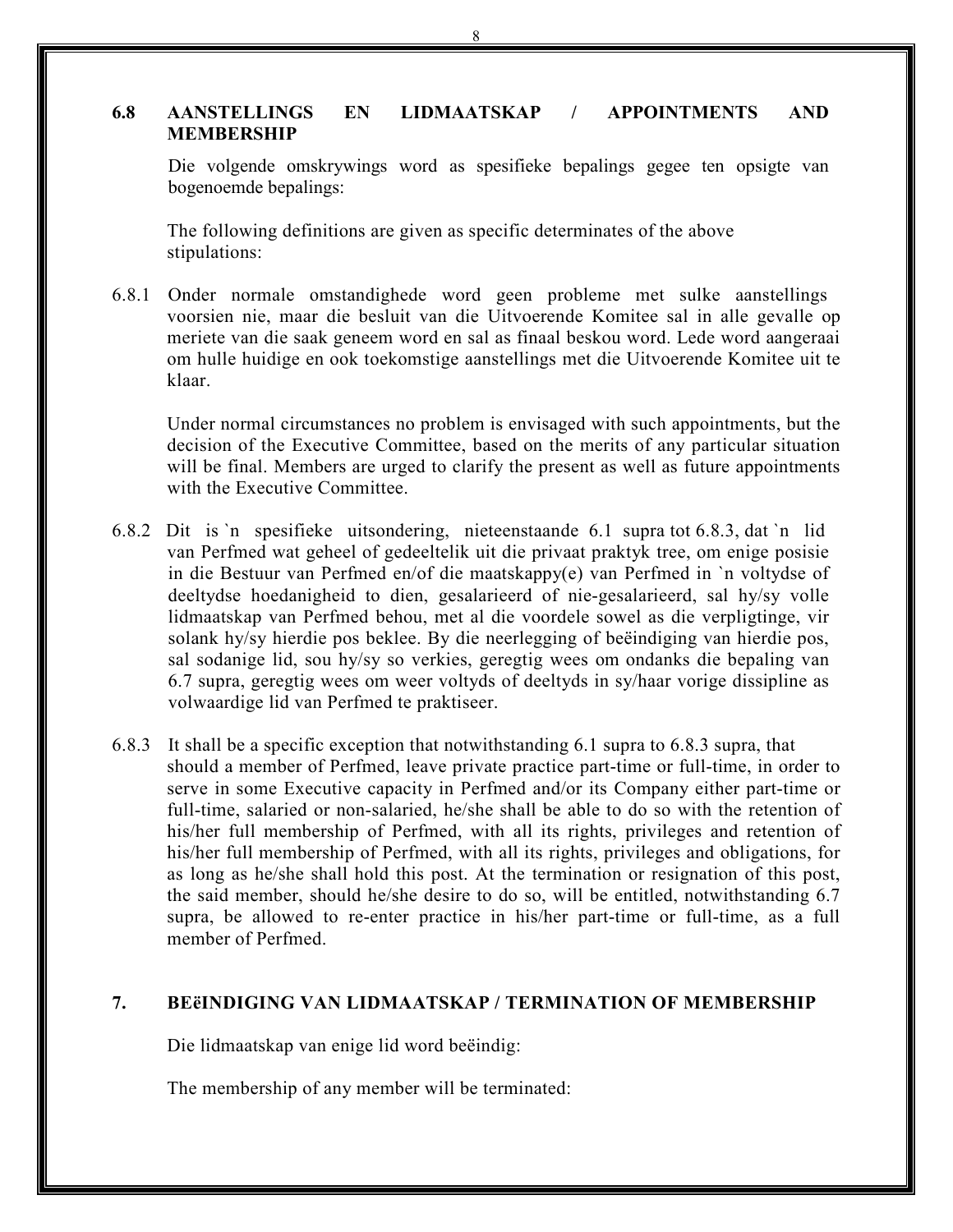7.1 deur skriftelike bedanking van `n lid gerig aan die Uitvoerende Komitee en sal geldig wees 30 (dertig) dae na ontvangs daarvan deur die Uitvoerende Komitee.

by means of a written resignation tendered to the Executive Committee and shall become effective 30 (thirty) days after receipt thereof by the Executive Committee.

7.2 op die datum wat `n lid nie meer vir lidmaatskap kwalifiseer nie, soos bedoel in 6.1 supra of 15 infra.

On the date when a member ceases to qualify for membership as intended by 6.1 supra of 15 infra.

7.3 Indien hy teenstrydig optree met betrekking tot `n spesifieke beleid met betrekking tot terminasie van lidmaatskap, wat die Bestuurskomitee van tyd tot tyd vir strategiese of ander redes, mag besluit.

Should he act in opposition to any specific policy regarding termination of membership, which the Management Committee may from time to time and for strategic or other reason decide upon.

# **8. ONDERNEMING DEUR LID / UNDERTAKING BY MEMBER**

8.1 `n Lid mag nie, sonder vooraf skriftelike toestemming van die Uitvoerende Komitee, direk of indirek, individueel of in groepsvorm met mediese skemas, finansiёle onderskrywers of enige derde party onderhandel met betrekking tot mediese dienste in die streek nie. Onderhandelings mag nie geskied wat kan lei tot die bedreiging van die Vereniging se deurlopende bestaan of wat sy magsbasis of eenheid wesenlik of waarneembaar ondermyn nie. Sodanige onderhandelings, mag as grondslag dien vir die onmiddellike beёindiging van lidmaatskap en verbeuring van regte en voordele volgens die ongesteurde diskresie van die Uitvoerende Komitee.

A member will not, without prior written consent of the Executive Committee enter directly or indirectly, individually or in groupings into negotiations with any medical aids, financial underwriters or any other party in respect of medical service within the area. Negotiations may not be undertaken which may be detrimental to its power base or unity. Such negotiations, will constitute grounds for immediate termination of membership, along with forfeiting of rights and privileges, at the unimpeded discretion of the Executive Committee.

8.2 `n Lid onderneem en is verplig om enige pogings deur `n derde party om onderhandelings aan te knoop soos bedoel in 8.1, supra onverwyld aan die uitvoerende Komitee te rapporteer vir verdere optrede. Die vereniging glo dat deur gesamentlike onderhandelings hy eerder in sy doelstelling sal slaag.

A member undertakes and is obliged without delay, to refer any attempt by any third party, as enunciated in 8.1 supra, to the Executive Committee, for further action. The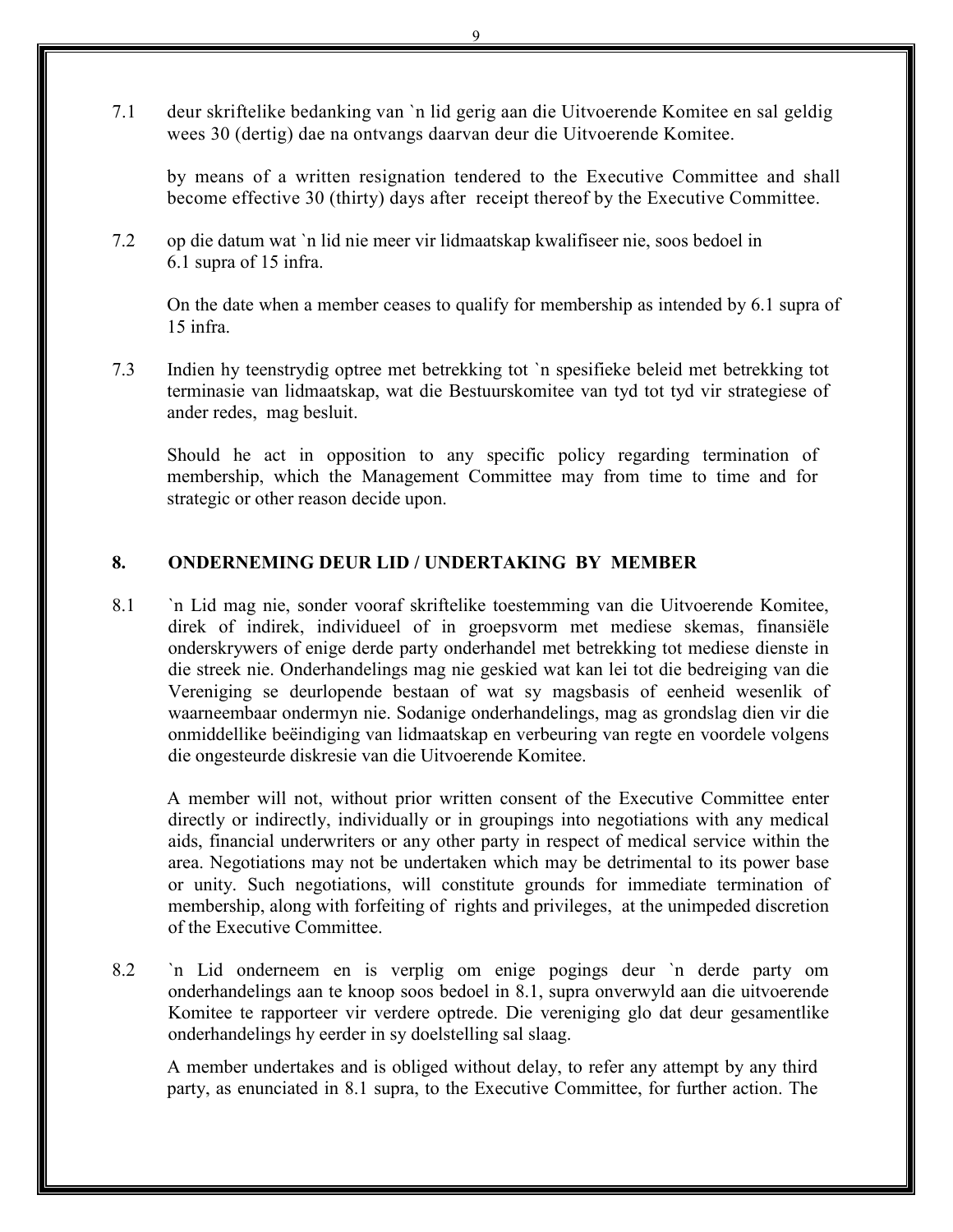Association believing that collective negotiations will best achieve the main object of the Association.

8.3 `n Lid onderneem en is verplig om sodanige inligting wat benodig word en rakende sy praktyk bekend te maak en beskikbaar te stel aan die Uitvoerende Komitee of enige ander staande Komitee, onder andere in besonder die Eweknie Evaluasie Komitee of die Kostebesnoeiingskomitee indien en wanneer dit nodig geag word. Die omvang en aard van die inligting sal periodiek deur die Uitvoerende Komitee bepaal word. `n Lid verleen toestemming dat enige inligting wat reeds deur hom aan mediese skemas, finansiële onderskrywers of ander belanghebbende party voorsien is, aan die Vereniging se hoofdoelstelling, insluitend, maar nie beperk tot die verkoop daarvan, ten bate van die Vereniging of sy maatskappy of soos die Uitvoerende Komitee mag besluit.

A member undertakes and is obliged to and make available such data, relating to his practice, as is required by the Executive Committee or other standing Committee, more particulary the Peer Review and Cost Reduction (Curtailing) Committee, if and when required. The nature of the data required, will be determined by the Executive Committee from time to time. A member consents that any data which has already been provided by him to medical aids, financial underwriters and other interested parties, may be made available to the Association as is required to pursue its main objective, including but not limited to the sale thereof, to the advantage of the Association or its company or at the descretion of the Executive Committee.

8.4 `n Lid kom ooreen met die Vereniging dat die Uitvoerende Komitee namens en ten bate van hom mag onderhandel met enige ander groep, vereniging, maatskappy, mediese skema, finansiële onderskrywer, bestuurs- of diensmaatskappye, om die hoofdoelstelling van die Vereniging uit te brei of te bereik. Sulke ooreenkomste is regtens bindend op `n lid, tensy hy skriftelik met betrekking tot `n spesifieke ooreenkoms, daarvan afstand doen.

A member agrees with the Association that the Executive Committee may on his behalf and to his benefit enter into negotiations with any other body, association, company, medical aid, financial underwriter, management or service company for the purpose of achieving or furthering the main object of the Association. These agreements will legally bind a member, unless he, in writing withdraws from any specific contract.

#### **9. LEDEGELD / MEMBERSHIP FEES**

Ledegeld is betaalbaar deur `n lid teen `n vasgestelde bedrag, op `n wyse en op `n datum soos van tyd tot tyd vasgestel word deur die Uitvoerende Komitee, die eerste waarvan op die datum soos in 6.4.2 supra bepaal.

A membership fee is payable by a member in a determined amount, in such a manner and at such date as may from time to time may be determined by the Executive Committee, the initial membership fee payable on the date set out in 6.4.2 supra.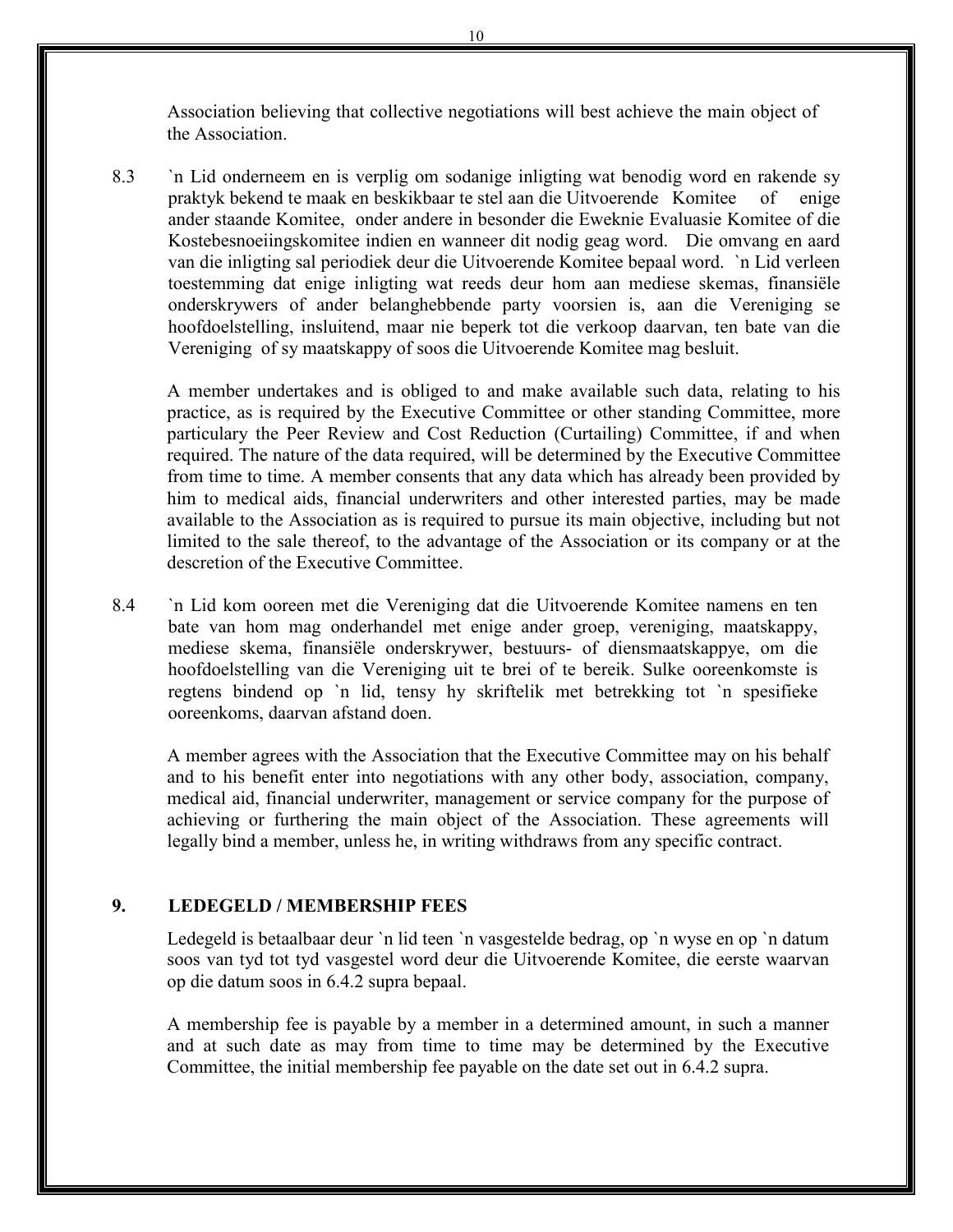9.1 `n Lid wie bedank of wie se lidmaatskap gekanselleer of opgeskort is:

A member who resigned or whose membership has been cancelled, or suspended:

9.1.1 is aanspreeklik vir die betaling van sy uitstaande ledegeld;

will remain liable for payment of outstanding membership fees;

9.1.2 is nie geregtig op terugbetaling van enige ledegeld nie.

shall not be entitled to recover any membership fees.

# **10. ALGEMENE VERGADERINGS / GENERAL MEETINGS**

10.1 `n Jaarlikse Algemene Vergadering van lede sal gehou word so gou moontlik na die einde van die Vereniging se finansiёle jaar, maar nie later nie as die laaste dag van Augustus van elke finansiële jaar.

 An Annual General Meeting of members will be held as soon as possible after the financial year of the Association, but not later than the last day of August of each financial year.

10.2 `n Spesiale Algemene Vergadering van lede sal gehou word op skriftelike versoek gerig aan die Voorsitter deur nie minder nie as:

 A Special General Meeting of members will be held with written request to the Chairman with no less than:

10.2.1 30 % van die Geregisteerde lede; of

30 % of the registered members; or

10.2.2 30 % van die Bestuurskomitee lede; of

30 % of the Management Committee; or

10.2.3 deur `n meederheidsbesluit geneem deur die Uitvoerende Komitee, op voorwaarde dat die bepalings en gevolg sowel as die redes vir die spesiale besluit in die skriftelike versoek gemeld word.

 by the majority decision of the Executive Committee subject to the written request and notice of the meeting that must specify the nature, reasons for the resolution and the effect thereof.

10.3 `n Algemene Vergadering sal belê word deur die Sekretaris van die Vereniging by wyse van `n skriftelike kennisgewing aan alle lede, minstens 21 (een en twintig)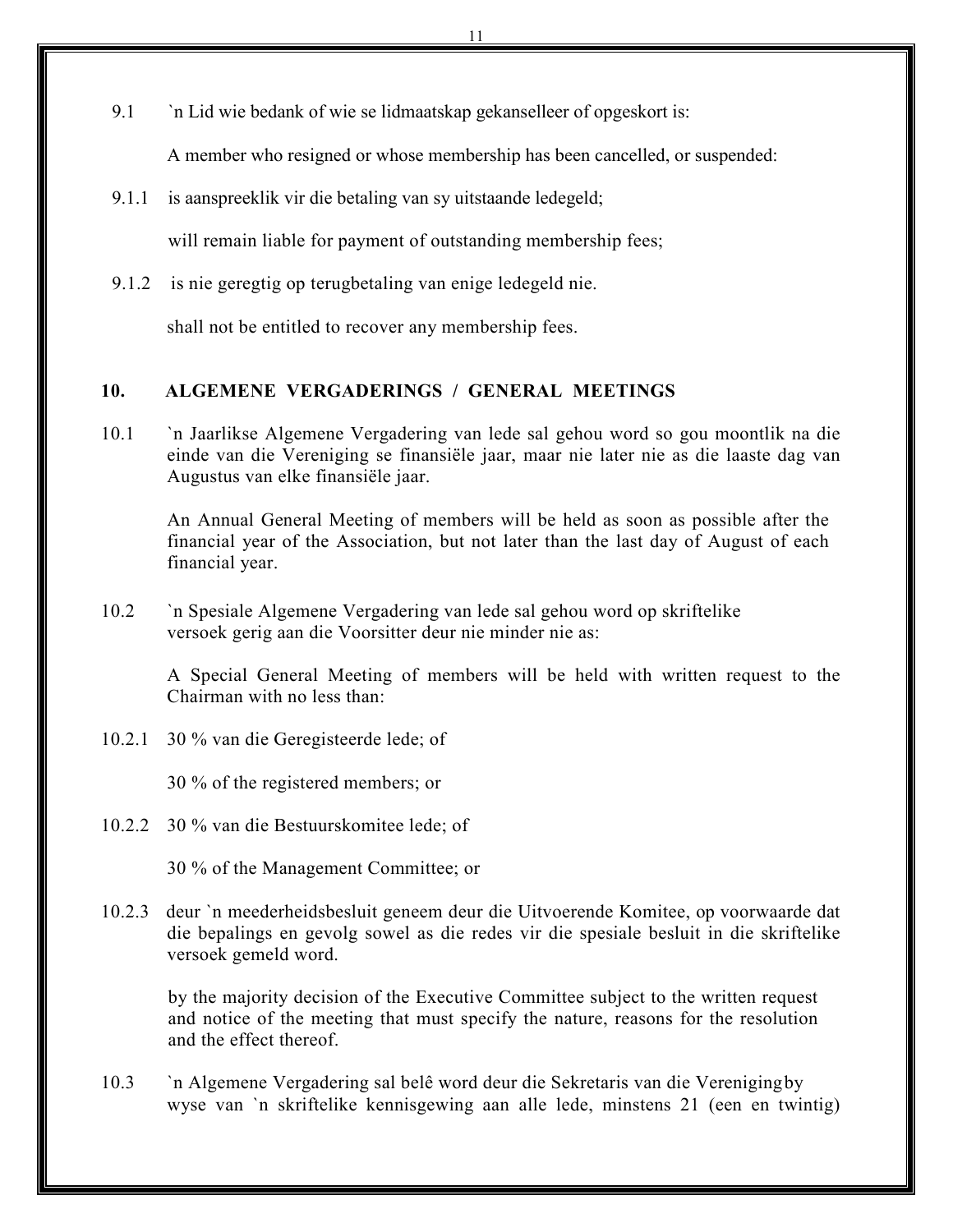tussen dae voor datum van die vergadering. Genoemde kennisgewing sal die sakelys vir die vergadering bevat en vergesel word van `n volmagvorm en `n kennisgewing om verteenwoordigers aan te wys, welke vorm die verskeie professionele groepe en areas asook hul huidige verteenwoordigers sal aandui. Die verrigting tydens die algemene vergadering sal nie as ongeldig verklaar word indien `n lid nie `n geskrewe kennisgewing ontvang het nie of onopsetlike versuim om `n lid in kennis te stel.

A General meeting will be convened by the Secretary of the Association who will give written notice thereof to all members, such notice to be given 21 (twenty-one) full days before the date of the meeting. The afore-mentioned notice will contain the agenda for the meeting accompanied by a form of proxy and a notice to appoint or elect representatives, which notice shall contain the various professional groups and area and the current representatives. The proceedings at a general meeting will not be invalidated by any member for not having received the written notice or as a result of involuntary neglect in giving notice of a meeting to any member.

10.4 Onderworpe aan klousule 26 en 28 van die grondwet sal `n Jaarlikse Algemene Vergadering oor die mag beskik om enige aangeleentheid op te haal, te bespreek en besluite daarvoor te neem, insluitende die verkiesing van die Uitvoerende Komitee, die aanstelling en ontslag van ampsdraers en die opskorting van `n lid se lidmaatskap.

An Annual General Meeting will, subject to the provisions of clauses 26 and 28, have power to raise, discuss and decide any matter whatsoever including the election of the Executive Committee, the appointment and dismissal of officers and the suspension of a membership.

10.5 `n Spesiale Algemene Vergadering sal oor die mag beskik vir die aanhoor, bespreking en besluitneming alleenlik oor spesifieke sake, alleenlik soos uiteengesit in die kennisgewing van die vergadering, soos bedoel in 10.2 supra.

 A Special General Meeting will have the power to raise, discuss and to decide only on such specific matters as detailed in the notice of the meeting as intended in 10.2 supra.

10.6 Die Voorsitter van die Uitvoerende Komitee sal optree as Voorsitter van die Algemene Vergadering. Indien die Voorsitter afwesig is, sal die Ondervoorsitter van die Uitvoerende Komitee optree as Voorsitter en indien dit nie vir hom moontlik is nie, enige lid soos verkies deur die vergadering by wyse van `n meederheidsbesluit.

 The Chairman of the Executive Committee shall act as chairman at a General Meeting. In his absence the Vice-Chairman of the executive Committee will act as chairman and failing him any member elected by the meeting by means of majority resolution.

10.7 Die Voorsitter skryf die prosedure voor wat gevolg word tydens enige Algemene Vergadering en behoudens 11.3 infra met voorbehoud dat: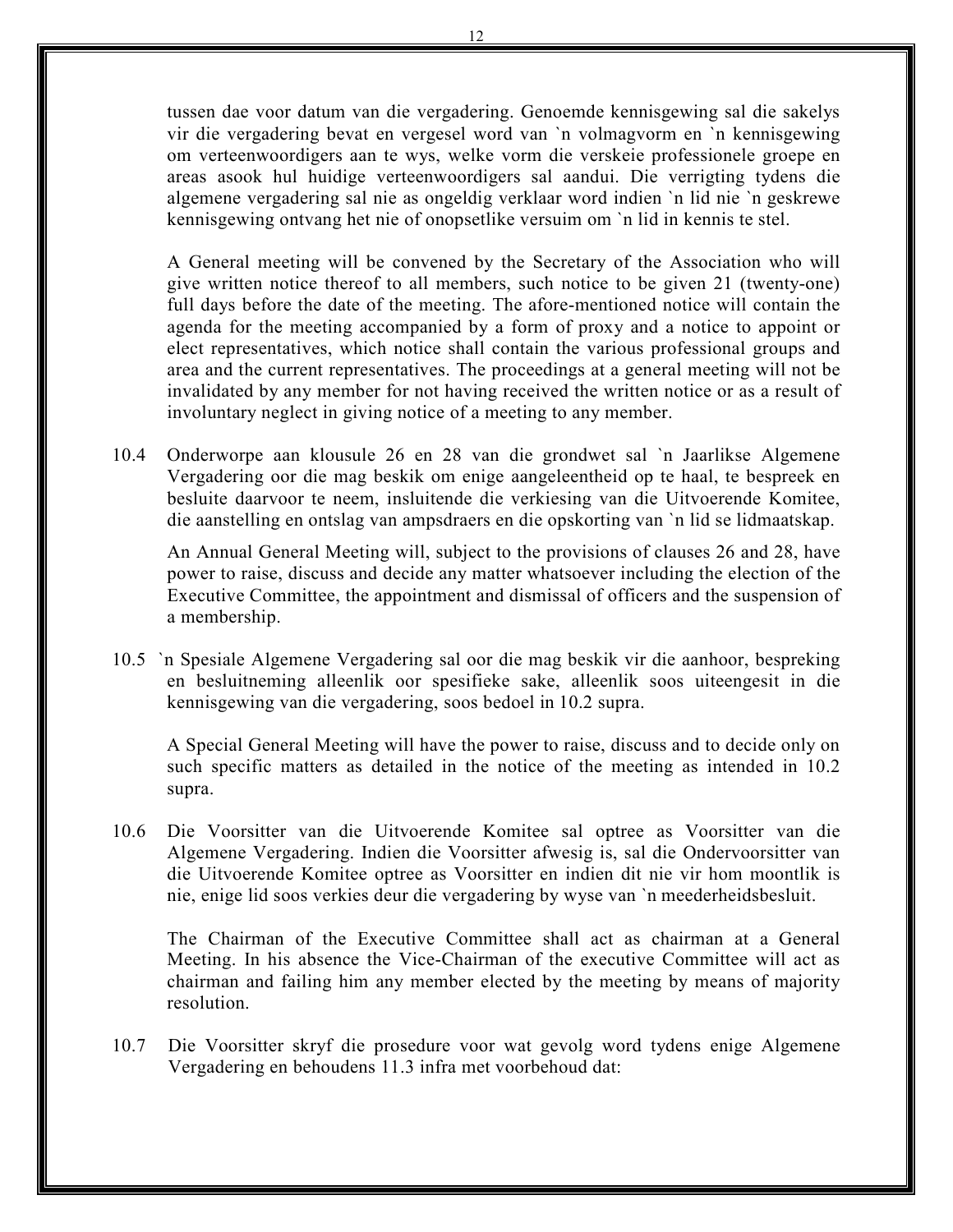The Chairman prescribes the procedure to be followed during a General Meeting save for 11.3 infra, that:

10.7.1 oor alle sake gestem word deur middel van die opsteek van hande tensy `n lid voorstel dat daar per stembrief gestem word en sodanige voorstel behoorlik gesekondeer word, so `n voorstel mag ingedien word na 'n stem deur die opsteek van hande;

all matters will be decided upon by a show of hands, or by ballot, provided that a motion to that effect be proposed by a member and that such proposal be duly seconded, such a motion may be proposed after a vote by a show of hands;

10.7.2 `n lid geregtig is om by wyse van `n volmag te stem, deur die opsteek van hande, maar die gevolmagtigde is nie geregtig om by wyse van `n stembrief te stem nie;

a member will have the right to vote by proxy, in show of hands but not in a ballot;

10.7.3 die Voorsitter beskik, oor `n beslissende stem in die geval van staking van stemme;

in the case of an equal vote / decision, the Chairman will have a casting vote;

10.7.4 `n Algemene Vergadering eenmalig verdaag mag word na 'n datum en tyd as wat die meerderheid van lede aanwesig tydens die algemene vergadering besluit, onderworpe daaraan dat geen besigheid oorweeg word op so 'n verdaagde vergadering wat nie op die oorspronklike vergadering mee gehandel sou word nie, en dit nie nodig is dat enige kennisgewing van so `n vergadering gegee word nie.

A general Meeting may be adjourned once to such a date and time as the majority of members present at the general meeting direct, provided that no business will be considered at such adjourned meeting which would not have been transacted at the original meeting and that no notice of such a meeting need be given.

10.8 Die kworum van `n Algemene Vergadering is 25% (vyf en twintig persent) van die geregistreerde lede persoonlik of by wyse van volmag teenwoordig is, en wat geregtig is om te stem by die vergadering. Indien `n kworum nie teenwoordig is binne 30 minute na die aanbreek van die vasgestelde tyd van die vergadering nie, sal in die geval van `n Jaarlikse Algemene Vergadering of `n Spesiale Algemene Vergadering saamgeroep deur die Uitvoerende Komitee, die vergadering uitgestel word na dieselfde dag en tyd 2 (twee) weke later en sal by so `n verdaagde vergadering, die geregistreerde lede teenwoordig, beskou word as `n kworum vir die vergadering.

Indien geen kworum teenwoordig is op die vasgestelde dag en 30 minute na die vasgestelde aanvangstyd vir die vergadering, in die geval van `n Spesiale Algemene Vergadering aangevra deur lede of die Bestuurskomitee nie, sal die vergadering afgestel word.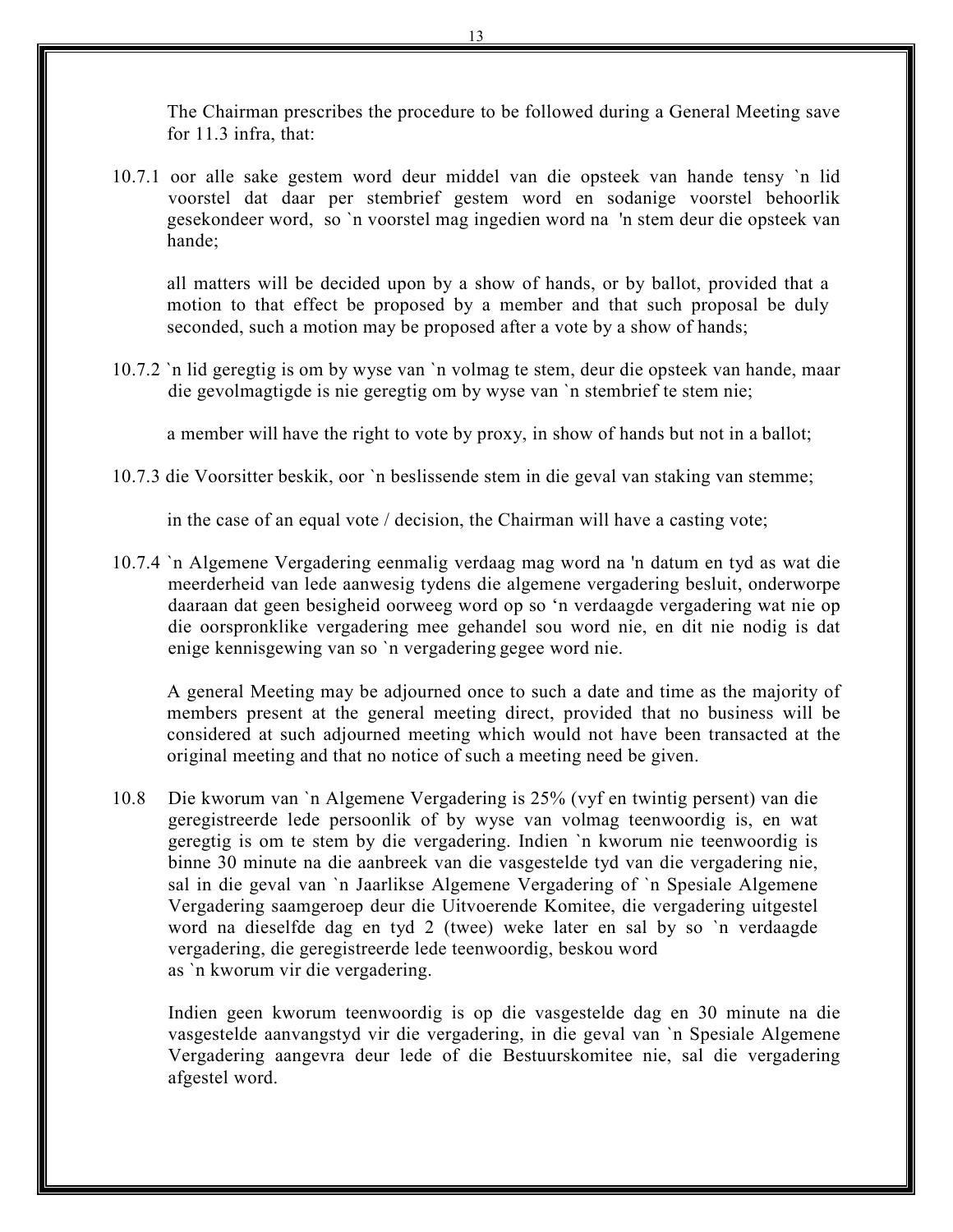The quorum for a General Meeting is 25% (twenty five per cent) of the registered members, present in person or represented by proxy and who are entitled to vote at that meeting, provided that if no quorum be present within 30 minutes after the time fixed for the commencement of the meeting, it shall, in the case of an Annual General Meeting or a Special General Meeting, called by the Executive Committee, be postponed to the same day and hour, 2 (two) weeks later and that at such adjourned meeting, the registered members present shall be deemed to be a quorum for the transaction of the business of the meeting.

In the case of a Special General Meeting requested by members or the Management Committee, where no quorum is present on the date specified and within 30 minutes after the commencement time stipulated for the meeting, it shall be cancelled.

# **11. BESTUURS- EN UITVOERENDE KOMITEE / MANAGEMENT AND EXECUTIVE COMMITTEE**

11.1 `n Bestuurskomitee, bestaande uit die verteenwoordigers van verskillende area groepe soos hieronder genoem, soos van tyd tot tyd deur die Uitvoerende Komitee bepaal, sal voor die jaarlikse Algemene Vergadering, deur hulle eie area groepe volgens hul eie ooreengekome prosedure gekies of aangestel word. Die verteenwoordiging van die area groepe sal soos volg wees:

A Management Committee, consisting of the representation of the various area groups listed hereunder, designated from time to time by the Executive Committee, shall, prior to the Annual General meeting be elected or appointed, in a manner to be decided upon by that area group. The representation of the area groups are as follows:

- 11.1.1 Gauteng area
- 11.1.2 Vrystaat / Free State area
- 11.1.3. Kwa-Zulu Natal area
- 11.1.4 Oos-Kaap / Eastern Cape area
- 11.1.5 Wes-Kaap / Western Cape area
- 11.1.6 Spesiale komitees / Special Committees:
	- (a) Eweknie evaluasie komitee / peer review committee
	- (b) Regs- en dissiplinêre komitee / law and dissiplinary committee
	- (c) Versekerings- en Opleidingskomitee / Insurance and education committee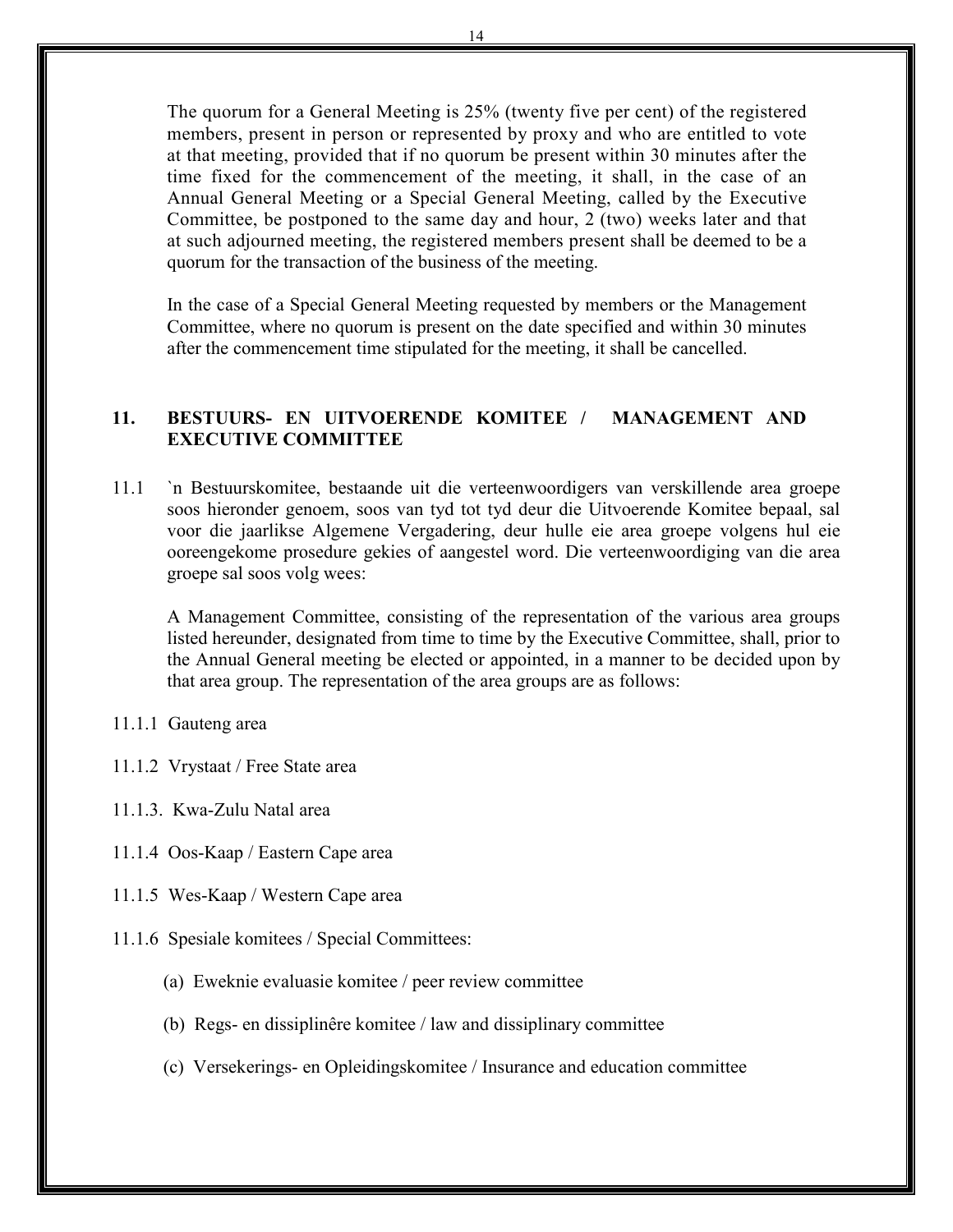11.1.7 Enige ander afsonderlike groep, mits die individu(e) lede of `n lid van `n afsonderlike groep is, en almal lede is van die Vereniging.

Any other separate interest group, provided that he / they are members of the separate interest group and that they are all members of the Association.

11.1.8 Die name van die verteenwoordigers van die area groepe, sal 48 uur voor die aanvang van die Algemene Jaarlikse Vergadering aan die Sekretaris bekend gemaak word.

The names of the representatives of the area group will be conveyed to the Secretary 48 hours before the start of the Annual General Meeting.

11.1.9 Dit sal die verantwoordelikheid van die dienende verteenwoordiger wees om vir die verkiesing of aanwysing van die volgende verteenwoordiger te reёl. Die dienende verteenwoordigers is altyd herkiesbaar.

It shall be the responsibility of the serving representative to arrange for the election or appointment of the next representative. The serving representative is re-electable.

11.2 Slegs `n lid wie se ledegeld opbetaald is mag verkies word om as lid van die Bestuurskomitee te dien.

Only a member whose membership fees are paid-up may be elected to serve as a member of the Management Committee.

11.3 Indien dit vir `n lid van die Bestuurskomitee nie verder moontlik is om sy pligte te vervul nie, mag die Bestuurskomitee na goeddunke `n ander lid koöpteer om sy plek in te neem, vir die oorblywende termyn.

 In the event of any member of the Management Committee, not being able to continue with his duties for whatever reason, the Management Committee shall be entitled to co-opt another member to replace him for the remainder of the term.

11.4 Die Bestuurskomitee sal onmiddellik na afloop van die jaarlikse Algemene Vergadering by wyse van geslote stembrief, of sou hulle dit verkies, by wyse van opsteek van hande, uit sy geledere, lede verkies, wat sal dien as Voorsitter, Ondervoorsitter, Sekretaris en Penningmeester om te dien op `n Uitvoerende Komitee. Die Voorsitter, Ondervoorsitter, Sekretaris, en Penningmeester sal in dieselfde hoedanigheid dien op die Uitvoerende Komitee as wat hulle dien op die Bestuurskomitee.

The Management Committee will, immediately after the Annual General Meeting elect by secret ballot, or should they choose to do so, by a show of hands, members to serve as Chairman, Vice-Chairman, Secretary and Treasurer on the Executive Committee. The Chairman, Vice-Chairman, Secretary and Treasurer will serve in these capacities both on the Executive Committee as well as the Management Committee.

11.5 Nieteenstaande 11.1 supra mag beide die Bestuurskomitee en die Uitvoerende Komitee op eie diskresie toelaat of vereis dat ander persone teenwoordig mag wees tydens enige vergadering, om deel te neem aan die besprekings, maar so `n persoon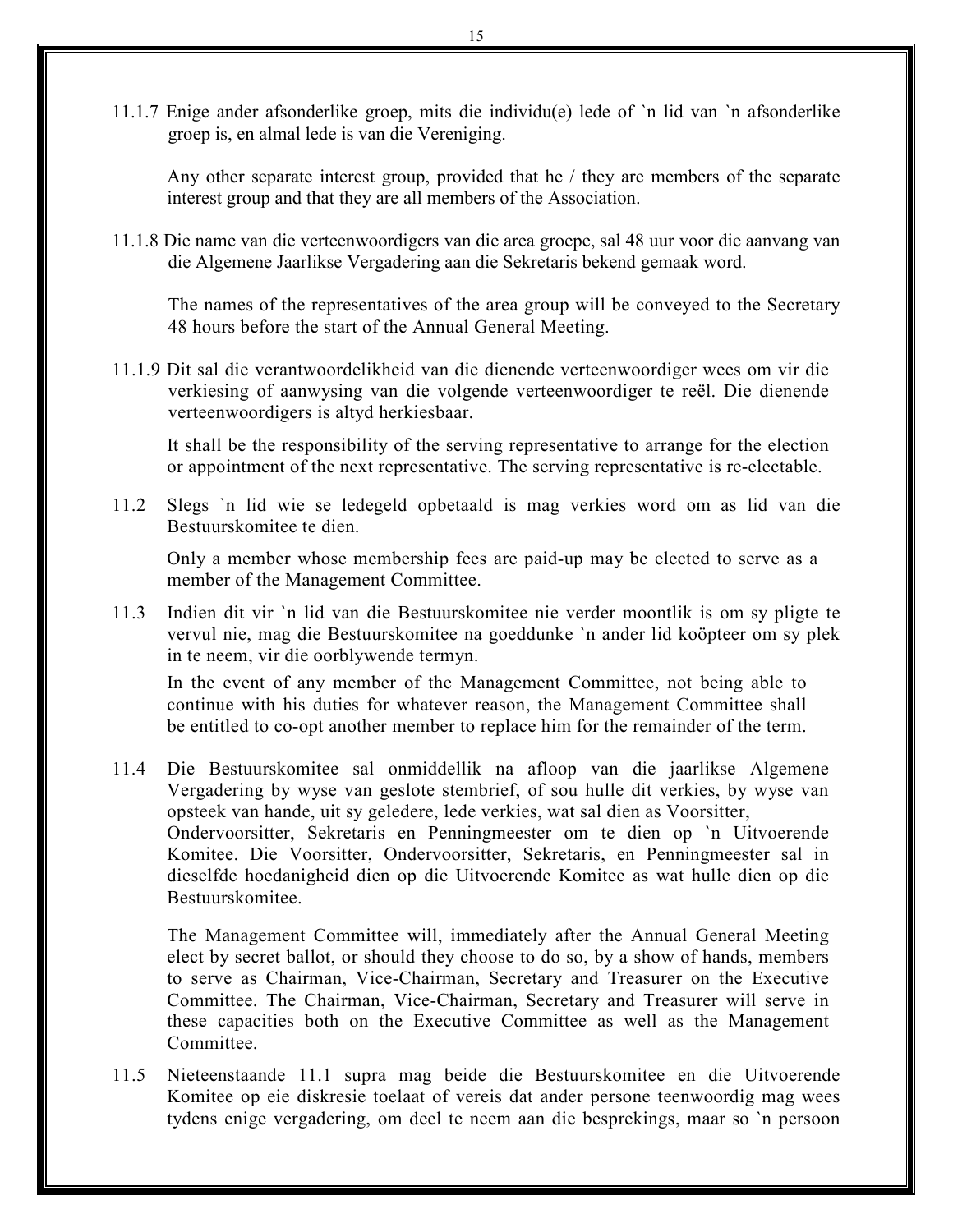het geen stemreg nie. Die Bestuurskomitee mag in sy diskresie besluit om gedurende `n termyn nie meer as 2 (twee) lede te koöpteer as volwaardige lede van die Bestuurskomitee, terwyl die Uitvoerende Komitee 1 (een) mag koöpteer. Sulke gekoöpteerde lede sal stemgeregtig wees.

 Notwithstanding, 11.1 supra both the Executive Committee and the management Committee may at their discretion allow or require other persons to be present at any meeting to take part in the deliberations, but who will have no voting right. The Management Committee may decide at its discretion to co-opt during a term up to a maximum of 2 (two) members to the Management Committee as fall members, while the Executive Committee may co-opt 1 (one) member. Such co-opted members shall have full voting rights.

# **12. MAGTE VAN DIE VERENIGING / POWERS OF THE ASSOCIATION**

Die Uitvoerende Komitee in hierdie hoedanigheid beskik oor die volgende magte:

The Executive Committee in their capacity possess of the following powers:

12.1 Om onderhandelings aan te knoop en deur te voer met betrekking tot die terme en voorwaardes waarop gesondheidsdienste aan persone verskaf word in die Streek. Om prosedures te beheer wat deur lede van die Vereniging gevolg moet word in die voorsiening van genoemde gesondheidsdienste.

To enter into and conclude negotiations with regard to the terms and conditions on which health services will be supplied to persons in the Area and to regulate the procedures to be followed by members of the Association in providing such health services.

12.2 Om onderhandelings aan te knoop en deur te voer met mediese skemas, bystandsverenigings en enige ander finansiёle onderskrywers vir die erkenning van Voorkeurverskafferstatus, direkte en gewaarborgde betaling vir dienste gelewer en enige ander voorwaardes en terme wat voordelig mag wees vir die lede van die Vereniging.

To enter into and conclude negotiations with medical aids, benefit societies or any other financial underwriters for the recognition of Preferential Provider Status, direct and guaranteed payment for services rendered and any other terms that may be to the advantage of the members of the Association.

12.3 Om sub-komitees aan te wys om eweknie evaluasie te doen, kostebesnoeiings te bepaal en ander funksies uit te voer met betrekking tot die dienste gelewer, deur enige lid asook ad hoc komitees om sekere take uit te voer.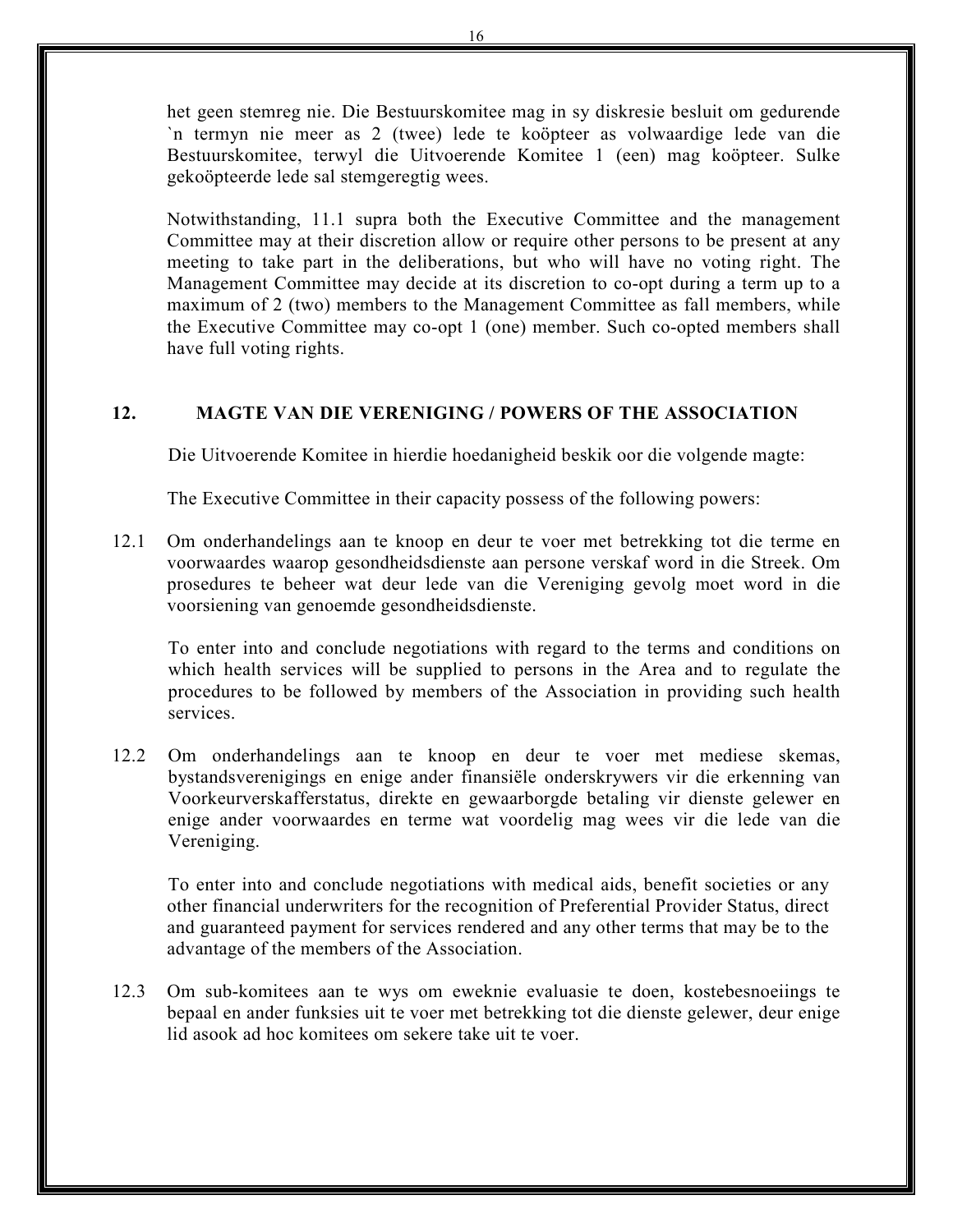To appoint sub-committees to carry out peer review, cost-containment and other functions in respect of the services provided by any member as well as ad hoc committees to perform certain tasks.

12.4 Om te skakel, saam te werk en indien nodig, ooreenkomste aan te gaan met die SAVKT, en ander professionele verenigings, ander onafhanklike praktisyns assosiasies of soortgelyke verenigings, die Nasionale Assosiasie van Individuele Praktisyns Assosiasie en met enige ander verteenwoordigende liggame, persoon of regspersoon vir die bevordering van die hoofdoelstelling van die Vereniging.

To liaise, co-operate and if necessary, conclude agreements with the SASCT, and other professional associations, other independent practice associations, the National Association of Independent Practitioners' Association and with my other representative bodies or person or corporate body for the promotion of the main object of the Association.

12.5 Om enige roerende eiendom of onroerende eiendom te verkry of te huur.

To acquire or lease any movable or immovable property.

12.6 Om `n bank-, beleggings- en spaarrekening te open en te bedryf by enige finansiёle instelling.

To open and operate banking, investment and savings accounts with any Financial Institution.

12.7 Om die fondse van die Vereniging uit te brei in die bereiking van sy hoofdoelstelling.

To expend the moneys of the Association in the achievement of its main object.

12.8 Om werknemers, agente, adviseurs en konsultante in diens te neem en te betaal.

To employ and pay staff members, agents, advisors and consultants.

12.9 Om te litigeer vir en ten behoewe van die Vereniging, om `n aanvang te neem met enige regspunt dit teen te staan en / of te verdedig voor enige hof of enige ander bevoegde regsliggaam.

To engage in any litigation for and on behalf of the Association and to commence and prosecute or defend any proceedings before any court of law or any other competent judicial body.

12.10 Om versekering uit te neem ten behoewe van die Vereniging die werknemers of die lede.

To take out insurance policies on behalf of the Association, its employees or members.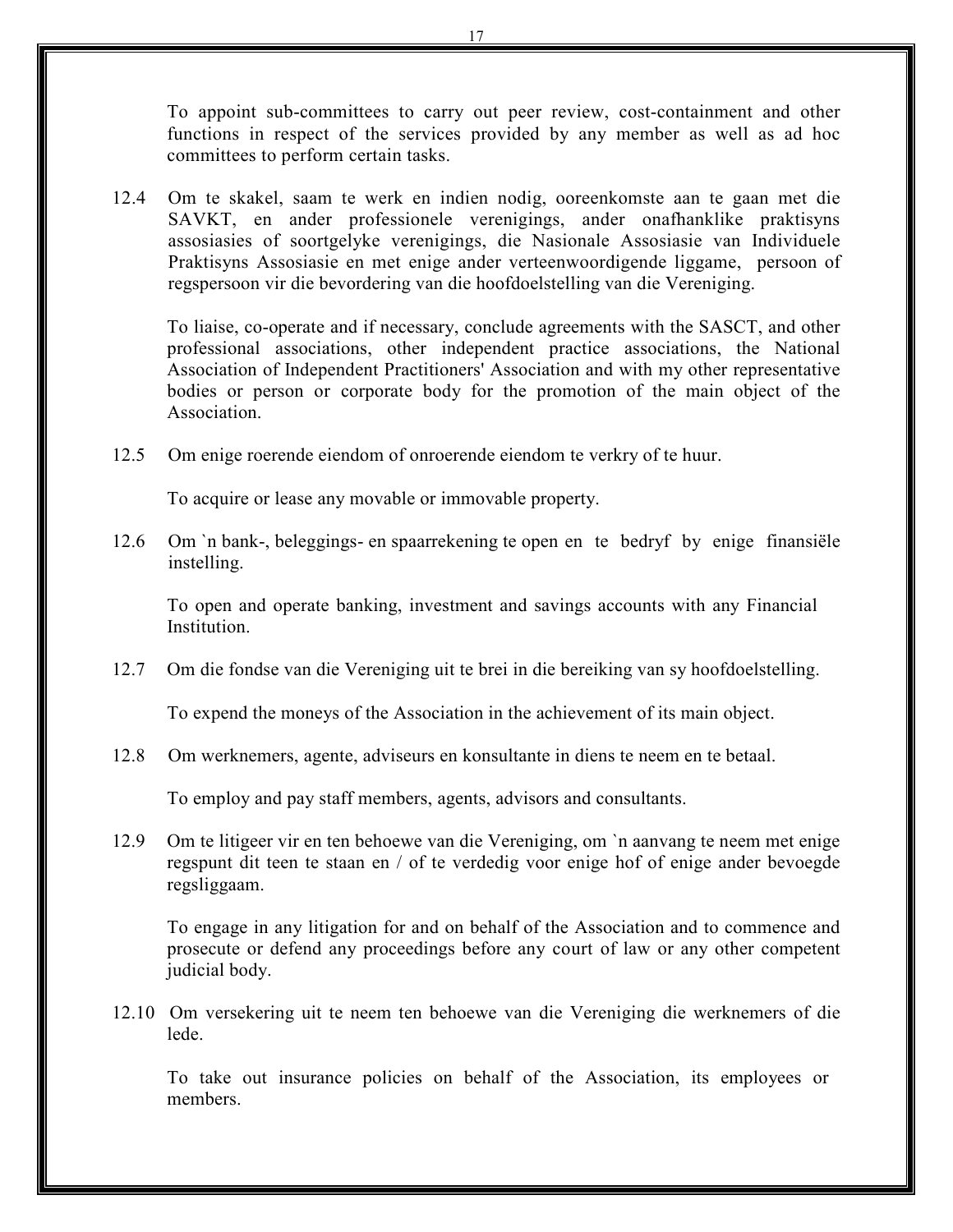12.11 Om op enige wyse te handel met enige roerende of onroerende eiendom, verkry deur die Vereniging ongeag of dit gehuur word al dan nie.

To deal in all ways with any movable or immovable property acquired or leased by the **Association** 

12.12 Om Regulasies uit te reik handelende met:

To issue Regulations dealing with:

12.12.1 Koste-besnoeiende maatreëls wat nagekom moet word deur lede;

Cost-containment measures to be adhered to by members;

12.12.2 Eweknie Evaluasie funksie;

Peer Review Evaluation function;

12.12.3 Etiese Kode wat nagekom moet word;

Code of Ethics to be adhered to;

12.12.4 Risiko bestuur en professionele vrywaringsversekering;

Risk management and professional indemnity insurance;

12.12.5 Ander verwante sake.

Other related matters.

12.13 Om alle uitgawes te betaal wat aangegaan is deur die Vereniging, deur die bemiddeling van sy werknemers of amptenare ter bereiking van die Vereniging se hoofdoelstelling.

> To make payment of all expenses incurred by the Association through its employees or officers in achieving its main object.

12.14 Om werknemers vir die Vereniging in diens te neem of uit diens te ontslaan.

To employ or to terminate the services of employees of the Association.

12.15 Om enige ooreenkoms te sluit om die hoofdoelstelling van die Vereniging na te streef, insluitend maar nie beperk nie tot `n ooreenkoms met `n bestuursmaatskappy wat die Vereniging sal bestuur en ander dienste aan die Vereniging lewer en te betaal vir sodanige bestuur en dienste.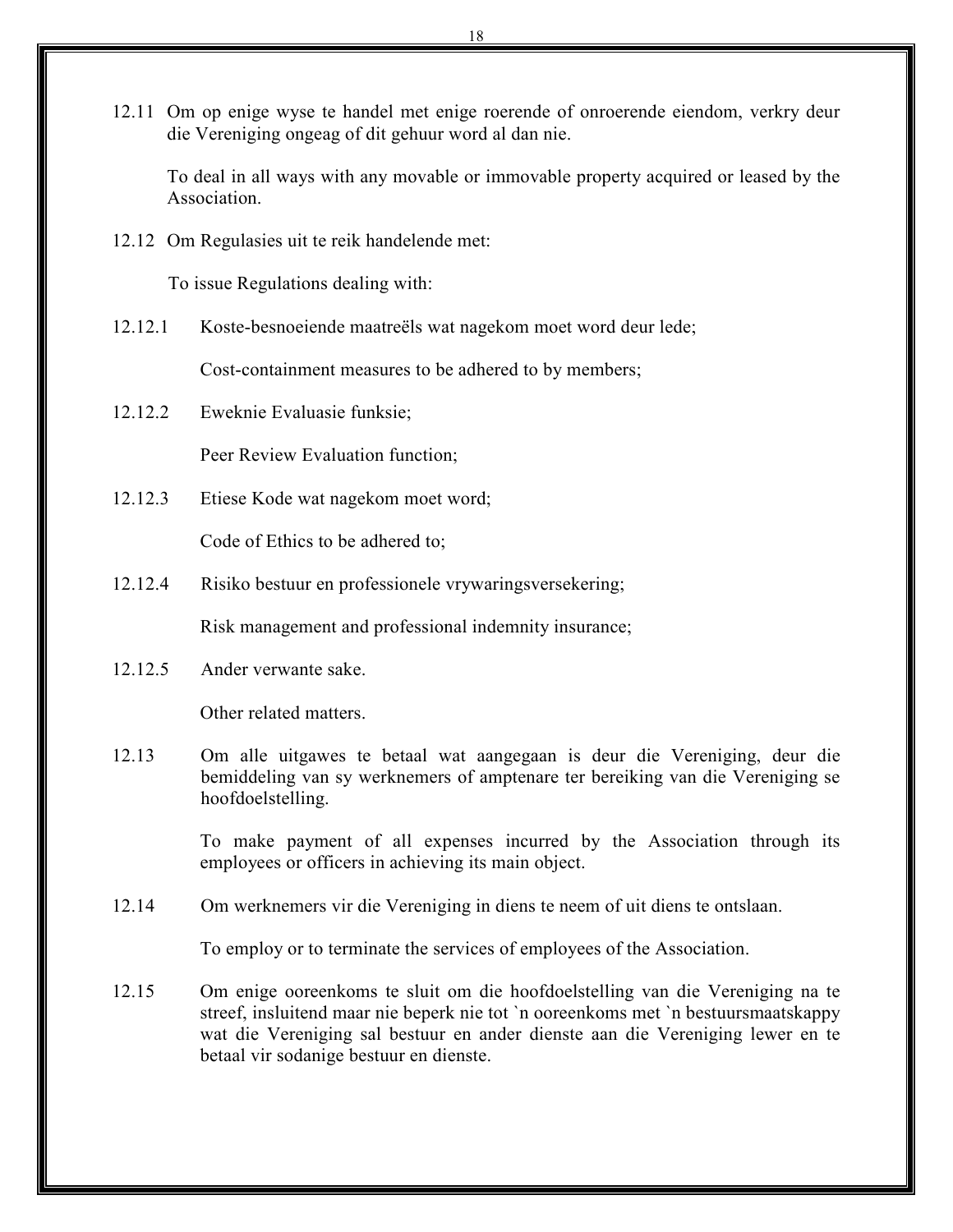To enter into agreement for the purpose of achieving the main object of the Association, including but not limited to an agreement with a management company to manage and to provide other services to the Association and to pay for such managing and services.

- 12.16 Om al die nodige stappe te neem soos wat verwag mag word om die hoofdoelstelling van die Vereniging te bereik. To take all and any other steps that may be required for the achievement of the main object of the Association.
- 12.17 Om te verseker dat alle lede van die Vereniging behoorlik geregistreer is by en `n goeie naam en reputasie het by die Raad vir Gesondheidsberoepe van SA.

To ensure that all members of the Association are duly registered and in good standing with the Health Professional council of SA.

# **13. FUNKSIES VAN DIE BESTUURSKOMITEE / FUNCTIONS OF THE MANAGEMEMENT COMMITTEE**

Die funksies van die Bestuurskomitee is soos volg:

The functions of the Management Committee are as follows:

13.1 Om alle lede van die Vereniging te verteenwoordig.

To be representative of all the members of the Association.

13.2 Om `n skakeling tussen die lede van die Vereniging en die Uitvoerende Komitee te wees en hulle lede ingelig te hou.

To liaise between the members of the Association and the Executive Committee to keep their members informed.

13.3 Om te beskik oor `n veto-reg ten opsigte van besluite geneem deur die Uitvoerende Komitee.

To have the right of veto regarding decisions taken by the Executive Committee:

13.4 Om beleidsbesluite aan te neem.

To make policy decisions.

13.5 Om beskikbaar te wees om diens te lewer in enige taakgroep wat van tyd tot tyd voorgestel word.

To be available to render service in any task group(s) which may be constituted from time to time.

13.6 Die Bestuurskomitee mag in hulle diskresie van tyd tot tyd terugvoering verlang van die Uitvoerende Komitee.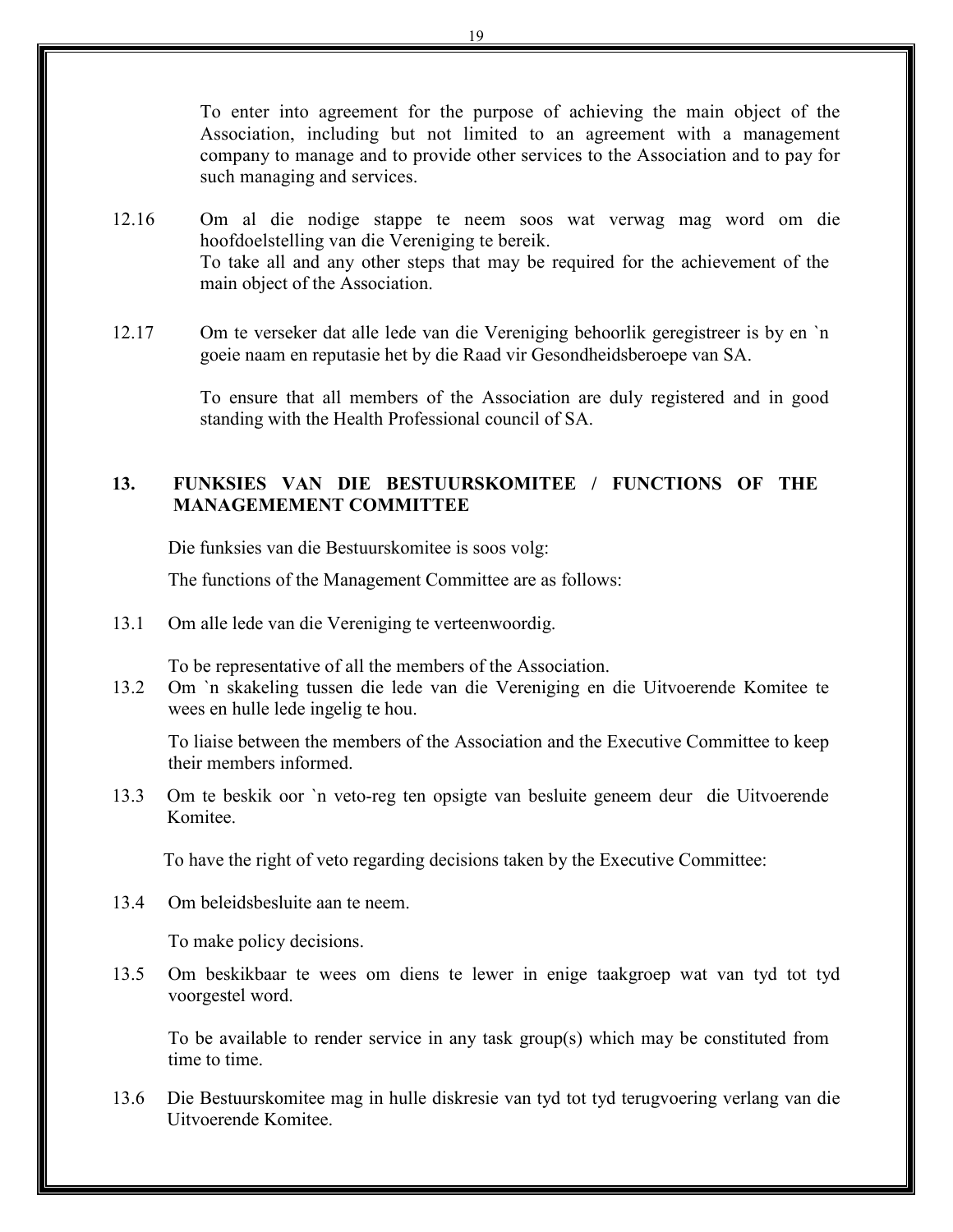The Management Committee may, at their discretion, require feedback from the Executive Committee.

## **14. REGULASIES /REGULATIONS**

14.1 Aangeheg tot hierdie Grondwet is die volgende Regulasies, wat bindend is op `n lid:

Attached to this Constitution are the following Regulations to which a member will be obliged to adhere to:

14.1.1 Koste-besnoeiings Regulasies

Cost-containment Regulations

14.1.2 Eweknie Evaluasie Regulasies

Peer Review Regulations

14.1.3 Etiese Kode Regulasies

Code of Ethics Regulations

14.2 Die Uitvoerende Komitee mag nuwe Regulasies uitreik en enige bestaande Regulasies wysig, deurhaal of byvoeg onderworpe aan 17.1.4 infra en 26 infra.

The Executive Committee may issue new Regulations and may amend, delete or add to any existing regulations subject to 17.1.4 infra and 26 infra.

# **15. DISSIPLINêRE MAATREёLS / DISCIPLINARY MEASURES**

15.1 Stappe mag teen `n lid geneem word voortspruitend uit enige handeling deur hom gepleeg wat 'n negatiewe uitwerking op die Vereniging of sy lede mag hê. Hierdie reg ontneem nie die regte van die verskillende Rade om dissiplinêre stappe te neem teen enige professionele lid nie.

Steps may be taken against a member arising from any actions by the member which negatively impacts on the Association or its members. This right will not in any way detract from the rights of the various Councils to take disciplinary measures against any professional member.

15.2 Die Bestuurskomitee mag die nodige stappe neem teen `n lid met betrekking tot:

The Management Committee may take necessary steps against a member in respect of: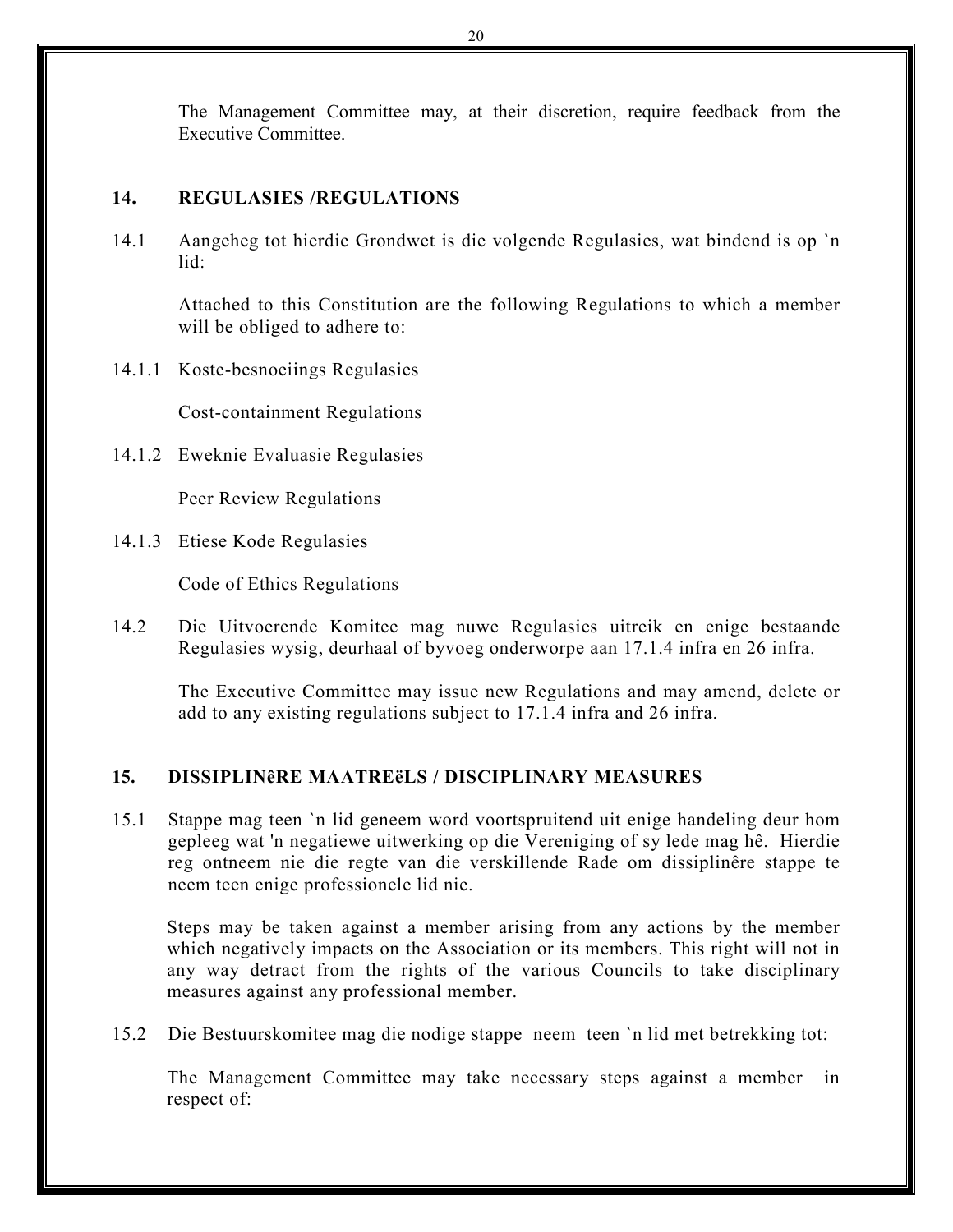15.2.1 Enige versuim deur hom om te voldoen aan die vereistes van die Grondwet en Regulasies;

Any failure by him to comply with the provisions of the Constitution and Regulations;

15.2.2 Enige verbreking deur hom van die bepalings van `n ooreenkoms gesluit deur die Vereniging wat `n lid bind, onderworpe aan die bepalings van 8.4 supra;

Any breach by him of the provisions of any agreement negotiated by the Association to be binding on a member, subject to the provisions of 8.4 supra.

15.2.3 Enige handeling deur hom, of aktiwiteit wat die belange, eenheid, hoofdoelstelling, handelinge of die grondwet en die gepaardgaande regulasies van die Vereniging bedreig, ondermyn, verydel, opponeer of op enige manier direk of indirek, potensieel of werklik skade aandoen.

Any act or activity by him which threatens, undermines, actually or potentially the interests, unity, aims, main object and activities of this Association or its constitution and the accompanying regulations. Any activity by him which may be detrimental to the interests of any patient, the Association or the attainment of the main object of the Association.

15.2.4 Dissiplinêre stappe teen `n lid sal soos volg afgehandel word:

Disciplinary measures against a member will be conducted as follows:

15.2.4.1 Enige klag teen `n lid sal aan die Uitvoerende Komitee gerapporteer word, welke komitee die klag sal ondersoek binne die raamwerk van die grondwet en regulasies, om te bepaal of daar wel enige oortreding begaan is en indien wel of die oortreding wel dissiplinêre stappe.regverdig of slegs `n aanmaning deur die Uitvoerende Komitee. Indien bogenoemde toepaslik geag word sal die Sekretaris van die Uitvoerende Komitee dienooreenkomstig gestaak word om die lid skriftelik te maan en te waarsku. Indien die klag blyk om binne die bestek van die Eweknie Evaluasie Komitee te val sal die geval deur die Sekretaris, met al die nodige inligting aan daardie komitee oorgedra word. Indien die Uitvoerende Komitee egter van mening is dat dissiplinêre stappe wel nodig is of as die aanmaning nie die verlangde effek of respons gehad het nie, sal dit aan die Bestuurskomitee deur gegee word.

Any complaint against a member will be reported to the Executive Committee, which committee will examine the complaint within the framework of the constitution and regulations, in order to determine whether an indiscretion has been committed and if so whether it warrants disciplinary action or whether a caution by the Executive Committee would suffice. Should the latter be determined upon, the Secretary of the Executive Committee will be tasked to give a written warning and caution to the member. Should the complaint be of a Peer Review nature, the complaint will be handed to the Peer Review Committee for further action, with all the relevant information. Should the Executive Committee however be of the opinion, that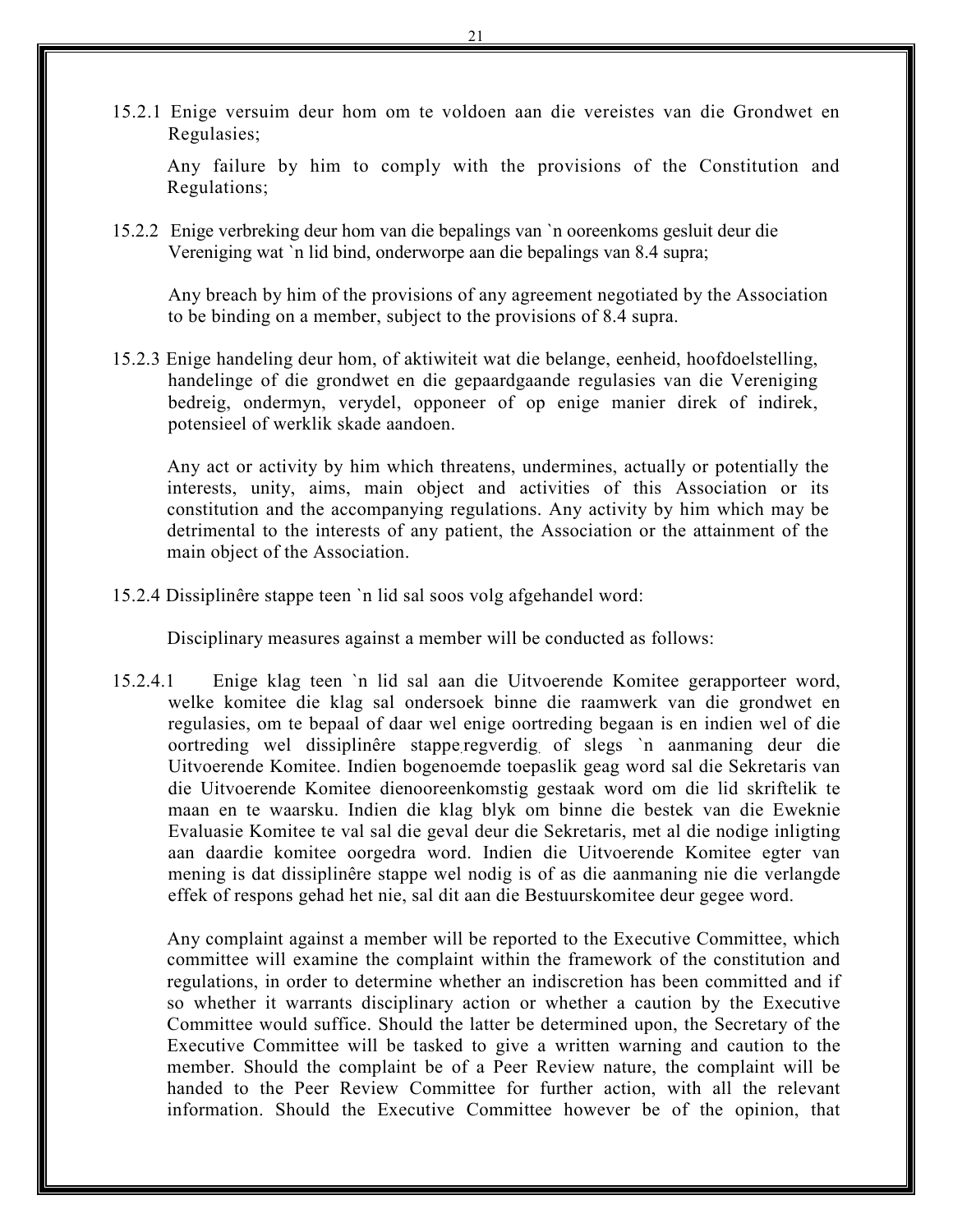disciplinary procedures are required or if the cautionary letter has not had the desired effect, the matter will be referred to the Management Committee.

15.2.4.2 Afhangende van die erns van die saak sal die Bestuurskomitee dit of op sy volgende geskeduleerde vergadering hanteer of sal dit op `n spesiale vergadering hanteer word.

Depending upon the gravity of the situation, the Management Committee will deal with the matter as its next scheduled meeting or call a special ad hoc meeting to handle the matter.

15.2.4.3 Indien daar op formele dissiplinêre stappe besluit word, sal die verteenwoordiger van die lid se area as Voorsitter van die Dissiplinêre Komitee aangestel word (waar die verteenwoordiger self betrokke is, sal 'n ander lid van die Bestuurskomitee hiermee getaak word) en sal by `n komitee van 4 (vier) ander lede vanuit die Bestuurskomitee saamstel. Lede van die Uitvoerende Komitee mag nie op so `n komitee dien nie. Hierdie komitee sal die tyd en datum binne 14 (veertien) dae van die vergadering en plek van dissiplinêre verhoor vasstel en sal onmiddellik die betrokke lid, per geregistreerde brief van die verhoor asook die klagtes teen hom/haar, in kennis stel, met spesifieke vermelding dat hy verteenwoordiging mag verkry. Hierdie vergunning sal ook vir die Dissiplinêre Komitee geld.

Should formal disciplinary action be decided upon, the representative of the member's area: will be appointed chairperson of the Disciplinary Committee (should he/she be the member involved, mother member of the management committee will be appointed) and he will appoint a committee of 4 (four) other members, drawn from the Management Committee. Members of the Executive Committee may not serve on this committee.

This committee will determine the time, date within 14 (fourteen) days of the meeting and place of the disciplinary hearing and will immediately inform the member by registered post, which letter shall contain full details of the complaint against him as well as an invitation to be represented, should he so wish. The Disciplinary Committee may also avail itself of representation.

15.2.4.4 By die verhoor sal `n lid van die Uitvoerende Komitee die klag teen die lid aanhangig maak. Die lid en / of sy verteenwoordiger sal die lid se saak stel. Die Dissiplinêre Komitee sal die reg hê, om indien nodig, getuies te roep al sou dit beteken dat die verhoor tot `n latere datum verdaag moet word.

At the hearing, a member of the Executive Committee will present the complaint against the member. The member and / or his representative will state his case. The Disciplinary Committee shall have the right to call witnesses, even if this requires an adjournment of the proceedings to a later stage.

15.2.4.5 Na die verhoor afgehandel is, sal die Dissiplinêre Komitee onmiddellik vergader om te besluit of die lid wel skuldig is en indien wel, wat die gepaste straf, tot en met tydelike opskorting of terminasie van lidmaatskap sal wees. Die besluit van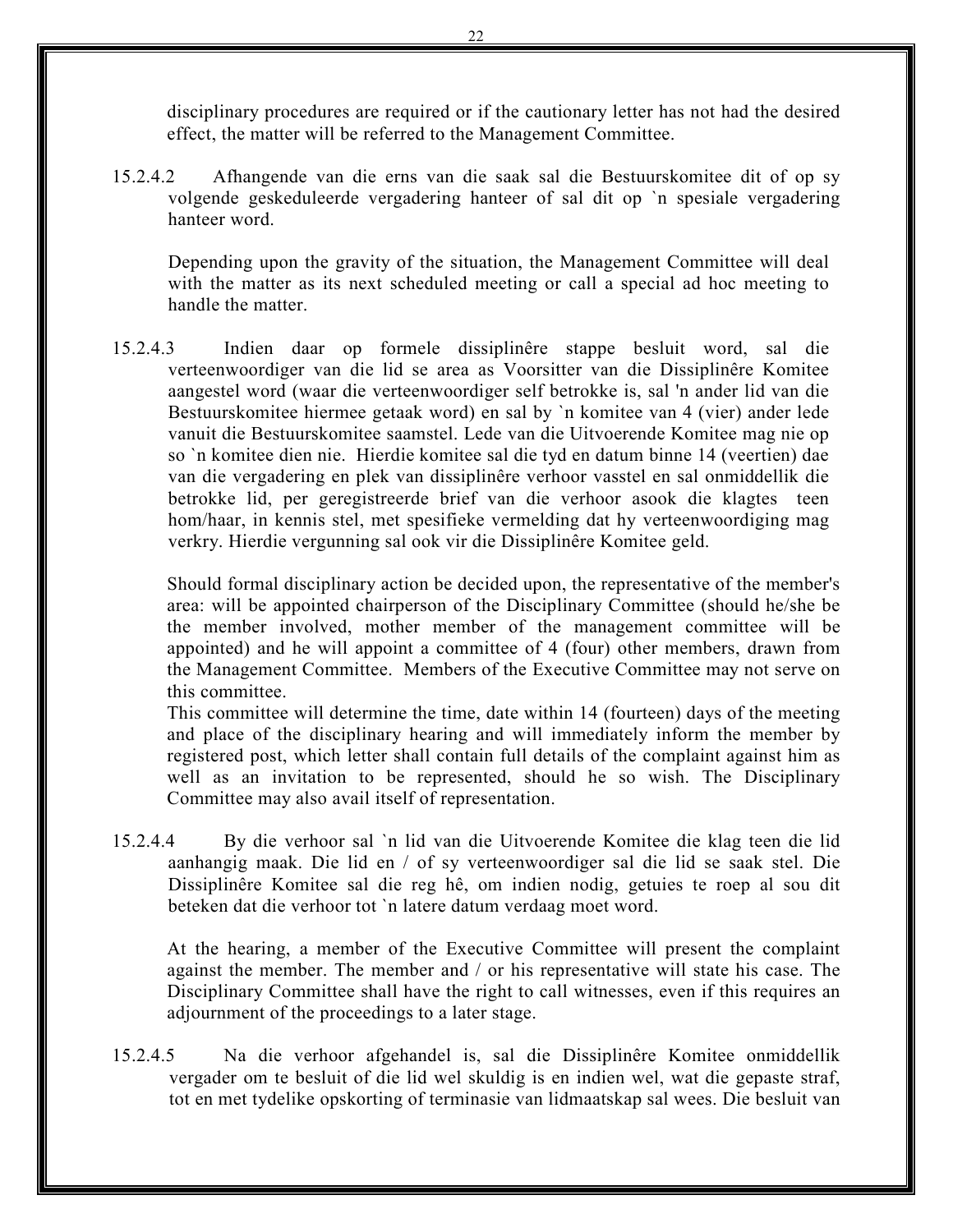die Dissiplinere Komitee sal binne 7 (sewe) dae, per geregistreerde brief aan beide die lid en die sekretaris van die Uitvoerende Komitee oorgedra word.

After the hearing has been completed, the Disciplinary Committee will immediately meet to consider whether the member is indeed guilty and if so, what the appropriate punishment up to and including temporary suspension or termination of membership, should be. The decision of the Disciplinary Committee will be conveyed within 7 (seven) days, by registered letter, to both the member and the Secretary of the Executive Committee.

15.2.4.6 Alle dissiplinêre verrigtinge en kommunikasie word in camera en uiters vertroulik hanteer.

 All disciplinary hearings and communications will take place in camera and in the strictest confidentiality.

15.2.4.7 Indien die lid na behoorlike kennisgewing versuim om enige van die vergaderings by te woon, sal dit aanvaar word dat die lid van sy regte afstand gedoen het en die vergadering sal in sy afwesigheid voortgaan.

In the event that the member was properly notified and then fail to attend any of the meetings, it will be assumed that he has waived his right to appear at the meetings. The meeting shall conduct its business in his absence.

15.2.4.8 `n Lid doen afstand van sy reg om die Vereniging of lede van die Bestuurskomitee, die Uitvoerende Komitee of enige ander Komitee te dagvaar vir stappe deur hulle geneem, wat tot `n ontslag lei of enige ander straf wat hom opgelê is.

A member waives his right to sue the Association or members of the management Committee, the Executive Committee or any other committee*,* for steps which have led to the termination of his membership or any other sanction imposed upon him.

# **16. NOTULES / MINUTES**

Notules van vergaderings van die Bestuurskomitee, die Uitvoerende Komitee en enige Algemene Vergadering sal gehou en beskikbaar wees vir insae deur 'n lid behalwe die notules en verrigtinge van die Eweknie Evaluasie Komitee en Dissiplinêre Komitee, wat slegs ter insae is vir die lede van die Uitvoerende Komitee en Eweknie Evaluasie Komitee en vir die Bestuurkomitee tydens `n appèl.

Minutes of meetings of the Management Committee, the Executive Committee and of any General Meeting shall be kept and shall be made available for scrutiny by a member, except the minutes and proceedings of the Peer Review Committee and disciplinary meeting, which shall only be available to the members of the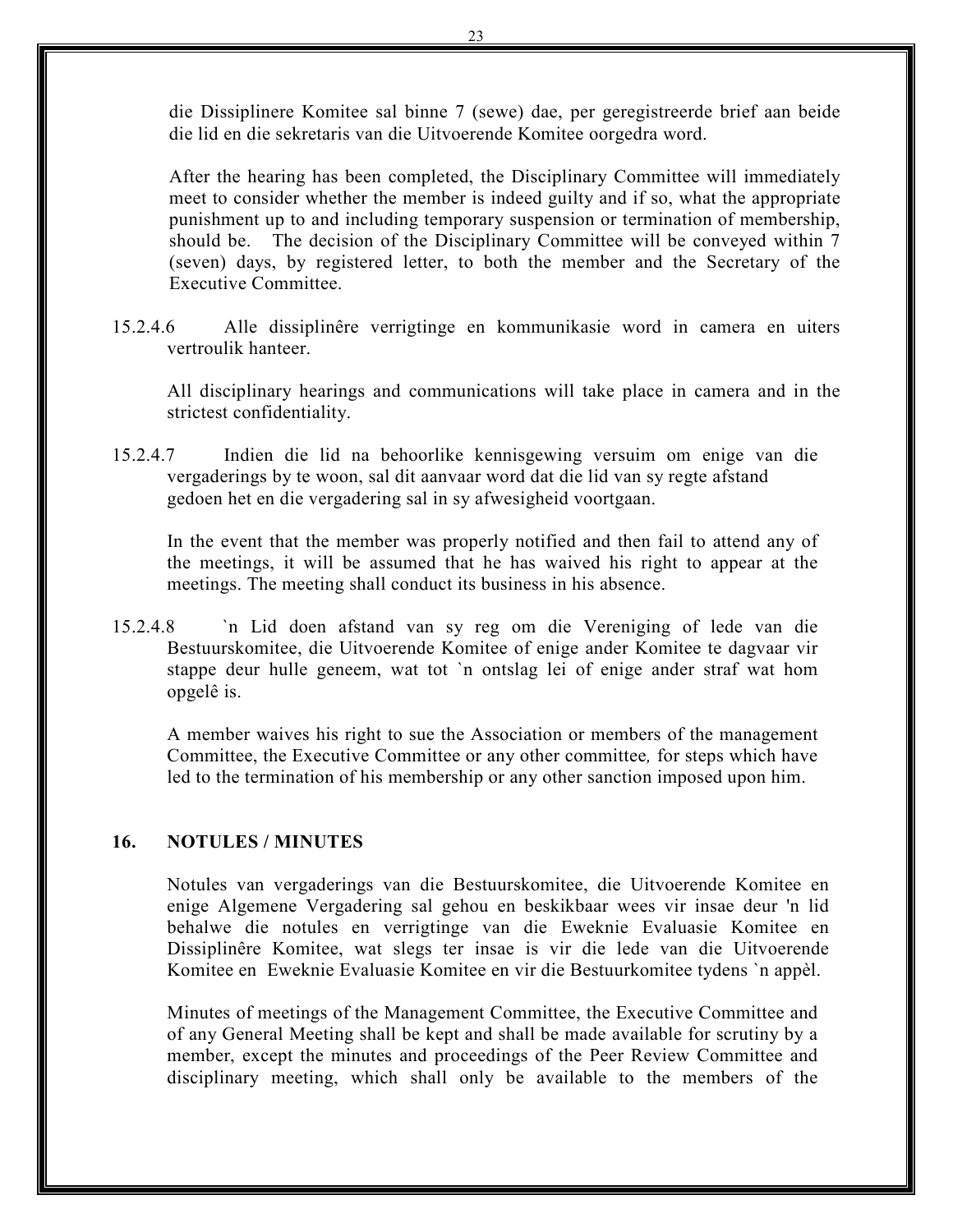Executive and Peer Review Committees and the Management Committee during an appeal.

# **17. FUNKSIES VAN DIE UITVOERENDE KOMITEE / FUNCTIONS OF THE EXECUTIVE COMMITTEE**

17.1 . Die Uitvoerende Komitee beskik oor die volgende bevoegdhede:

Die Executive Committee shall be empowered to:

17.1.1 om enige dissiplinêre stappe to neem soos voorgeskryf deur die Grondwet

carry out any disciplinary steps as stipulated in the Constitution

17:1.2 Om sulke stappe to neem wat nodig is vir die dag tot dag werkverrigtings van die Vereniging en vir alle sake wat na hulle verwys is deur lede tydens die Algemene Vergadering en deur die Bestuurskomitee, deur hulself of deur enige werknemer, konsultant of besturende maatskappy;

To take such actions as are required to deal wih the day to day operations of the Association and with all matters referred to it by the members in General Meeting, themselves, the Management Committee or through any employee, consultant or management company;

17.1.3 Om te handel met alle roerende en onroerende bates van die Vereniging en dit te bestuur:

To deal with and to manage all assets, movable and immovable, of the Association;

17.1.4 Om Regulasie te fomuleer as nuwe regulasies gewysigde of byvoegings vir goedkeuring deur die lede van die Algemene Vergadering.

To formulate Regulations as new regulations or amendments or additional Regulations for approval by the members in General Meeting.,

17.1.5 Om die nodige stappe te neem ten opsigte van die bevordering van die hoofdoelstelling van die vereniging en in besonder om te onderhandel aangaande die voorwaardes en terme waarop lede gesondheidsorg sal voorsien.

To take all steps necessary to promote the main object of the association and in particular to enter into negotiations relating to the terms and conditions upon which members will provide health care.

17.1.6 Om sub-komitees aan te stel om ondersoek in te stel en te rapporteer aan die Uitvoerende Komitee aangaande enige saak wat die Vereniging of sy lede mag raak.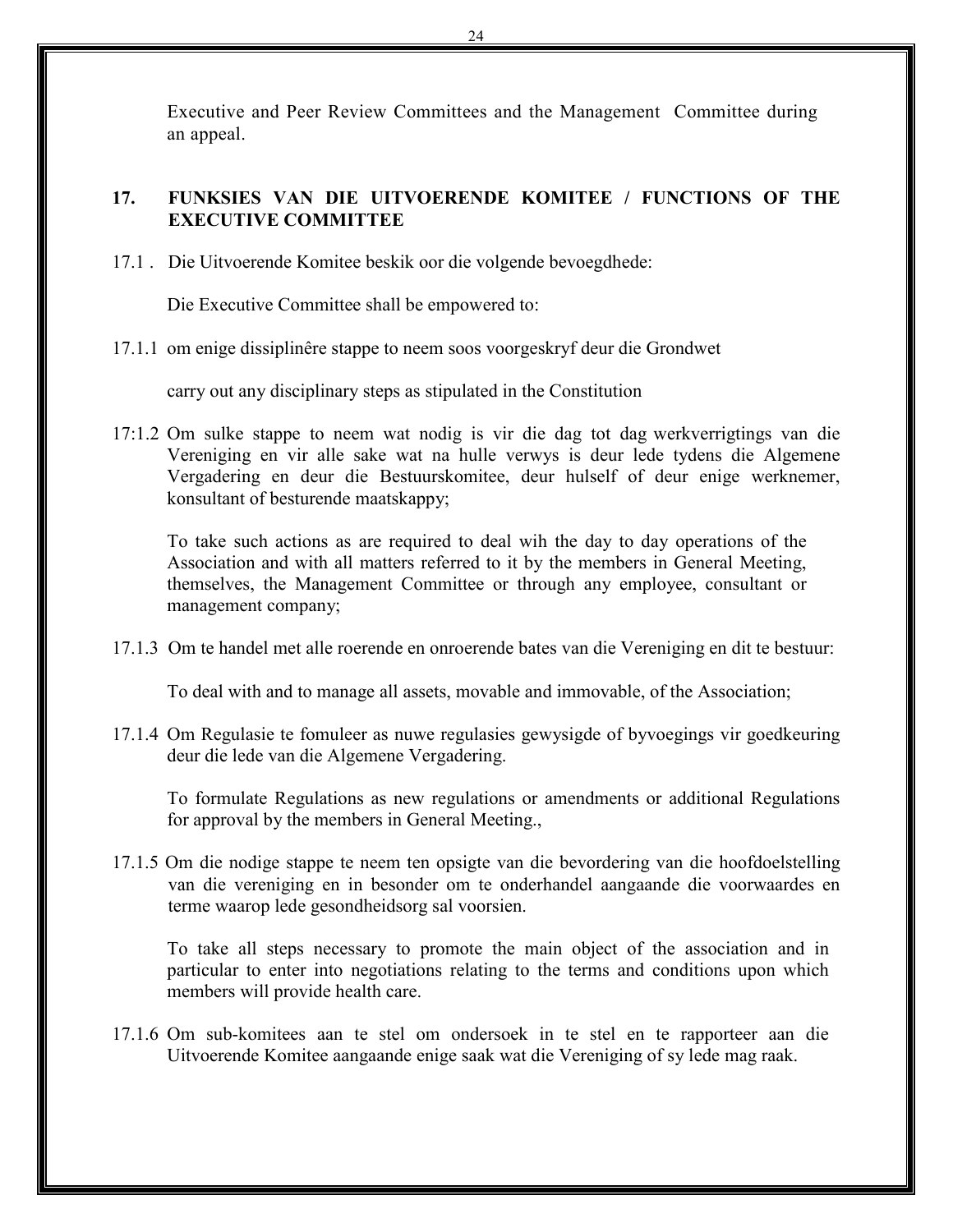To appoint sub-committees to investigate and to report to the Executive Committee on any matter affecting the Association or its members.

17.2 Die Uitvoerende Komitee sal verseker dat volledige en behoorlike finansiёle rekords van die Vereniging gehou word en dat `n ouditeur aangestel word vir die Vereniging. Die ouditeur sal `n oudit van die bedrywighede van die Vereniging uitvoer en finansiёle state en `n ouditverslag voorlê aan die Jaarlike Algemene Vergadering vir goedkeuring deur die lede.

The Executive Committee will ensure that full and proper financial records of the Association be kept and to this end shall appoint an auditor to the Association. The auditor shall conduct an audit of the affairs of the Association and submit financial statements and audit report to the Annual General meeting for approval by the members.

17.3 Die Uitvoerende Komitee sal nie geregtig wees om `n lening aan te gaan vir die uitvoer van die hoofdoelstelling van die vereniging nie tensy hulle optrede goedgekeur word deur die lede tydens 'n Algemene Vergadering.

The Executive Committee will not be entitled to raise a loan for the execution of the main object of the Association unless this is approved by the members during a General Meeting.

17.4 Om ooreenkomste aan te gaan met ander IPA's met die doel om die aktiwiteite van hierdie Vereniging te koördineer.

To enter into agreements with other IPA's in order to co-ordinate the activities of these **Associations** 

17.5 Die Uitvoerende Komitee sal ten minste 4 (vier) keer per kalender jaar vergader. The Executive Committee will meet at least 4 (four) times a calender year.

# **18. AFDANKING VAN `N LID VAN DIE BESTUURSKOMITEE OF UITVOERENDE KOMITEE / DISMISSAL OF A MEMBER OF THE EXECUTIVE COMMITTEE OR MANAGEMENT COMMITTEE**

Die aanstelling van `n lid van die Bestuurskomitee of Uitvoerende Komitee sal beëindig word indien:

The appointment of a member of the Management Committee or Executive Committee shall be terminated if:

18.1 hy skriftelik kennis gee aan die Vereniging van sy bedanking uit sy aanstelling;

he resigns from this appointment giving such notification in writing to the Association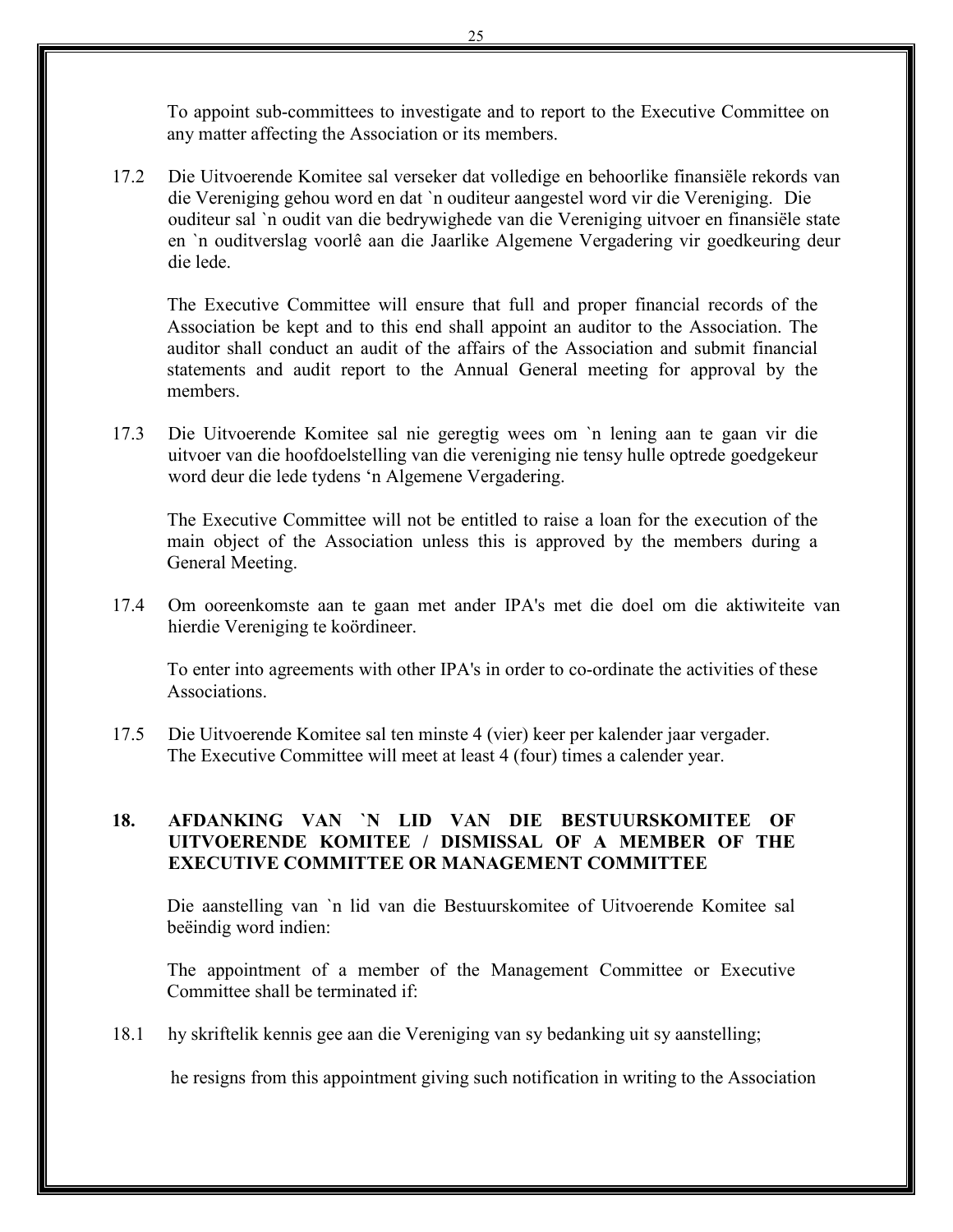18.2 hy ophou om te kwalifiseer as `n lid van die Vereniging;

he ceases to qualify as a member of the Association;

18.3 sy boedel insolvent verklaar word;

his estate is declared insolvent;

18.4 dissiplinêre stappe teen hom aanhangig gemaak word;

disciplinary steps are taken against him;

18.5 sy bedanking aangevra word deur die meerderheid van die geregistreerde lede by `n Spesiale Algemene Vergadering;

his resignation is called for by the majority of registered members at a Special General Meeting;

18.6 Die bestuurskomitee mag in hulle eie diskresie 'n lid van die Uitvoerende Komitee se bevoegdhede beёindig en /of die Uitvoerende Komitee as `n geheel ontbind en `n nuwe verkiesing van die Uitvoerende Komitee uitroep. Hierdie besluite mag egter slegs deur die Bestuurskomitee geneem word wat spesiaal vir die doel saamgestel is.

The Management Committee may at its discretion terminate the office of a member of the Executive Committee or may at its discretion dissolve the Executive Committee and call for a new election of the Executive Committee. Such decisions may only be taken at a Management Committee Meeting especially called for this purpose.

# **19. VERGADERINGS VAN DIE UITVOERENDE KOMITEE EN BESTUURSKOMITEE / MEETINGS OF THE EXECUTIVE AND MANAGEMENT COMMITTEES**

19.1 Die Uitvoerende Komitee sal ten minste een keer elke derde kalender maand vergader.

The Executive Committee shall meet at least once every third calender month.

19.2 Die Voorsitter van die Uitvoerende Komitee mag ter enige Tyd `n vergadering van die Uitvoerende Komitee belê om te handel met dringende sake.

The Chairman of the Executive Committee may at any time convene a meeting of the Executive Committee to deal with matters of an urgent nature.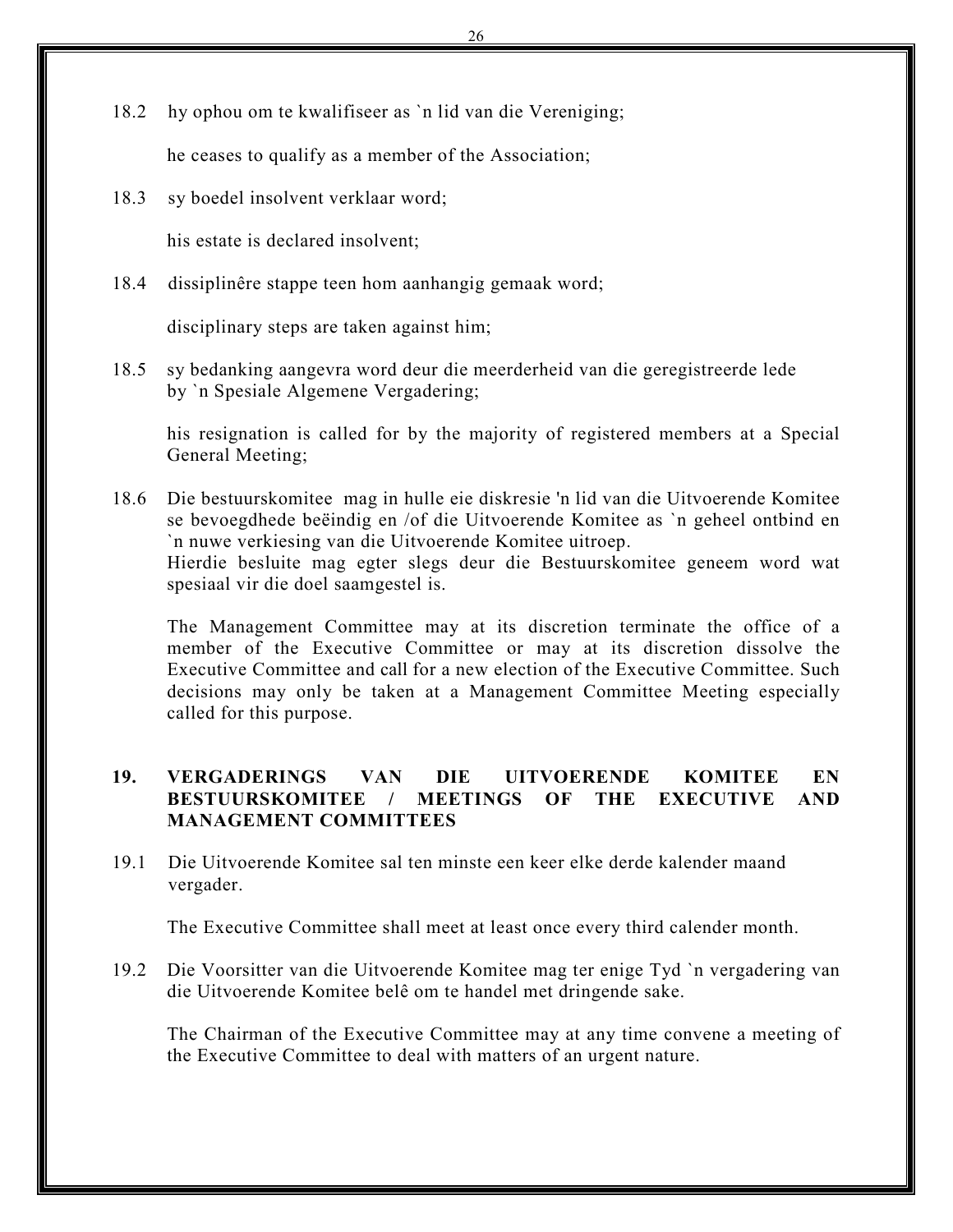19.3 `n Kworum bestaande uit minstens 50% (vyftig persent) van die lede van die Uitvoerende Komitee moet teenwoordig wees tydens die verrigtinge van die vergaderings.

A quorum of the meeting of the Executive Committee will be at least 50% (fifty per cent) of the members of the Executive Committee.

19.4 Elke Komiteelid beskik oor 1 (een) stem by besluitneming en sodanige besluitneming sal geskied by wyse van die meerderheid stemme.

Each Committee member will have one vote in deciding any matter and decisions will be taken by a majority vote.

19.5 In die geval van `n staking van stemme, beskik die Voorsitter oor `n beslissende stem.

In the event of there being an aquality of votes, the Chairman will have a casting or second vote.

19.6 Dit sal nie nodig wees om kennis te gee van `n vergadering van die Uitvoerende Komitee aan `n lid wat op daardie tydstip buite die grense van die RSA is nie.

It will not be necessary to give notice of a meeting of the Executive Committee to any member who at the time of the meeting is outside the boundaries of the RSA.

19.7 `n Besluit, behoorlik geteken deur al die lede van die Uitvoerende Komitee (behalwe die lede buite die grense van die RSA op daardie tydstip) en wat nie minder is as wat nodig is om `n kworum te vorm nie, sal van krag wees asof dit vasgestel is deur `n vergadering van die Uitvoerende Komitee, wat behoorlik saamgeroep en saamgestel is. So `n besluit mag bestaan uit meer as een dokument waarop die handtekening van een of meer lede van die Uitvoerende Komitee verskyn en mag ook faksimileversending wees.

A resolution duly signed by all members of the Executive Committee (other than those outside the RSA at that time) and being not less than are sufficient to form a quorum will be valid and effectual as if it had been passed at a meeting of the Executive Committee duly called for and constituted. Such resolution may consist of more that one document on which the signature of one or more members of the Executive Committee appears, which document may also be a facsimile transmission.

19.8 Die Bestuurskomitee sal ten minste 4 (vier) keer per kalender jaar vergader met dienverstande dat die laaste vergadering ten minste 1 (een) maand voor die Algemene Jaarlikse Vergadering sal plaasvind.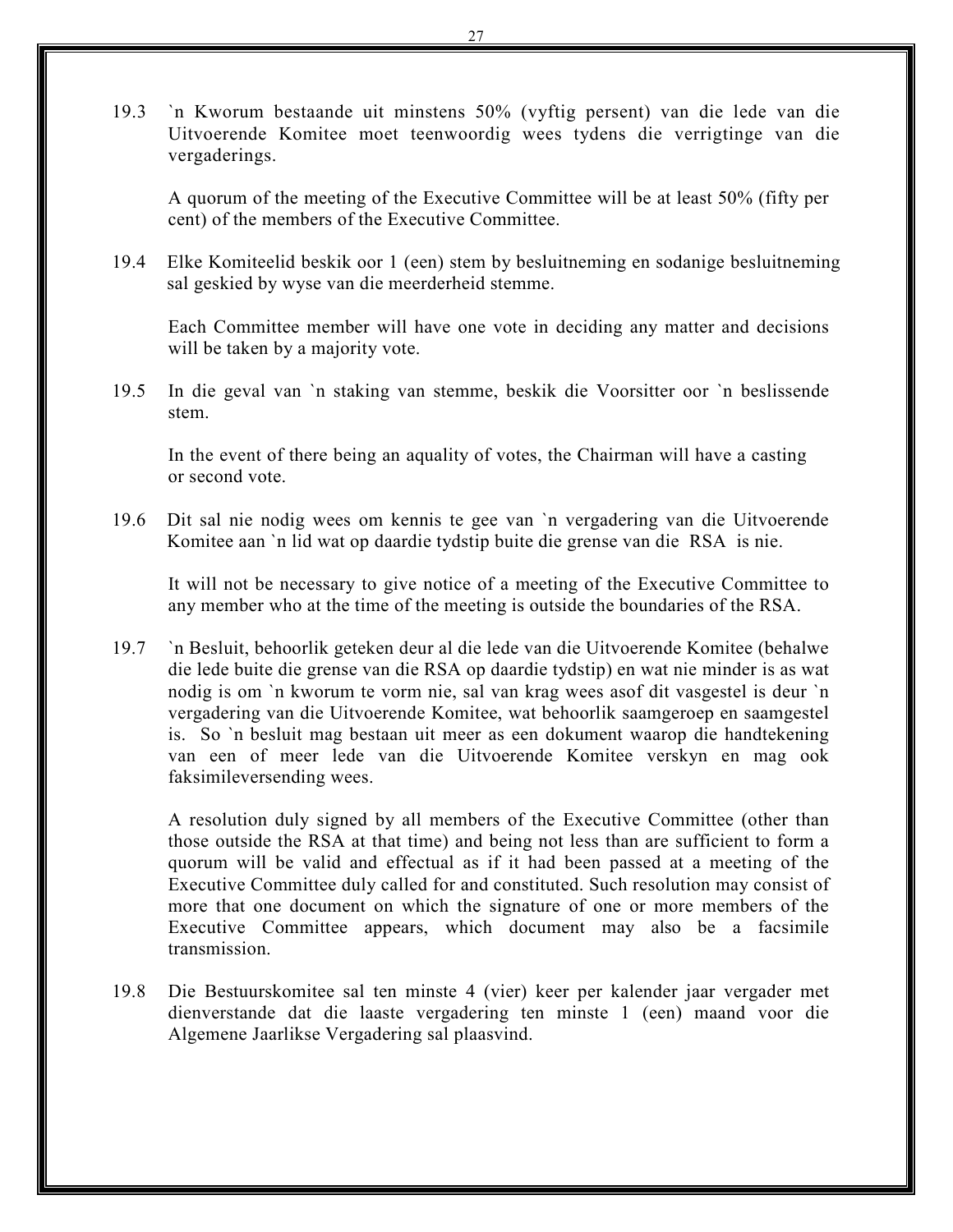The Management Committee shall meet at least 4 (four) times per calender year, provided that the last meeting of its term of office takes place at least 1 (one) month before the Annual General Meeting.

19.9 Die voorskrifte uiteengesit in 19.2 supra sal mutis mutandis op die Bestuurskomitee van toepassing wees.

The directions stipulated in 19.2 supra tot 19.7 supra will apply mutatis mutandis to the Management Committee.

#### **20. LEDEREGISTER / REGISTER OF MEMBERS**

Alle lede sal van tyd tot tyd hul adresse aan die Sekretaris verskaf wat `n register sal by hou van die name en adresse van lede.

All members shall communicate their addresses from time to time to the Secretary who will keep a register of their names and addresses.

#### **21. ADRES / ADDRESS**

Enige kennisgewing of rekening sal direk aan `n lid se behoorlik geregistreerde adres gepos word, soos aangeteken in die register. In die geval waar `n lid versuim om te registreer of enige verandering van adres in die register aan te teken, of in die geval waar `n brief aan die geregistreerde adres gestuur is en teruggestuur is as onbekend, sal so `n kennisgewing geag word as behoorlik gegee.

Any notice or account directed to a member shall be properly delivered by posting it to the member's registered address as appearing in the register of members. In the event of any member failing to register any change of address, or of letters posted to the registered address being returned, such notice will be considered as having been properly given.

#### **22. BANKREKENING / BANKING ACCOUNT**

22.1 Alle gelde verskuldig aan die Vereniging sal aan die Vereniging betaal en gedeponeer word in die Vereniging se bankrekening.

All money due to the Association will be paid to the Association and will be deposited in the Association's bank account.

22.2 Alle uitbetalings gemaak namens die Vereniging sal betaal word uit die Vereniging se bankrekening.

All disbursements made on behalf of the Association will be paid from the Association's bank account.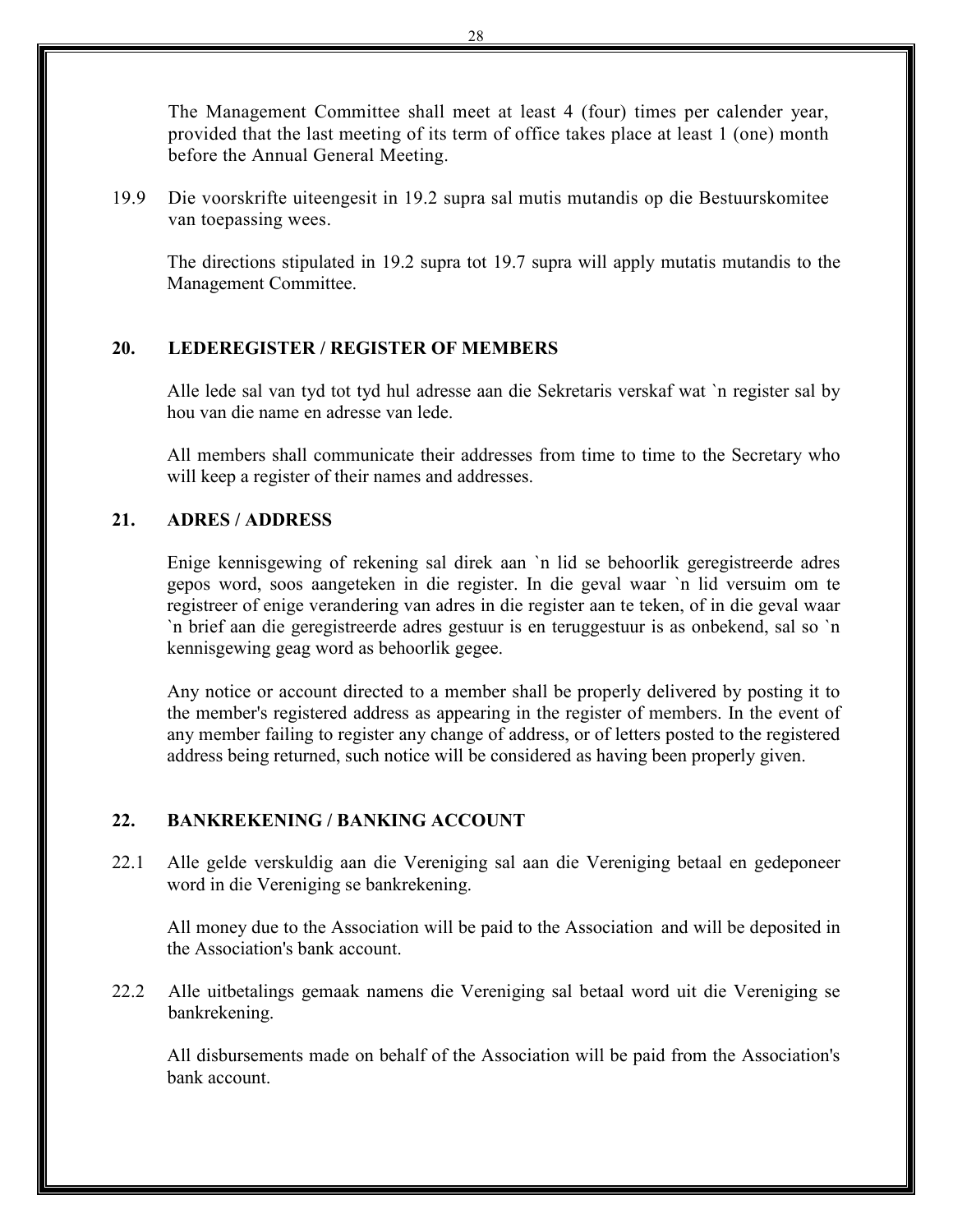22.3 Alle tjeks of ander verhandelbare dokumente uitgereik deur die Vereniging moet deur twee van die volgende drie persone geteken word: die Tesourier, die Voorsitter of Ondervoorsitter van die Uitvoerende Komitee.

All Cheques or other negotiable instruments issued by the association must be signed by two of the following three persons: The Treasurer, the Chairman or Vice-Chairman of the Executive Committee.

22.4 Surplus fondse mag van tyd tot tyd belê word by groot Finansiёle instellings, goedgekeur deur die Bestuurskomitee.

Surplus funds may from time to time be invested with major Deposit Taking Institutions, approved by the management Committee.

22.5 In die geval van te min fondse beskikbaar in die Vereniging se bankrekening sal die Uitvoerende Komitee oor die reg beskik om `n kapitaalheffing van die lede van die Vereniging te verhaal om die nodige verpligtinge na te kom.

In the event of there being inadequate funds in the bank account of the Association, the Executive Committee will have the right to call up a levy from the members to the Association to meet its obligations.

# **23. FINANSIёLE JAAR / FINANCIAL YEAR**

Die Finansiele jaar van die Vereniging eindig op die laaste dag van Julie van elke jaar.

The Financial year-end of the Association will be on the last day of July each year.

#### **24. FINANSIёLE STATE / FINANCIAL STATEMENTS**

24.1 Die Uitvoerende Komitee sal voldoende finansiёle state hou, wat alle inkomstes en uitgawes van die Vereniging en al sy bates en laste aantoon.

The Executive Committee shall cause proper financial statements to be kept, showing all income and expenditure of the Association and of all its assets and liablilities.

24.2 Die finansiёle state van die Vereniging sal ge-oudit word deur 'n ouditeur soos aangewys deur die Uitvoerende Komitee vir die doel.

The financial statements of the Association will be audited by a duly appointed auditor by the Executive Committee.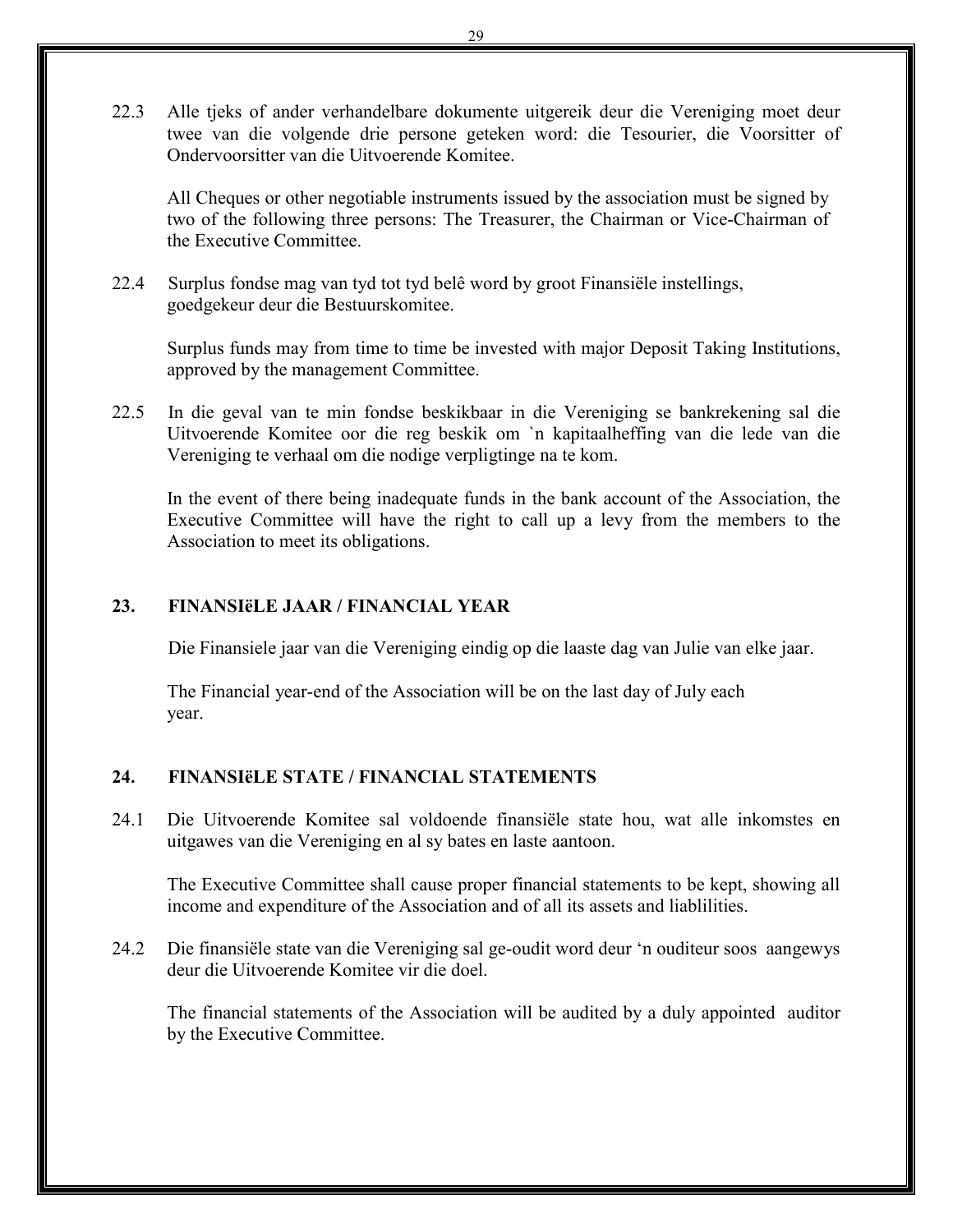# **25. AFSKRIFTE VAN DIE GRONDWET EN REGULASIES / COPIES OF THE CONSTITUTION AND REGULATIONS**

`n Afskrif van die Grondwet en Regulasies sal beskikbaar wees vir insae deur lede wanneer daarvoor aansoek gedoen word by die Sekretaris. Elke persoon wat `n lid van die vereniging word sal op aanvraag, `n afskrif van die Grondwet en Regulasies ontvang.

A copy of the constitution and Regulations will be available for inspection by the members upon application to the Secretary. Each person, on becoming a member of the Association, will receive, on request a copy of the constitution and Regulations.

#### **26. WYSIGING VAN DIE GRONDWET / AMENDMENT OF THE CONSTITUTION**

Geen wysiging sal aan hierdie Grondwet aangebring word, tensy dit gedoen word in terme van `n spesiale besluit geneem tydens 'n Algemene Vergadering deur die lede en die spesiale besluit geneem is deur ⅔ (twee derdes) van die lede van die Vereniging wat persoonlik of by wyse van `n skriftelike volmag met voorbehoud van 27 infra teenwoordig is. So `n wysiging mag slegs goedgekeur word tydens `n vergadering waarvan kennis gegee is van die voorgestelde wysiging 21 (een-en-twintig) tussen dae voor die vergadering en die kennisgewing die wysiging volledig uiteensit, die rede vir die voorgestelde wysiging en die gevolg van die wysiging.

No amendment of the Constitution will be passed unless this is done in terms of a resolution taken at a General Meeting of the members and the resolution is passed by ⅔ (two thirds) of the members of the Association present in person or by proxy subject to 27 infra. Such amendment may furthermore only be passed at a meeting where notice of the proposed amendment is given 21 (twenty-one) full days before the meeting, such notice shall enunciate the proposed amendment, the reasons for the proposal and the effect thereof.

#### **27. SKADELOOSTELLING / INDEMNITY**

`n Lid of werknemer van die Vereniging sal nie verantwoordelik gehou word deur die Vereniging vir enige verliese en uitgawes aangegaan wat nodig mag wees vir enige rede, handeling of iets gedoen deur hom in die uitvoer van sy pligte nie, tensy die verlies ontstaan het deur sy eie nalatigheid, oneerlikheid of pligsversuim. Dit is `n verskanste bepaling in hierdie Grondwet wat nooit in die toekoms verander mag word nie, nieteenstaande die bepalings van klousule 26, dat elke lid van die Vereniging persoonlik verantwoordelik is vir sy professionele en persoonlike handeling en dat lidmaatskap van die Vereniging geen beskerming bied teen etiese of regsgedinge deur enige statutêre liggaam of hof of individu nie. Die Vereniging aanvaar geen verantwoordelikheid of mede-verantwoordelikheid vir die professionele of persoonlike dade van `n lid nie, al sou so `n geding voortvloei uit `n kontrak met die Vereniging namens die lid onderhandel en geteken het.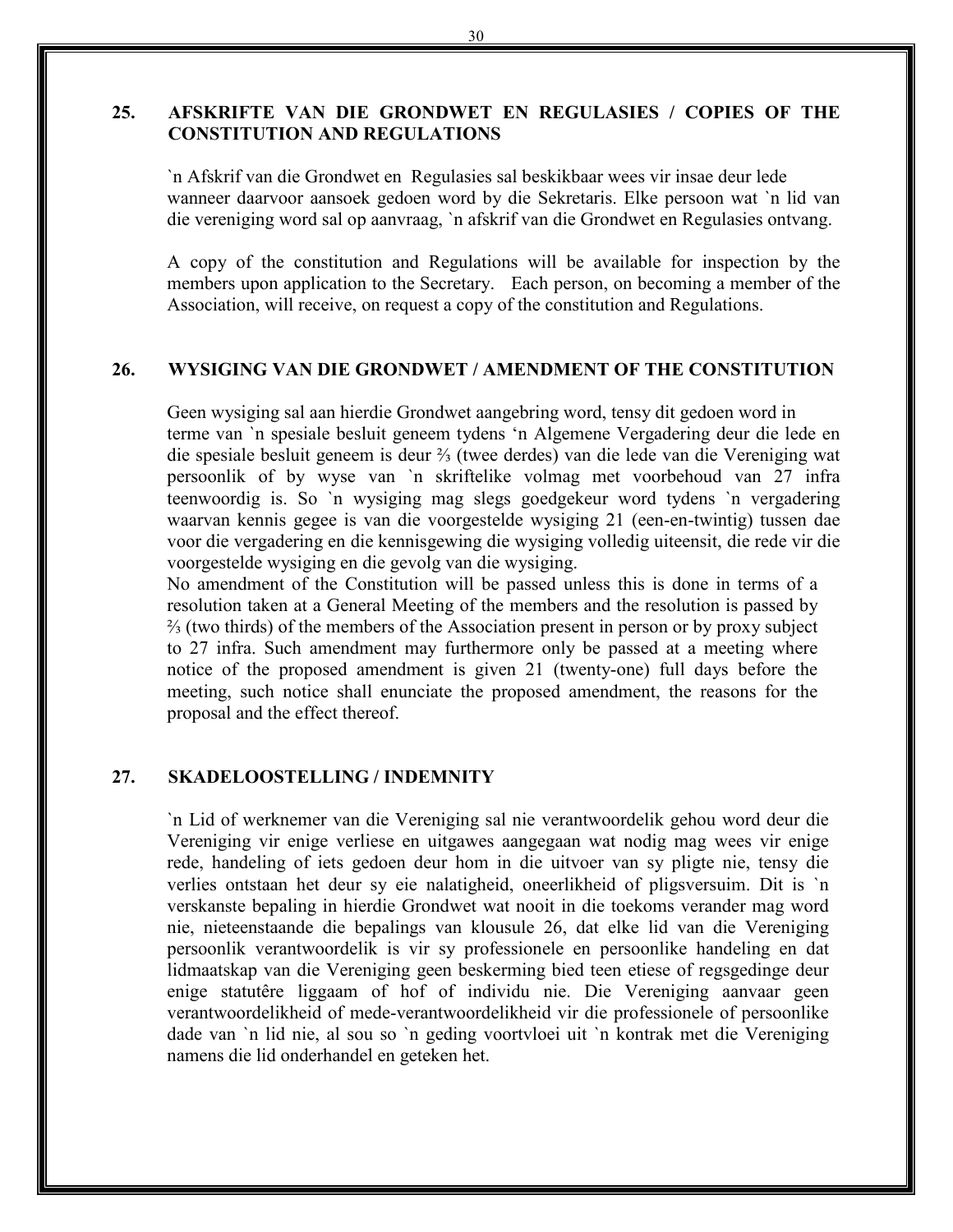Any member, officer or employee of the association will be indemnified by the association against all losses and expenses which he may incur or become liable for, for whatever reason or any act committed by him as such in the discharge of his duties on behalf of the Association; unless the loss in question is caused by his own gross negligence, dishonesty or breach of trust. It is an entrenched clause in this constitution which may never be altered, clause 26 notwithstanding, that every member of the society is personally responsible for his professional and personal actions and that membership of the Association confers no protection against any ethical or legal proceedings by any statutory body or court of law or person. The Association does not accept any responsibility or co-responsibility for the professional or personal actions of its members, even if such an action arises from a contract that the Association negotiated and signed on behalf of the member.

#### **28. KENNISGEWING VAN ONTBINDING / NOTICE OF DISSOLUTION**

28.1 Die Vereniging mag ontbind of saamsmelt met `n ander Vereniging wat `n soortgelyke hoofdoelstelling nastrewe.

The Association may be dissolved or merge with another Association with a similar main object.

28.1.1 slegs as `n besluit geneem is deur ⅔ (twee derdes) van die lede wat teenwoordig is of deur `n volmag by `n behoorlik gekonstitueerde Algemene Vergadering vir lede;

only if a resolution has been passed by ⅔ (two thirds) of the members present or by proxy at a duly constituted General Meeting of members;

#### **OF/OR**

28.1.2 as `n aansoek tot `n hof gemaak word deur lede op grond daarvan dat die vereniging aktief geraak het of nie in staat is om sy doelwit en oogmerke te verwesenlik nie.

On an application to a court of law by any member on the ground that the Association has become dormant or is unable to fulfill its purpose and objectives.

28.2 By samesmelting sal die bates van die Vereniging die nuwe saamgesmelte Vereniging toeval.

On amalgamation, the assets of the Association will be transferred to the newly merged Association.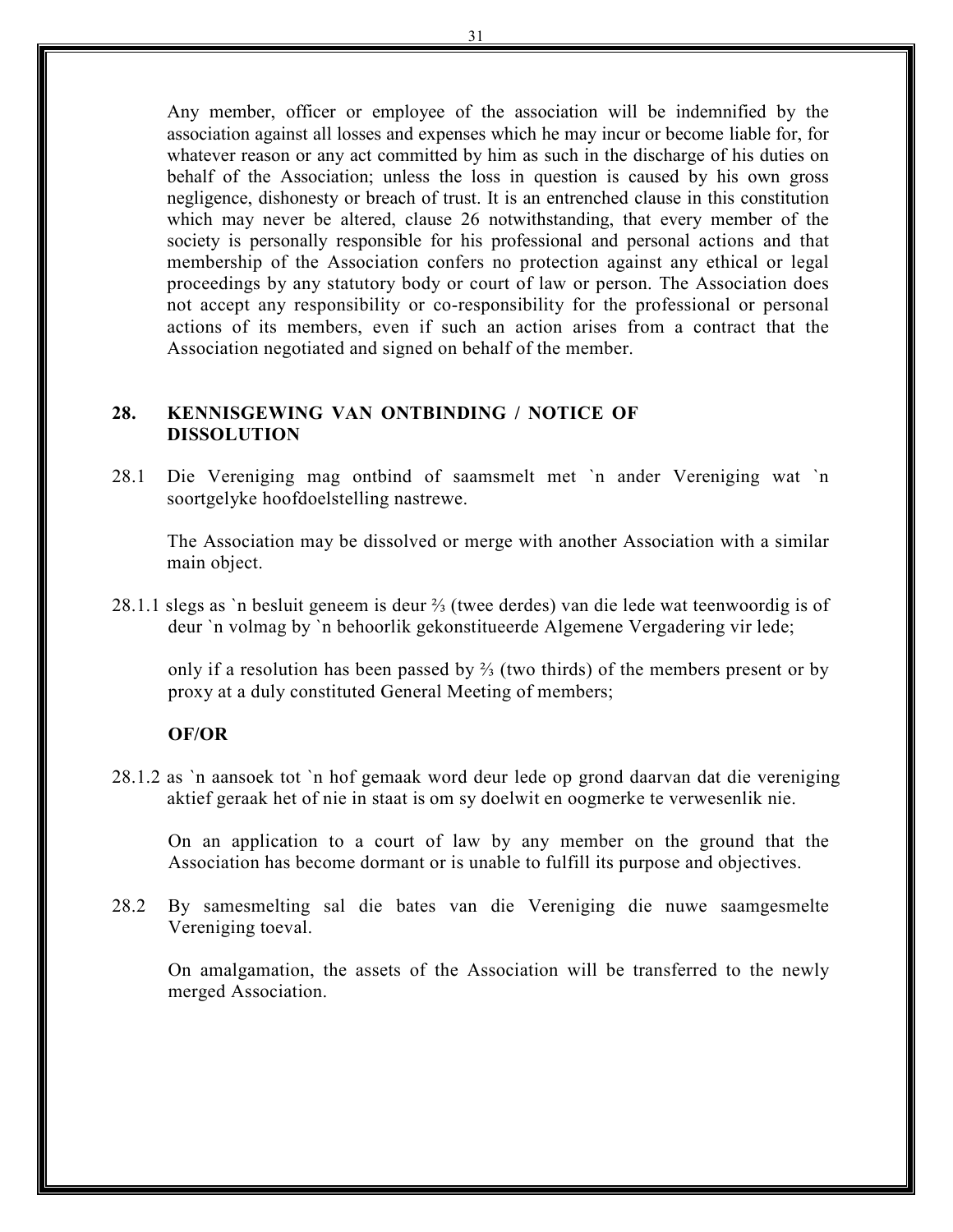# **29. VERTOLKING VAN DIE GRONDWET / INTERPRETATION OF THE CONSTITUTION**

By die vertolking van die Grondwet en die gepaardgaande Regulasies sal die Afrikaanse weergawe, bindend en as korrek aanvaar word.

If any interpretation of the Constitution and the accompanying Regulations, the Afrikaans version will be accepted as being correct and binding.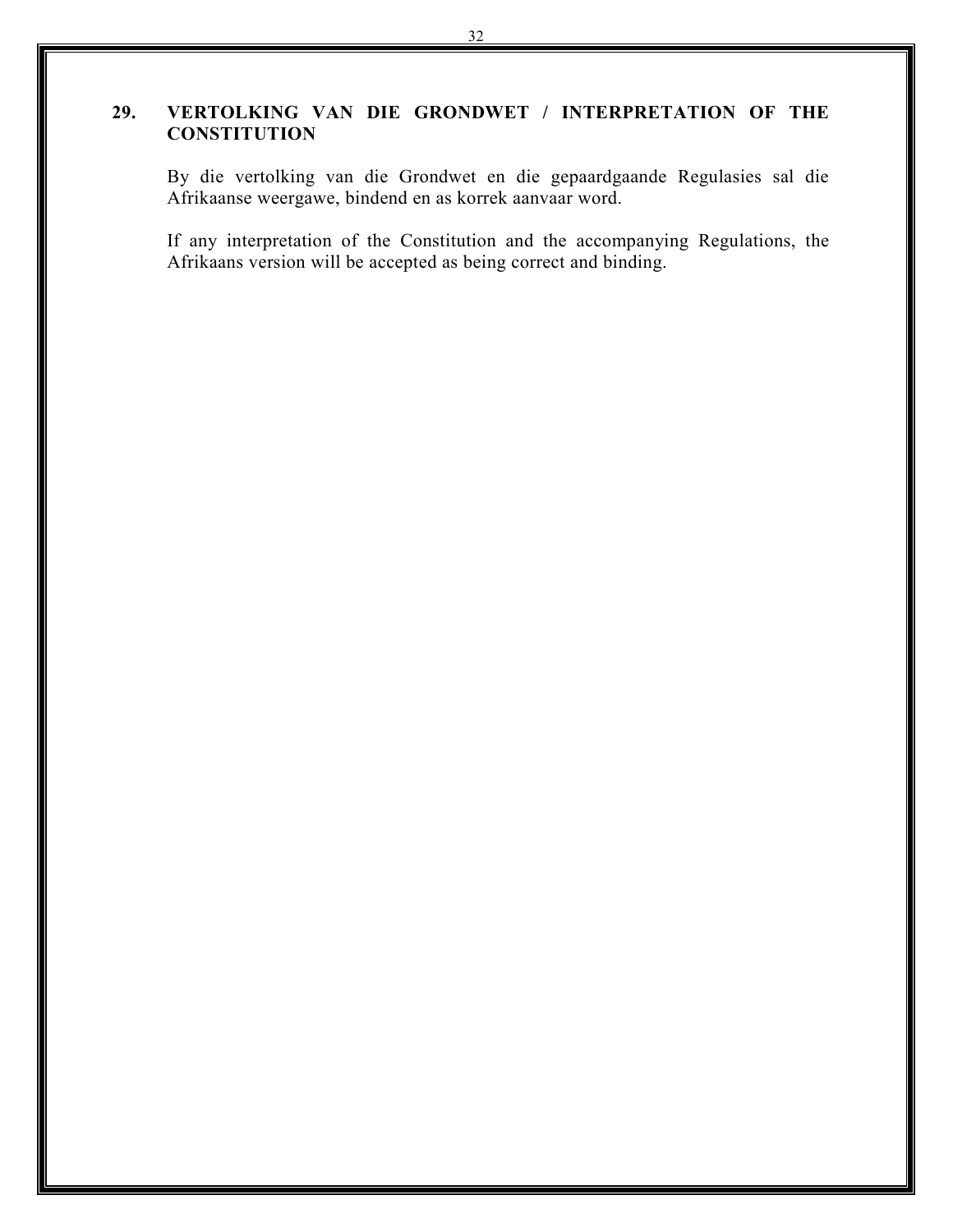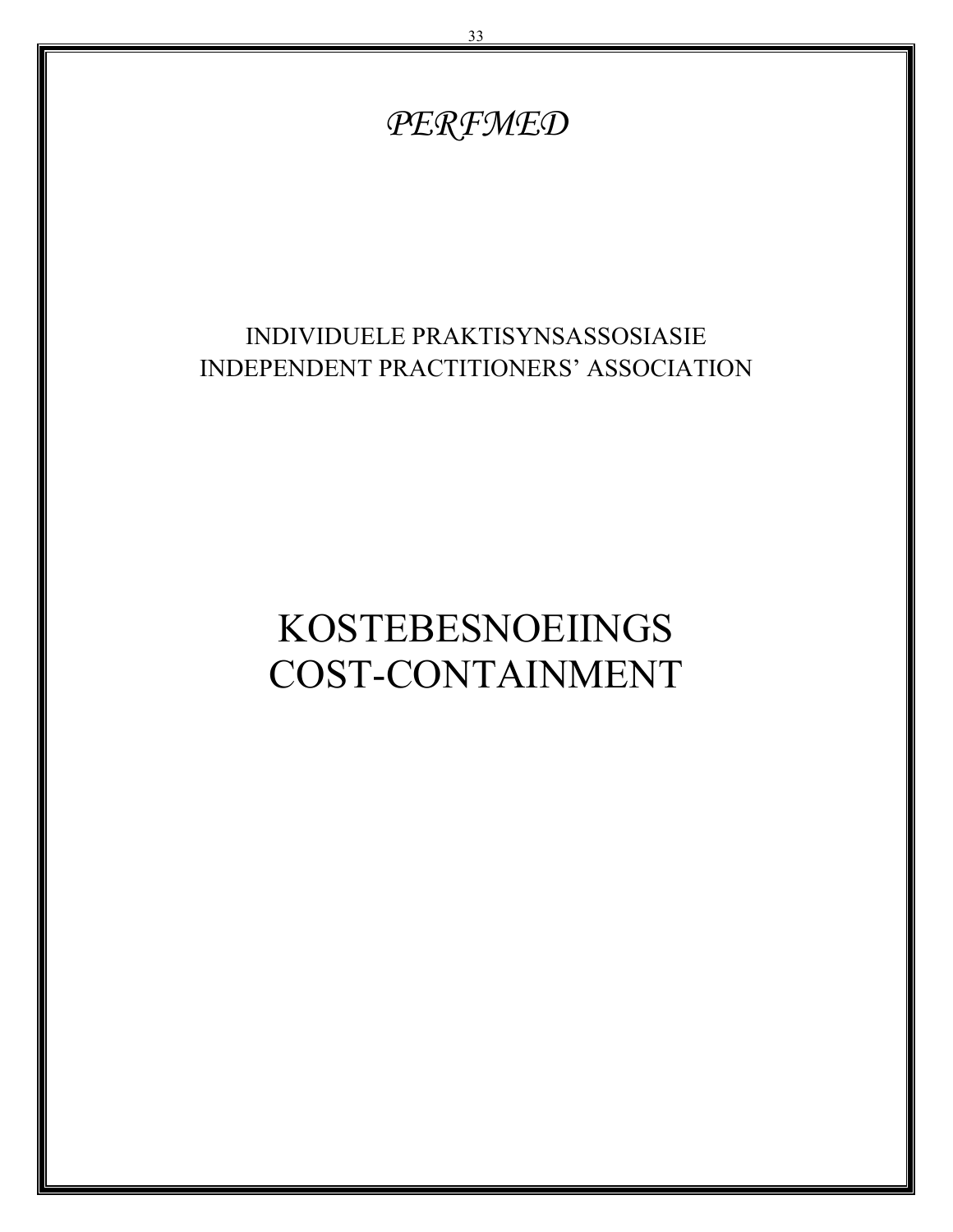#### **1. DOEL/PURPOSE**

Die Kostebesnoeiingskomitee het ten doel die identifisering van areas waar koste bespaar kan word sonder inkorting van mediese standaarde. Die pasiёnt se belange moet altyd eerste gestel word.

The Cost Containment committee has as its aim the identifying of cost containment measures, without compromising the standard of medicine. The interests of the patient must always be put first.

#### 2. **DOELWITTE / GOALS**

Die doelwitte van hierdie Komitee is:

The aims of this Committee are:

2.1 Om besparingsmoontlikhede te identifiseer sonder om standaard in te boet.

To identify cost containment whilst maintaining standards.

2.2 Eweknie Evaluasie maatreëls sal die doeltreffendheid van bogenoemde bepaal/ beheer.

Peer Review measures will facilitate the controlling of the cost-containment measures.

#### **3. PROSEDURES/PROCEDURES**

Die goedkoopste en doeltreffendste prosedure moet oorweeg word sonder om veiligheid in te boet.

The most cost-effective procedure, commensurate with effective and safe medical practice must be performed.

# **4. PASIёNT ONDERRIG / PATIENT EDUCATION**

Die besparings en ander doelstellings wat deur die IPA beoog word, sal aan die mediese fondse en pasiente bekend gemaak word.

A promotion campaign will be undertaken to inform both medical aids and patients regarding the aims and cost-containment efforts of the IPA.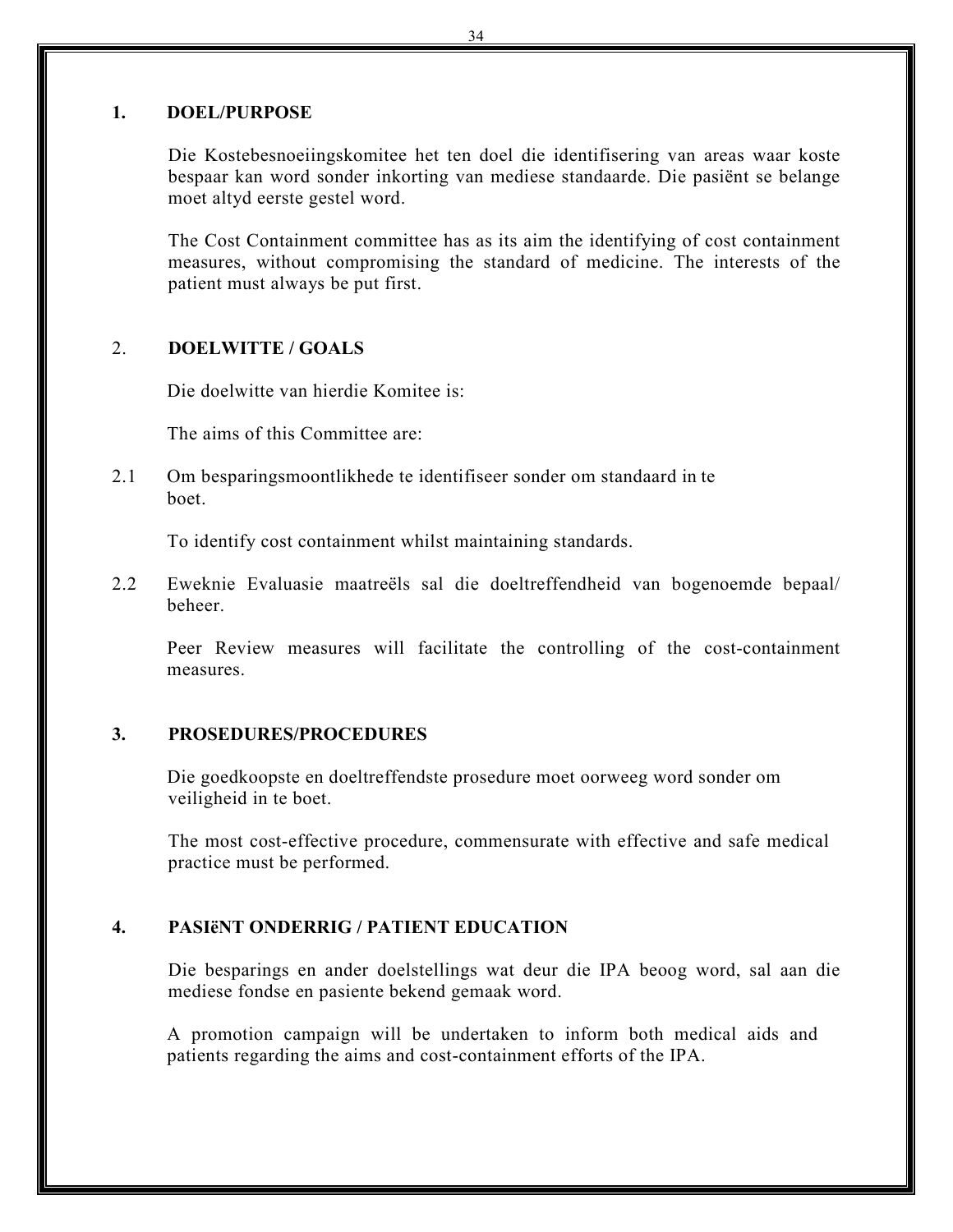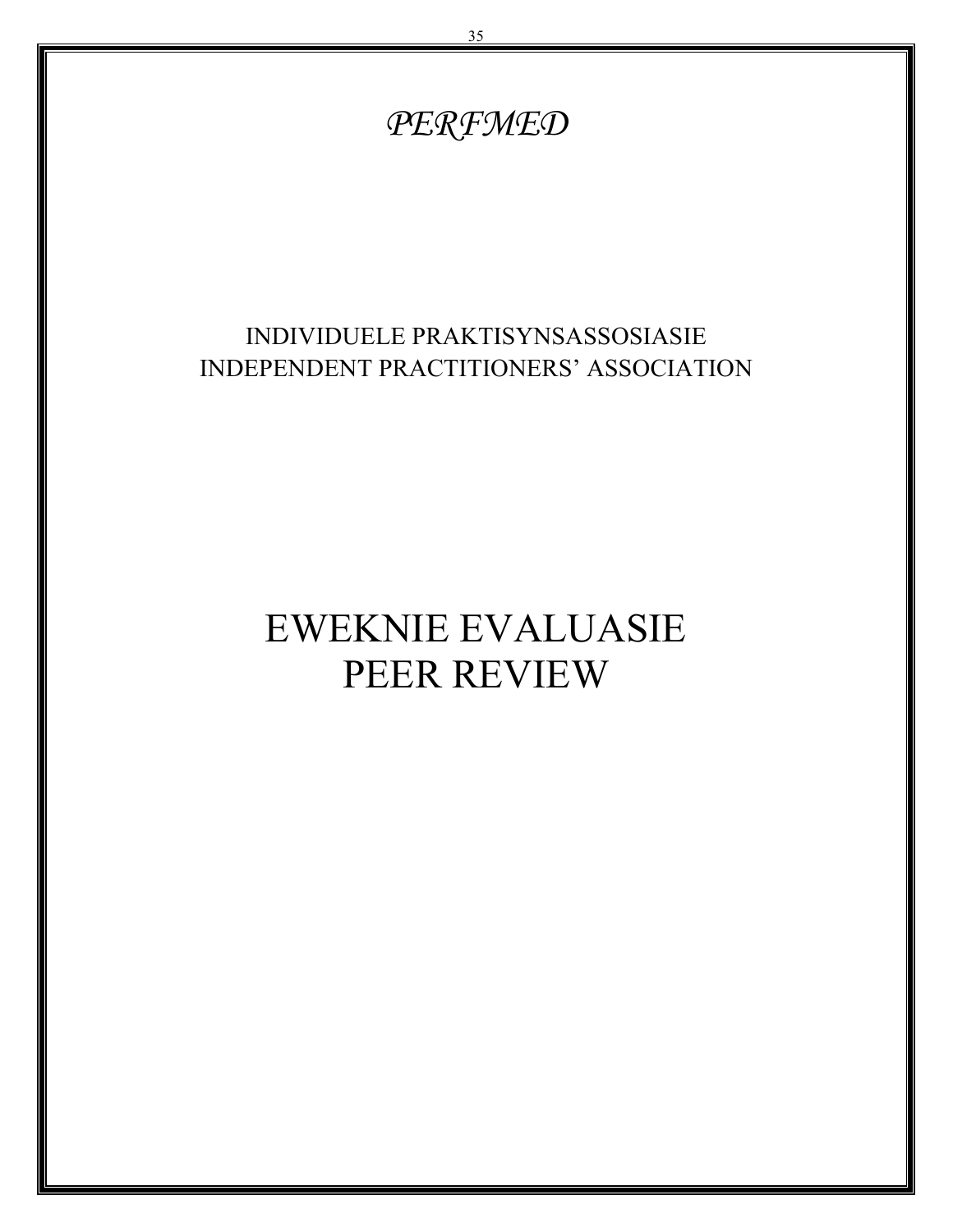#### **1 DOELWIT / AIM**

Om toe te sien dat die oogmerke van die IPA nagekom word - om koste doeltreffende gehalte mediese versorging aan die bevolking te verskaf teen 'n tarief wat die pasiёnt kan bekostig, terwyl die belange van die diensverskaffers beskerm word.

To ensure that the aims of the IPA are met - to render cost effective, quality medical care to the population at a rate the patient can afford, whilst protecting the interests of the service providers.

#### **2 EWEKNIE EVALUASIE FUNKSIE / PEER REVIEW FUNCTION**

Die funksie van die Eweknie Evaluasie sal deur die Uitvoerende Komitee gekoördineer word.

The Peer Review Committee will be a sub-committee of the Mangement. Committee and will be chosen at the Annual General meeting consisting of 3 (three) members:

- 1. Voorsitter / Chairman
- 2. Ondervoorsitter/Vice-chairman
- 3. Een  $(1)$  lid  $/$  One  $(1)$  member

Die Voorsitter sal nie vir nog 1 (een) jaar herkies kan word nie en die Ondervoorsitter sal Voorsitter word.

3.1 Die Voorsitter sal `n lid van die Bestuurskomitee wees.

The Chairman will be a member of the Mangement Committee.

 3.2 Die Eweknie Evaluasie Komitee sal 3 (drie) lede kan ko-opteer op die Eweknie Evaluasie Komitee indien dit nodig geag word.

 The Peer Review Committee may co-opt 3 (three) members to the Peer Review Committee if necessary.

 3.3 Spesialiste in die verskillende afdelings mag uitgenooi word om in 'n adviserende hoedanigheid te dien afhangende van die behoefte. Hierdie kan verskillende Akademiese Departemente, Finansiёle en Wetlike Spesialiste, ensovoorts insluit.

Specialists in various fields may be invited in an advisory capacity should the need arise. These could be from Academic Departments, Financial and Legal Specialists, ect.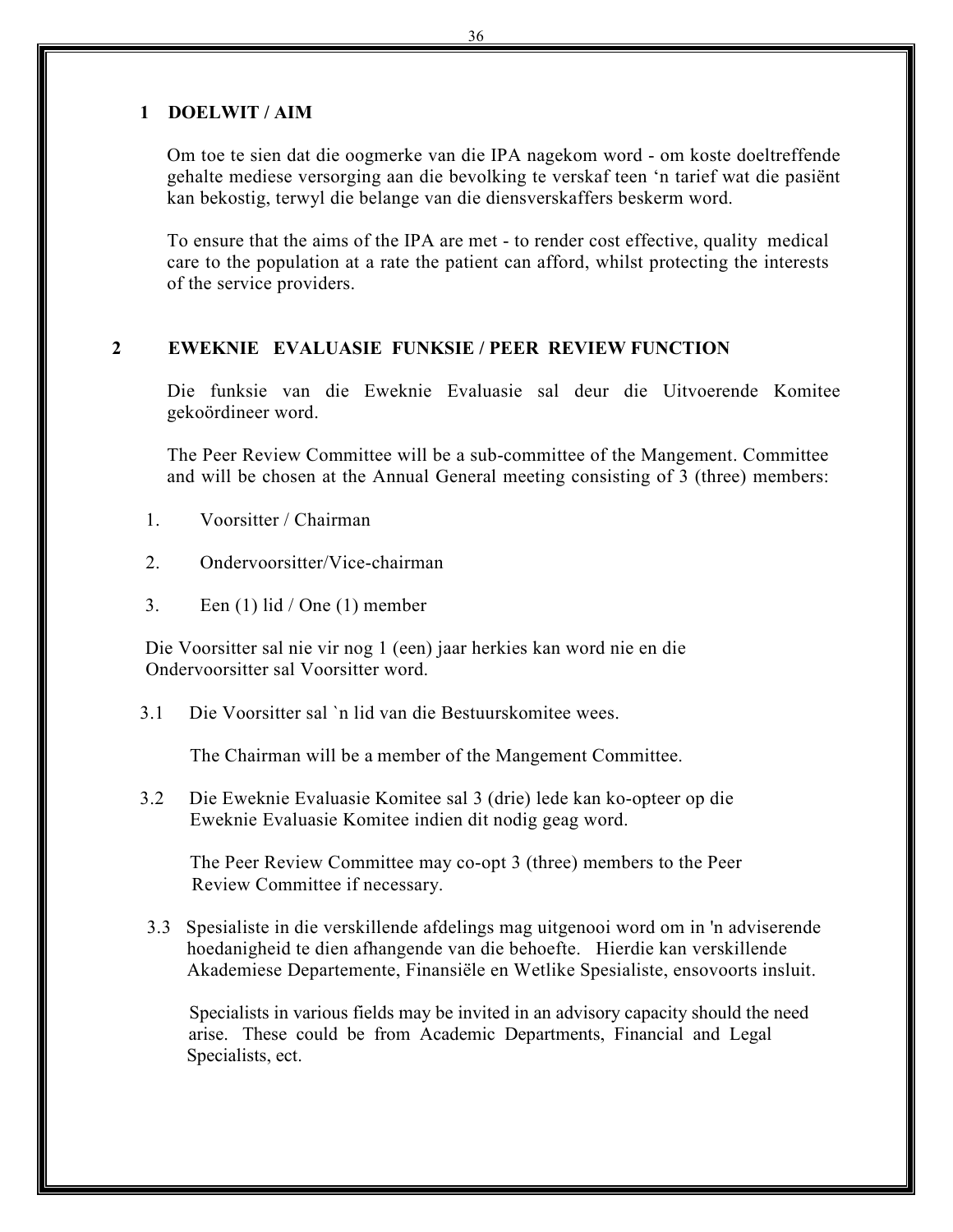#### **4. METODES EN FUNKSIONERING / METHODS AND FUNCTIONING**

4.1 Die klem word gelê op die inlig en opleiding van lede.

Emphasis is placed on informing and educating members.

4.2 Bedrog moet uitgeskakel (ge-elimineer) word.

Fraud must be eliminated.

4.3 Die stelsel moet meeste van die probleme uitskakel (elimineer).

The system must eliminate most of the problems.

4.4 Die Uitvoerende Komitee sal die insameling van data vergemaklik sodat die doeltreffendheid van die Eweknie Evaluasie.kan verbeter.

The Executive Committee will facilitate the collecting of data to improve the efficiency of the Peer Review.

4.5 Absolute vertroulikheid word toegepas.

Absolute confidentiality applies.

4.6. Indien daar gevind word dat `n lid oortree, sal daar `n skrywe aan hom/haar gerig word.

If it is found that a member transgresses, a letter will be sent to him/her.

4.7 Indien `n lid voortdurend buite die norme optree, sal hy/sy verwys moet word na die Eweknie Evaluasie Komitee waar:

If a member persists to practice ouside the norm, he/she will be referred to the Peer Review Committee, where:

- 4.7.1 `n Gesprek gevoer sal word om die persoon tot ander insigte te bring. A discussion will be held with the view to changing his practice.
- 4.7.2 Aanbevelings aan die Uitvoerende Komitee gemaak sal word Recommendations will be made to the Executive Committee.
- 4.7.3 `n Lid onder bespreking kan appèl aanhangig maak teen die besluit van die Uitvoerende Komitee by die Bestuurskomitee.

The member under question may make an appeal regarding the decision of the Executive Committee, to the Management Committee.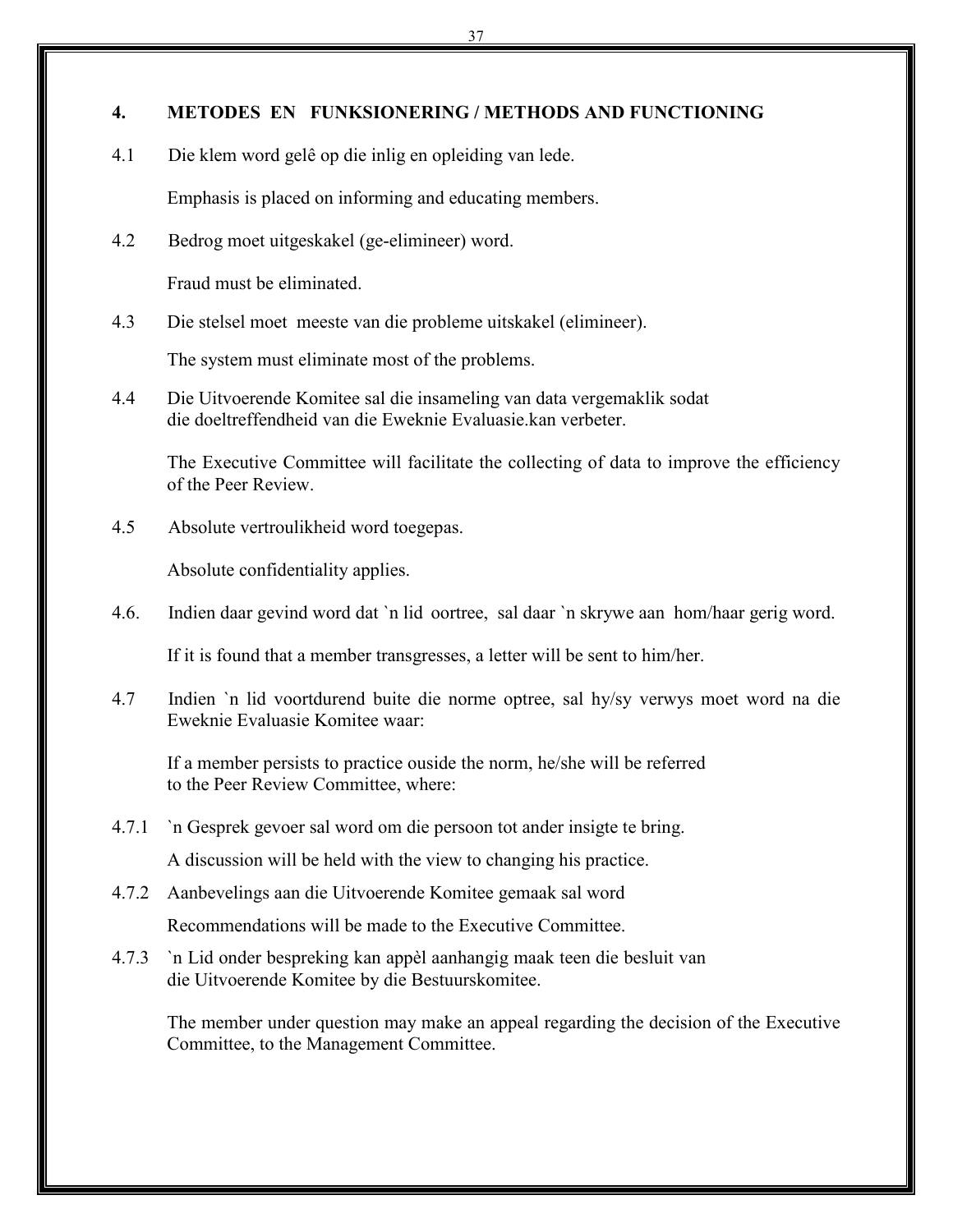# **5. RAADGEWENDE OPTREDE / ADVISORY FUNCTION**

Dit word beklemtoon dat die Komitee nie hulle toesig in `n negatiewe rol wil implementeer nie. Indien enige lid nie by die regulasies hou nie, sal hy onderwerp word aan `n raadgewende optrede soos uiteengesit is in die Grondwet.

The Committee emphatically stresses that it does not wish to implement its role in a negative connotation. Should any member not abide by the regulations he will be subjected to advisory action as envisaged in the Constitution.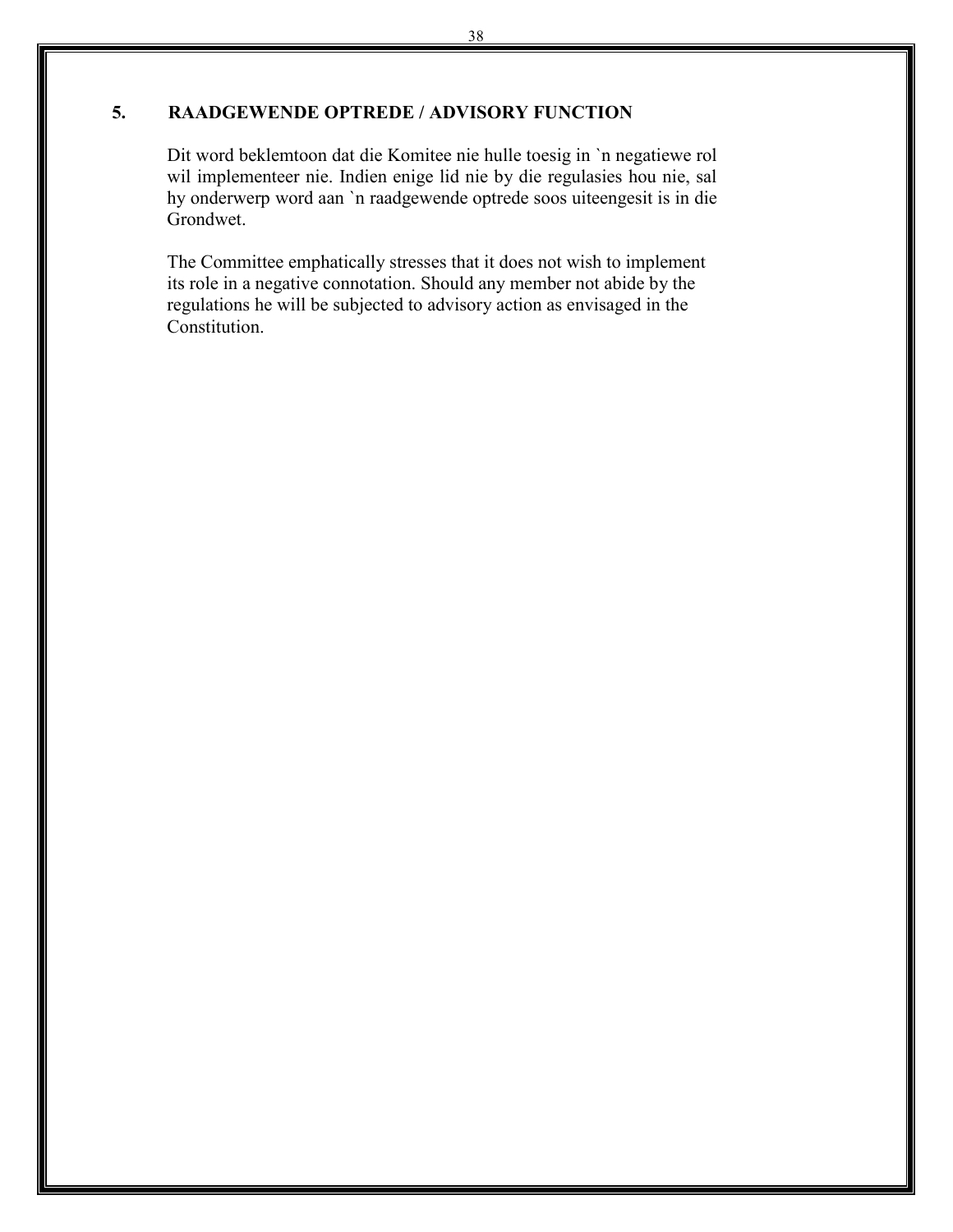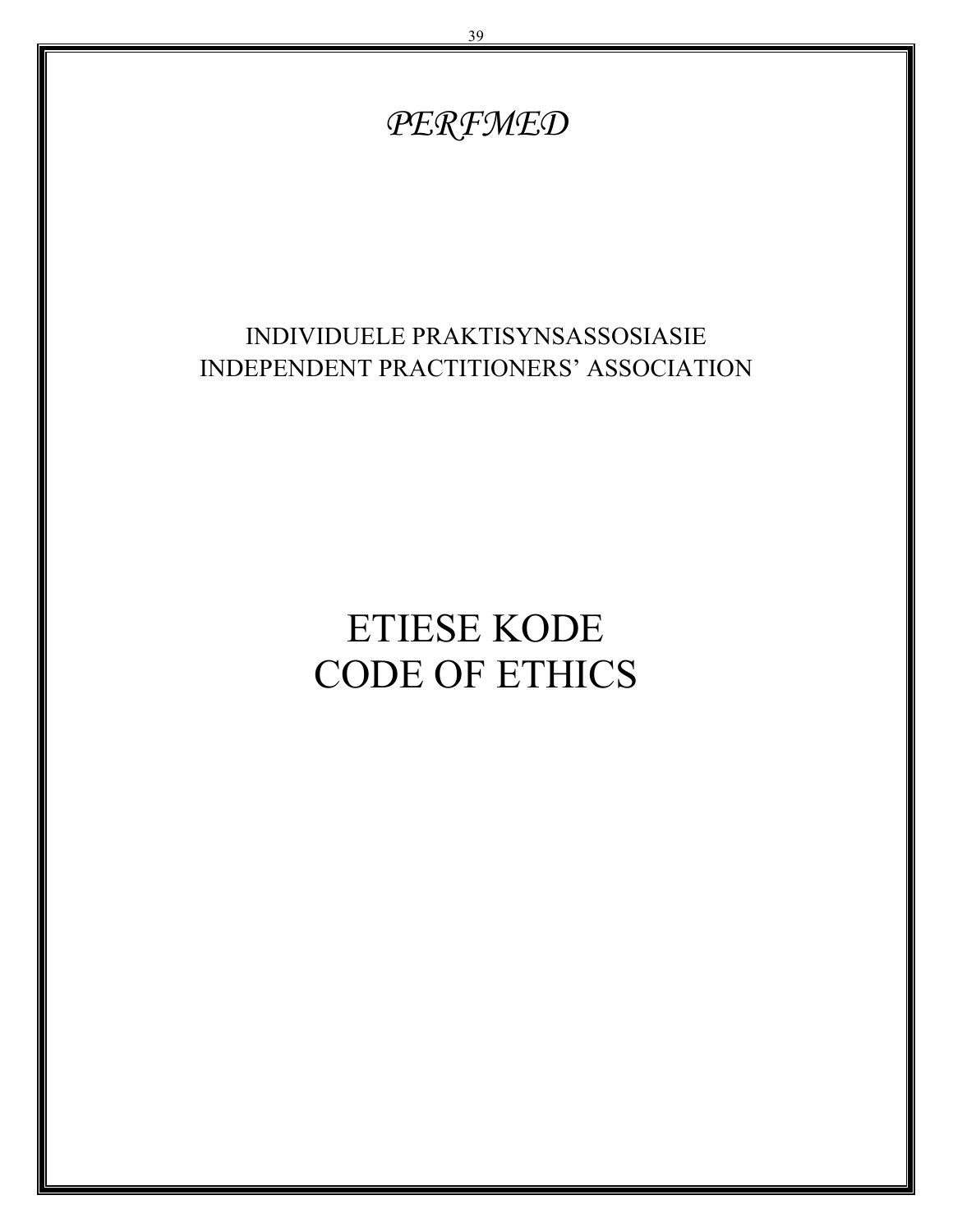## **LEDE VAN DIE VERENINGING ONDERNEEM OM: THE MEMBERS OF THE ASSOCIATION AGREE TO:**

1. Die omvattende geneeskunde tot die beste van hul vermoё te beoefen met respek en begrip vir menswaardigheid.

Practice the science and art of medicine to the best of their ability, with compassion and respect for human dignity.

2. Deur voorgesette onderrig, op standaard te bly aangaande mediese ontwikkeling.

Continue self-education to keep abreast with new developments medical care.

3. Pasiёnte deeglik en volledig te ondervra en te ondersoek.

Ensure that every patient receives a complete and thorough medical examination with regard to any complaint or condition.

4. Behoorlike aantekeninge te hou oor pasiente.

Ensure that accurate records regarding patients are kept.

5. Praktykvoering bo enige verdenking te laat plaasvind. Pasiёnte mag nie vir eie gewin, hetsy finansieël, fisies of emosioneel, uitgebuit word nie.

Ensure that all professional conduct is above reproach, and that patients are not taken advantage of, either physical, emotional or financial.

6. Verantwoordelikheid te aanvaar vir mediese sorg aan enige persoon, sonder voorbehoud aangaande kleur, geloof, politieke oortuigings of aard van siekte, solank dit binne die vermoё van die praktisyn se kennis strek.

Render medical services to any person regardless of color, religion, political affiliation, and nature of the illness as long as it is within the practitioner's capabilities.

7. Die reg van pasiënte te erken om insig te hê aangaande siekte, die oorsake en verloop daarvan, asook die behandeling met die gepaardgaande risiko's en voordele.

Accept the right of all patients to know the nature of his illness, its probable cause, and the available treatment, together with all likely benefits and risks involved.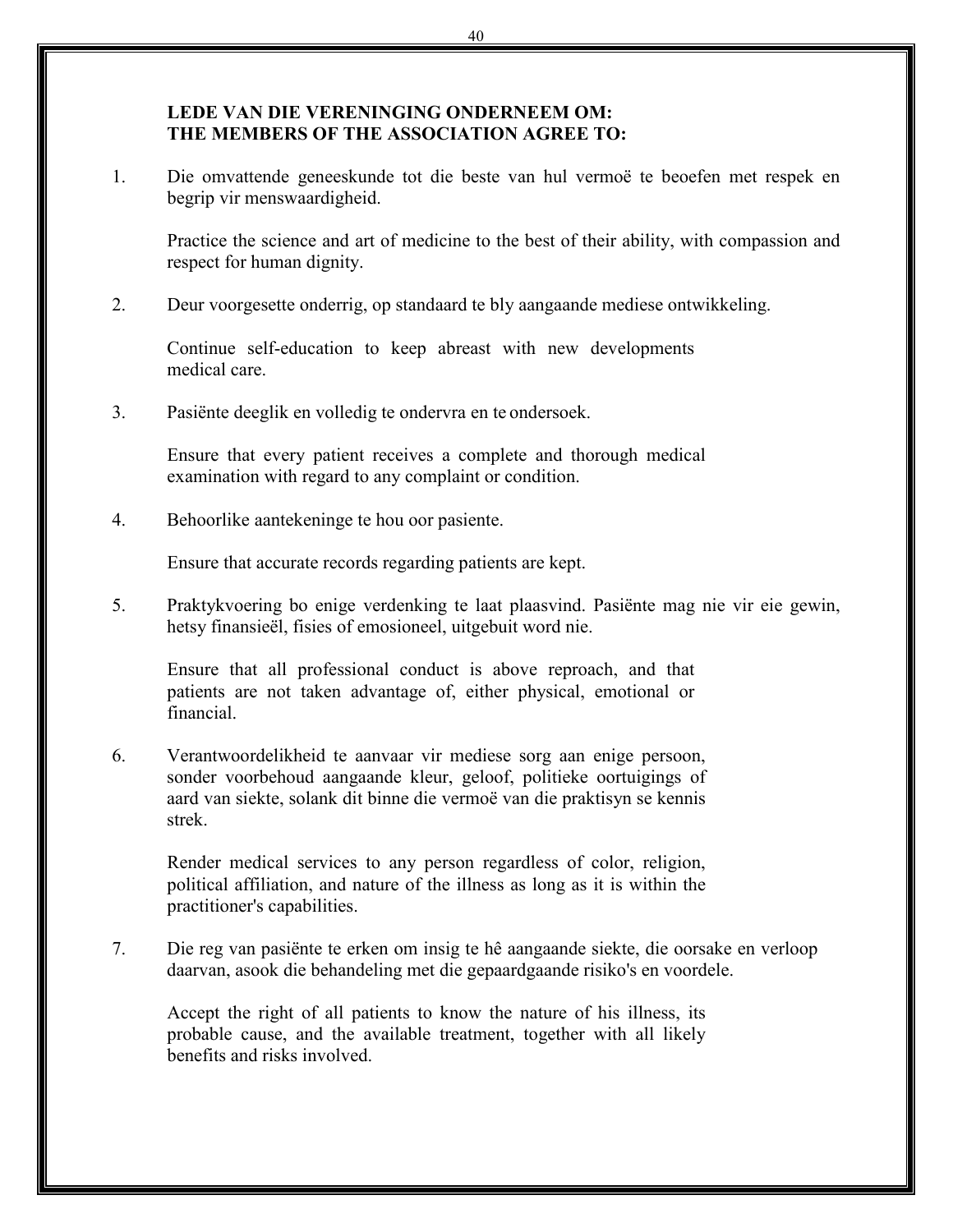8. Pasiënte toe te laat om Perfusie Tegnoloё self te kies.

Allow all patients the right to choose their Perfusionists freely.

9. Eie beperkings te ken en te erken, en om indien nodig, pasiënte na spesialis tegnoloë te verwys.

Recognize one's limitations and when necessary, recommend the patient to a specialist Perfusionist.

10. Pasiënteinligting vertroulik te hanteer en dit slegs met sy toestemming bekend maak, tensy anders deur die Wet vereis.

Keep patient information confidential, to divulge it only with the patient's permission unless otherwise ordered by law.

11. Spesiale ondersoeke en behandeling tot die noodsaaklikste te beperk. Alternatiewe moontlikhede moet aan die pasiënt voorgehou word, sodat hy 'n ingeligte keuse kan maak.

Recommend only those diagnostic procedures, which seem necessary to assist in the care of the patient and only that therapy which seems necessary for the wellbeing of the patient. Exchange such information with a patient as is necessary for them to make informed choices where alternatives exist.

12. Pasiёnte op versoek by te staan met verskaffing van inligting wat nodig mag wees vir invordering van finansiёle voordele.

Assist, when requested by any patient, by supplying the information necessary to enable the patient to receive any financial benefit to which he / she may be entitled.

13. Bystand te verleen indien `n pasiënt dringend mediese hulp benodig.

Render all assistance possible to any patient where urgent need for medical care exists.

14. Te verseker dat mediese sorg beskikbaar is tydens eie afwesigheid.

Ensure that medical care is available to patients during absence.

15. Altyd lewe te verleng of kwaliteit te verbeter, met die besef dat die pasiënt ook `n reg het om met waardigheid en gemak te sterf indien dit onvermydelik blyk te wees.

Always bear in mind the obligation of preserving life, but allow death to occur with dignity and comfort when death seems to be inevitable.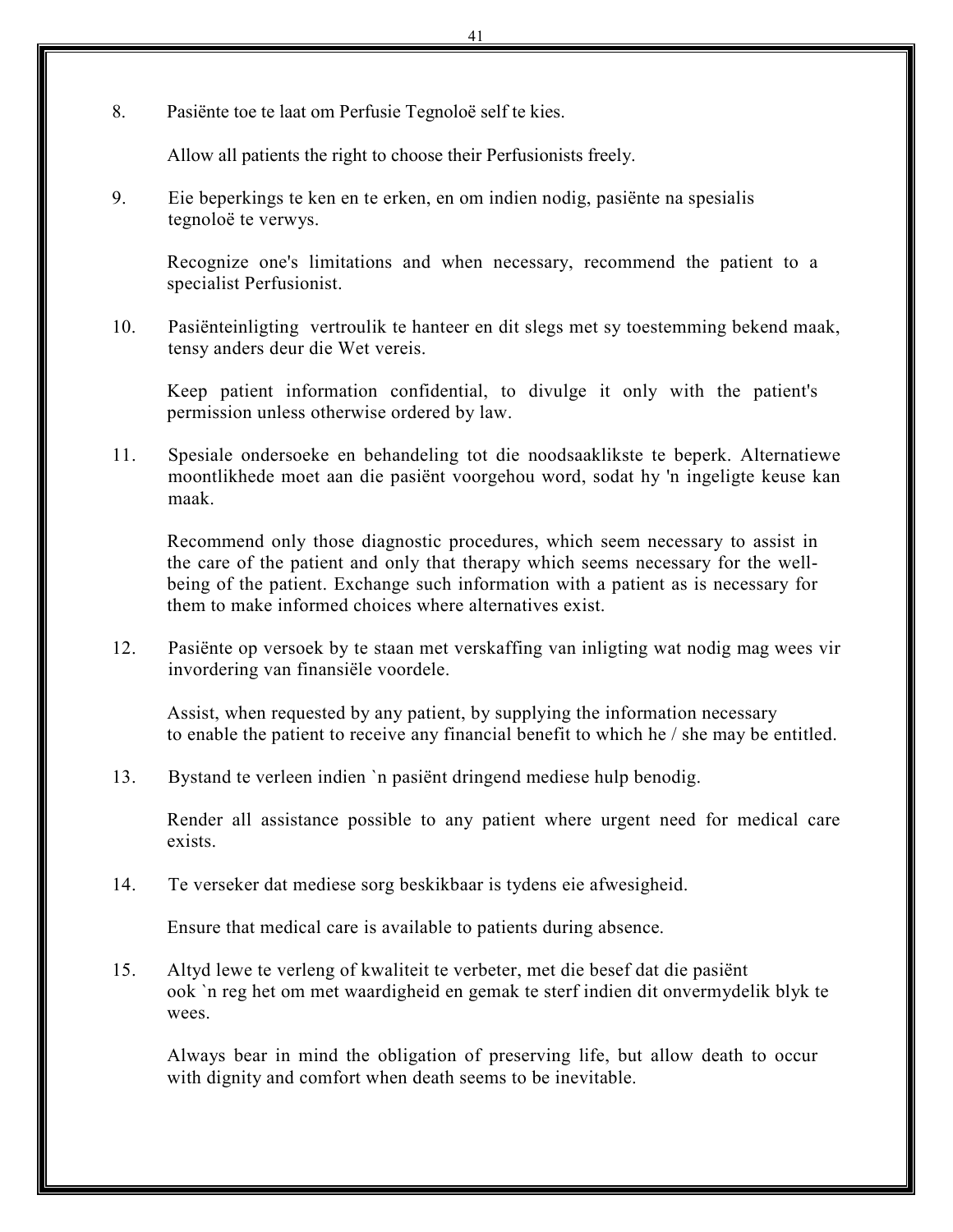16. Vergoeding vir dienste op `n redelike wyse te bepaal, met inagneming van eie waarde en die persoonlike diens wat gelewer word. Indien nodig moet die tarief met die pasiёnt bespreek word.

Be responsible in ascertaining the value of your services, taking into consideration the personal service rendered when determining your fee. Be prepared to discuss fees with your patient.

17. Toe te sien dat hul professionele gedrag bo verdenking is en om `n kollega wat oneties optree daarop te wys of aan te meld by die aangewese liggaam. Die reputasie van die kollega mag nie onnodig benadeel word nie.

To ensure that one's professional conduct is beyond reproach and to report to the appropriate body of peers any such conduct by a colleague which may be considered unethical or unbecoming to the profession. Under no circumstances may the reputation of any doctor be unjustly harmed.

18. Self aanspreeklik te wees vir hul eie fisies- en emosionele gesondheid. Behalwe in geval van `n noodgeval, die reg mag voorbehou om hul van die behandeling te onttrek; met dienverstande dat die pasiёnt vroegtydig daarvan in kennis gestel word en dat alternatiewe mediese sorg beskikbaar is. (Hierdie reёl mag egter nie reёl 6 weerspreek nie.)

Accept responsibility for personal health, both mental and physical. To this effect though have the right, except in an emergency, to decline treating a patient, or in any other situation, excluding an emergency, to withdraw from the responsibility for the care of any patient, provided that the patient is given adequate notice of this intent and alternative care is reasonably available: (This rule must however, not be allowed to override rule 6)

19. Koste-effektiwiteit te aanvaar, ingedagte te hou en te beoefen.

Accept the principle of cost effective managed health care, and to co-operate in full with the requirements in order to make this possible.

20. Eweknie Evaluasie te aanvaar en by die neergelegde bepalings (regulasies) te hou.

Accept Peer Review as an integral part of managed health care and abide by the stipulated regulations in this regard.